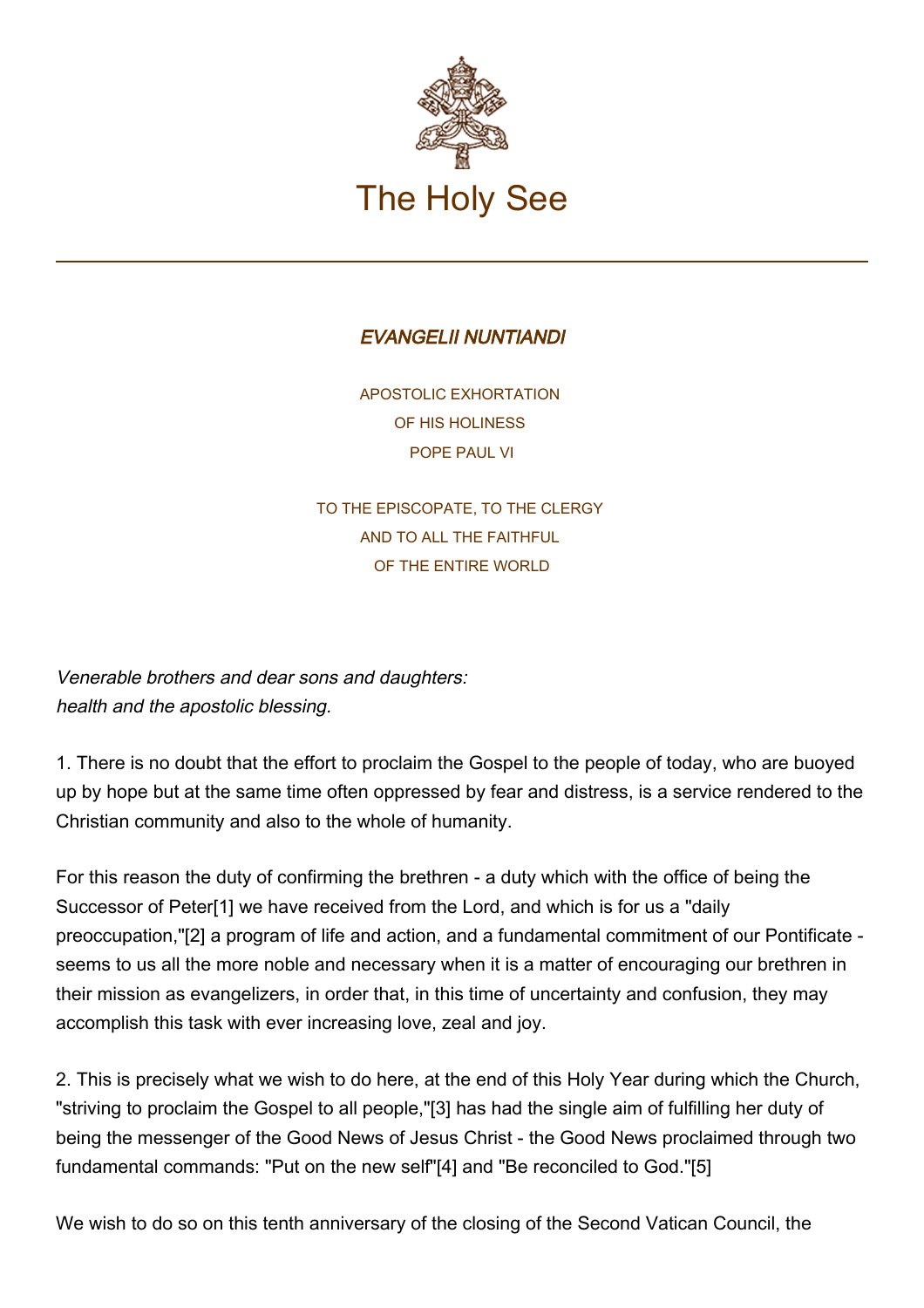objectives of which are definitively summed up in this single one: to make the Church of the twentieth century ever better fitted for proclaiming the Gospel to the people of the twentieth century

We wish to do so one year after the Third General Assembly of the Synod of Bishops, which as is well known, was devoted to evangelization; and we do so all the more willingly because it has been asked of us by the Synod Fathers themselves. In fact, at the end of that memorable Assembly, the Fathers decided to remit to the Pastor of the universal Church, with great trust and simplicity, the fruits of all their labors, stating that they awaited from him a fresh forward impulse, capable of creating within a Church still more firmly rooted in the undying power and strength of Pentecost a new period of evangelization.[6]

3. We have stressed the importance of this theme of evangelization on many occasions, well before the Synod took place. On June 22, 1973, we said to the Sacred College of Cardinals: "The conditions of the society in which we live oblige all of us therefore to revise methods, to seek by every means to study how we can bring the Christian message to modern man. For it is only in the Christian message that modern man can find the answer to his questions and the energy for his commitment of human solidarity."[7] And we added that in order to give a valid answer to the demands of the Council which call for our attention, it is absolutely necessary for us to take into account a heritage of faith that the Church has the duty of preserving in its untouchable purity, and of presenting it to the people of our time, in a way that is as understandable and persuasive as possible.

4. This fidelity both to a message whose servants we are and to the people to whom we must transmit it living and intact is the central axis of evangelization. It poses three burning questions, which the 1974 Synod kept constantly in mind:

- In our day, what has happened to that hidden energy of the Good News, which is able to have a powerful effect on man's conscience?

- To what extent and in what way is that evangelical force capable of really transforming the people of this century?

- What methods should be followed in order that the power of the Gospel may have its effect?

Basically, these inquiries make explicit the fundamental question that the Church is asking herself today and which may be expressed in the following terms: after the Council and thanks to the Council, which was a time given her by God, at this turning-point of history, does the Church or does she not find herself better equipped to proclaim the Gospel and to put it into people's hearts with conviction, freedom of spirit and effectiveness?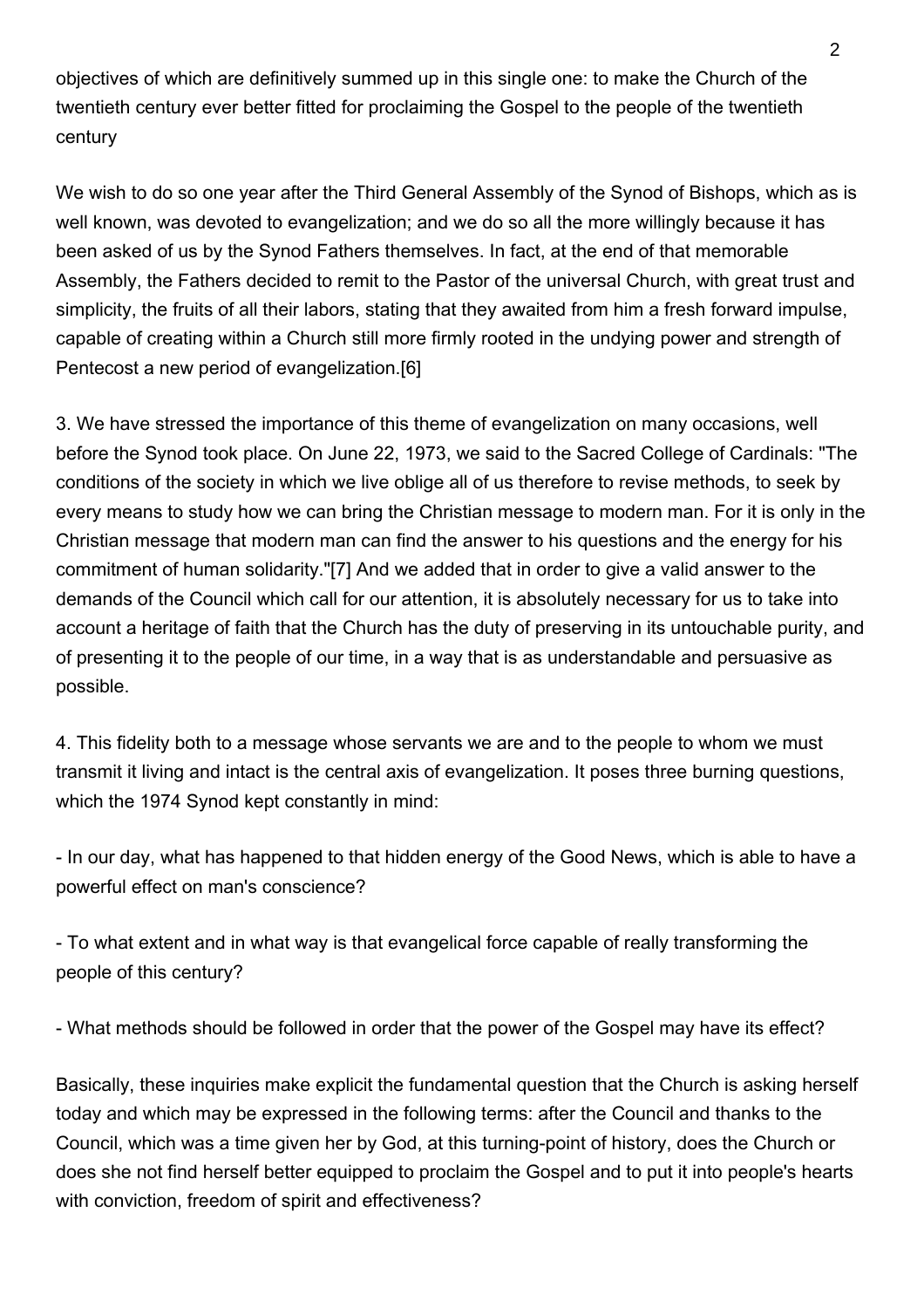5. We can all see the urgency of giving a loyal, humble and courageous answer to this question, and of acting accordingly.

In our "anxiety for all the Churches,"[8] we would like to help our brethren and sons and daughters to reply to these inquiries. Our words come from the wealth of the Synod and are meant to be a meditation on evangelization. May they succeed in inviting the whole People of God assembled in the Church to make the same meditation; and may they give a fresh impulse to everyone, especially those "who are assiduous in preaching and teaching,"[9] so that each one of them may follow "a straight course in the message of the truth,"[10] and may work as a preacher of the Gospel and acquit himself perfectly of his ministry.

Such an exhortation seems to us to be of capital importance, for the presentation of the Gospel message is not an optional contribution for the Church. It is the duty incumbent on her by the command of the Lord Jesus, so that people can believe and be saved. This message is indeed necessary. It is unique. It cannot be replaced. It does not permit either indifference, syncretism or accommodation. It is a question of people's salvation. It is the beauty of the Revelation that it represents. It brings with it a wisdom that is not of this world. It is able to stir up by itself faith - faith that rests on the power of God.[11] It is truth. It merits having the apostle consecrate to it all his time and all his energies, and to sacrifice for it, if necessary, his own life.

6. The witness that the Lord gives of Himself and that Saint Luke gathered together in his Gospel - "I must proclaim the Good News of the kingdom of God"[12] - without doubt has enormous consequences, for it sums up the whole mission of Jesus: "That is what I was sent to do."[13] These words take on their full significance if one links them with the previous verses, in which Christ has just applied to Himself the words of the prophet Isaiah: "The Spirit of the Lord has been given to me, for he has anointed me. He has sent me to bring the good news to the poor."[14]

Going from town to town, preaching to the poorest - and frequently the most receptive - the joyful news of the fulfillment of the promises and of the Covenant offered by God is the mission for which Jesus declares that He is sent by the Father. And all the aspects of His mystery - the Incarnation itself, His miracles, His teaching, the gathering together of the disciples, the sending out of the Twelve, the cross and the resurrection, the permanence of His presence in the midst of His own were components of His evangelizing activity.

7. During the Synod, the bishops very frequently referred to this truth: Jesus Himself, the Good News of God,[15] was the very first and the greatest evangelizer; He was so through and through: to perfection and to the point of the sacrifice of His earthly life.

To evangelize: what meaning did this imperative have for Christ? It is certainly not easy to express in a complete synthesis the meaning, the content and the modes of evangelization as Jesus conceived it and put it into practice. In any case the attempt to make such a synthesis will never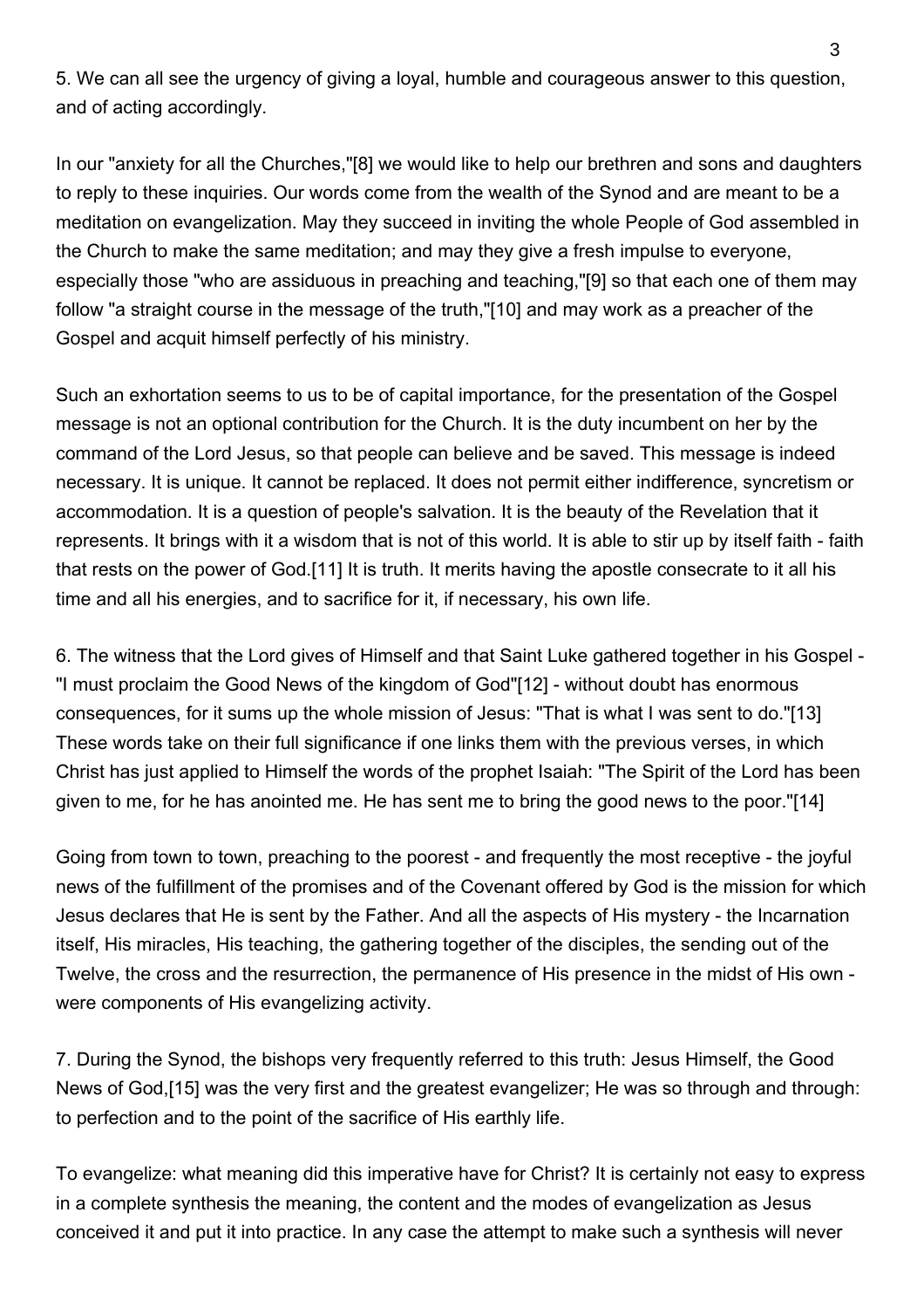end. Let it suffice for us to recall a few essential aspects.

8. As an evangelizer, Christ first of all proclaims a kingdom, the kingdom of God; and this is so important that, by comparison, everything else becomes "the rest," which is "given in addition."[16] Only the kingdom therefore is absolute and it makes everything else relative. The Lord will delight in describing in many ways the happiness of belonging to this kingdom (a paradoxical happiness which is made up of things that the world rejects),[17] the demands of the kingdom and its Magna Charta,[18] the heralds of the kingdom,[19] its mysteries,[20] its children,[21] the vigilance and fidelity demanded of whoever awaits its definitive coming.[22]

9. As the kernel and center of His Good News, Christ proclaims salvation, this great gift of God which is liberation from everything that oppresses man but which is above all liberation from sin and the Evil One, in the joy of knowing God and being known by Him, of seeing Him, and of being given over to Him. All of this is begun during the life of Christ and definitively accomplished by His death and resurrection. But it must be patiently carried on during the course of history, in order to be realized fully on the day of the final coming of Christ, whose date is known to no one except the Father.[23]

10. This kingdom and this salvation, which are the key words of Jesus Christ's evangelization, are available to every human being as grace and mercy, and yet at the same time each individual must gain them by force - they belong to the violent, says the Lord,[24] through toil and suffering, through a life lived according to the Gospel, through abnegation and the cross, through the spirit of the beatitudes. But above all each individual gains them through a total interior renewal which the Gospel calls metanoia; it is a radical conversion, a profound change of mind and heart.[25]

11. Christ accomplished this proclamation of the kingdom of God through the untiring preaching of a word which, it will be said, has no equal elsewhere: "Here is a teaching that is new, and with authority behind it."[26] "And he won the approval of all, and they were astonished by the gracious words that came from his lips.[27] There has never been anybody who has spoken like him."[28] His words reveal the secret of God, His plan and His promise, and thereby change the heart of man and his destiny.

12. But Christ also carries out this proclamation by innumerable signs, which amaze the crowds and at the same time draw them to Him in order to see Him, listen to Him and allow themselves to be transformed by Him: the sick are cured, water is changed into wine, bread is multiplied, the dead come back to life. And among all these signs there is the one to which He attaches great importance: the humble and the poor are evangelized, become His disciples and gather together "in His name" in the great community of those who believe in Him. For this Jesus who declared, "I must preach the Good News of the Kingdom of God"[29] is the same Jesus of whom John the Evangelist said that He had come and was to die "to gather together in unity the scattered children of God."[30] Thus He accomplishes His revelation, completing it and confirming it by the entire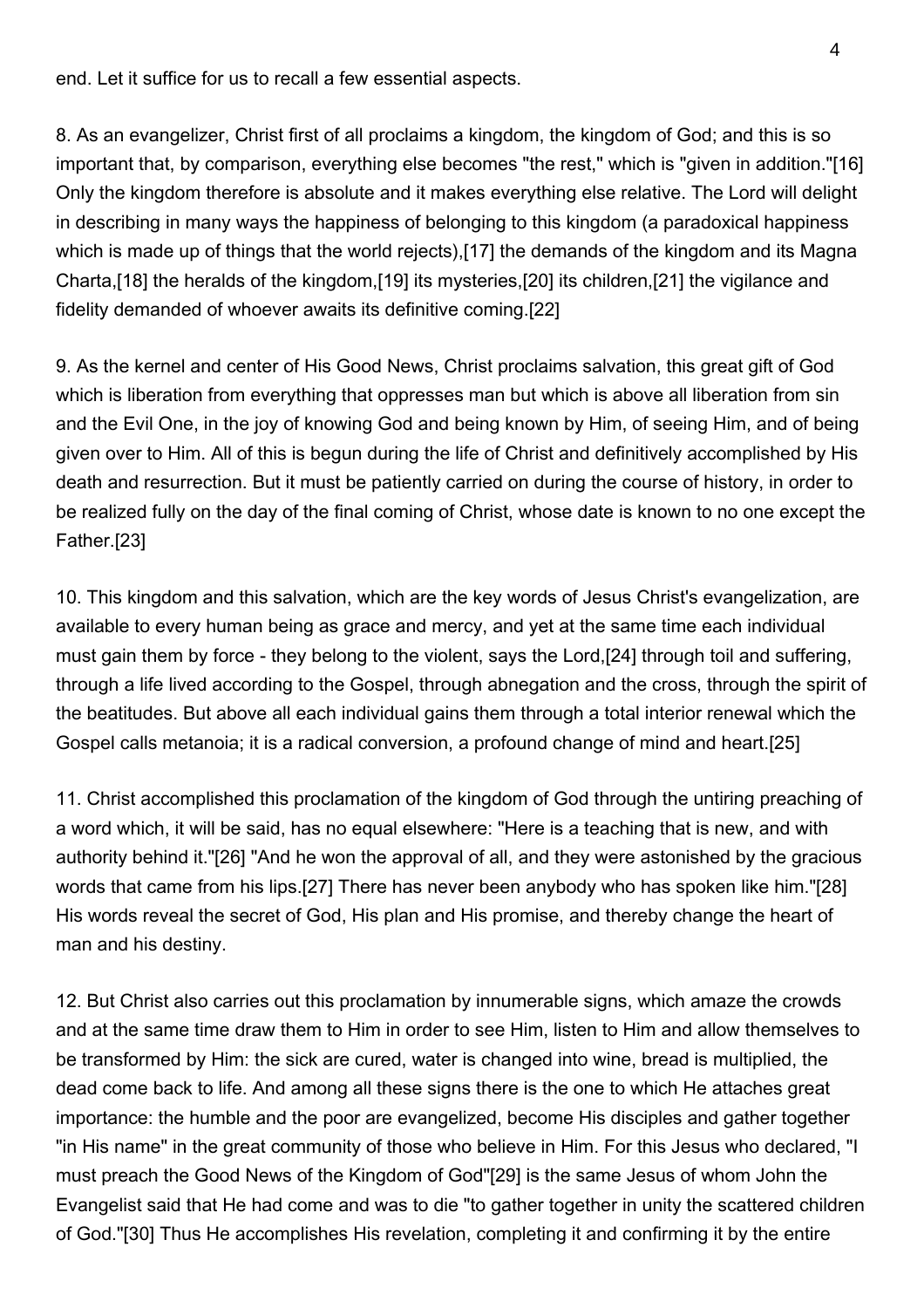revelation that He makes of Himself, by words and deeds, by signs and miracles, and more especially by His death, by His resurrection and by the sending of the Spirit of Truth.[31]

13. Those who sincerely accept the Good News, through the power of this acceptance and of shared faith therefore gather together in Jesus' name in order to seek together the kingdom, build it up and live it. They make up a community which is in its turn evangelizing. The command to the Twelve to go out and proclaim the Good News is also valid for all Christians, though in a different way. It is precisely for this reason that Peter calls Christians "a people set apart to sing the praises of God,"[32] those marvelous things that each one was able to hear in his own language.[33] Moreover, the Good News of the kingdom which is coming and which has begun is meant for all people of all times. Those who have received the Good News and who have been gathered by it into the community of salvation can and must communicate and spread it.

14. The Church knows this. She has a vivid awareness of the fact that the Savior's words, "I must proclaim the Good News of the kingdom of God,"[34] apply in all truth to herself: She willingly adds with St. Paul: "Not that I boast of preaching the gospel, since it is a duty that has been laid on me; I should be punished if I did not preach it"[35] It is with joy and consolation that at the end of the great Assembly of 1974 we heard these illuminating words: "We wish to confirm once more that the task of evangelizing all people constitutes the essential mission of the Church."[36] It is a task and mission which the vast and profound changes of present-day society make all the more urgent. Evangelizing is in fact the grace and vocation proper to the Church, her deepest identity. She exists in order to evangelize, that is to say, in order to preach and teach, to be the channel of the gift of grace, to reconcile sinners with God, and to perpetuate Christ's sacrifice in the Mass, which is the memorial of His death and glorious resurrection.

15. Anyone who rereads in the New Testament the origins of the Church, follows her history step by step and watches her live and act, sees that she is linked to evangelization in her most intimate being:

- The Church is born of the evangelizing activity of Jesus and the Twelve. She is the normal, desired, most immediate and most visible fruit of this activity: "Go, therefore, make disciples of all the nations."[37] Now, "they accepted what he said and were baptized. That very day about three thousand were added to their number.... Day by day the Lord added to their community those destined to be saved."[38] - Having been born consequently out of being sent, the Church in her turn is sent by Jesus. The Church remains in the world when the Lord of glory returns to the Father. She remains as a sign - simultaneously obscure and luminous - of a new presence of Jesus, of His departure and of His permanent presence. She prolongs and continues Him. And it is above all His mission and His condition of being an evangelizer that she is called upon to continue.[39] For the Christian community is never closed in upon itself. The intimate life of this community - the life of listening to the Word and the apostles' teaching, charity lived in a fraternal way, the sharing of bread[40] this intimate life only acquires its full meaning when it becomes a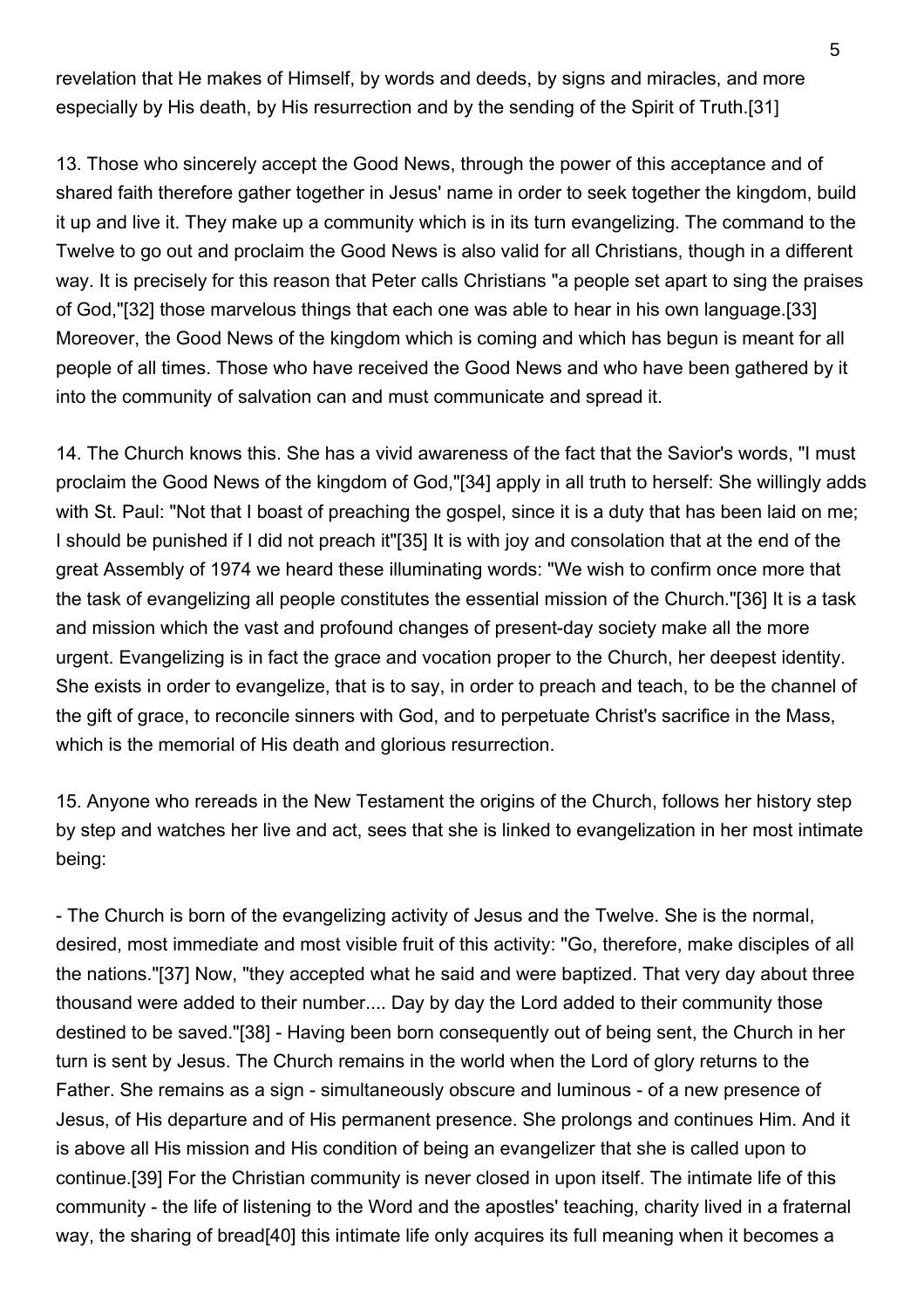witness, when it evokes admiration and conversion, and when it becomes the preaching and proclamation of the Good News. Thus it is the whole Church that receives the mission to evangelize, and the work of each individual member is important for the whole.

- The Church is an evangelizer, but she begins by being evangelized herself. She is the community of believers, the community of hope lived and communicated, the community of brotherly love, and she needs to listen unceasingly to what she must believe, to her reasons for hoping, to the new commandment of love. She is the People of God immersed in the world, and often tempted by idols, and she always needs to hear the proclamation of the "mighty works of God"[41] which converted her to the Lord; she always needs to be called together afresh by Him and reunited. In brief, this means that she has a constant need of being evangelized, if she wishes to retain freshness, vigor and strength in order to proclaim the Gospel. The Second Vatican Council recalled[42] and the 1974 Synod vigorously took up again this theme of the Church which is evangelized by constant conversion and renewal, in order to evangelize the world with credibility.

- The Church is the depositary of the Good News to be proclaimed. The promises of the New Alliance in Jesus Christ, the teaching of the Lord and the apostles, the Word of life, the sources of grace and of God's loving kindness, the path of salvation - all these things have been entrusted to her. It is the content of the Gospel, and therefore of evangelization, that she preserves as a precious living heritage, not in order to keep it hidden but to communicate it.

- Having been sent and evangelized, the Church herself sends out evangelizers. She puts on their lips the saving Word, she explains to them the message of which she herself is the depositary, she gives them the mandate which she herself has received and she sends them out to preach. To preach not their own selves or their personal ideas,[43] but a Gospel of which neither she nor they are the absolute masters and owners, to dispose of it as they wish, but a Gospel of which they are the ministers, in order to pass it on with complete fidelity.

16. There is thus a profound link between Christ, the Church and evangelization. During the period of the Church that we are living in, it is she who has the task of evangelizing. This mandate is not accomplished without her, and still less against her.

It is certainly fitting to recall this fact at a moment like the present one when it happens that not without sorrow we can hear people - whom we wish to believe are well-intentioned but who are certainly misguided in their attitude - continually claiming to love Christ but without the Church, to listen to Christ but not the Church, to belong to Christ but outside the Church. The absurdity of this dichotomy is clearly evident in this phrase of the Gospel: "Anyone who rejects you rejects me."[44] And how can one wish to love Christ without loving the Church, if the finest witness to Christ is that of St. Paul: "Christ loved the Church and sacrificed himself for her"?[45]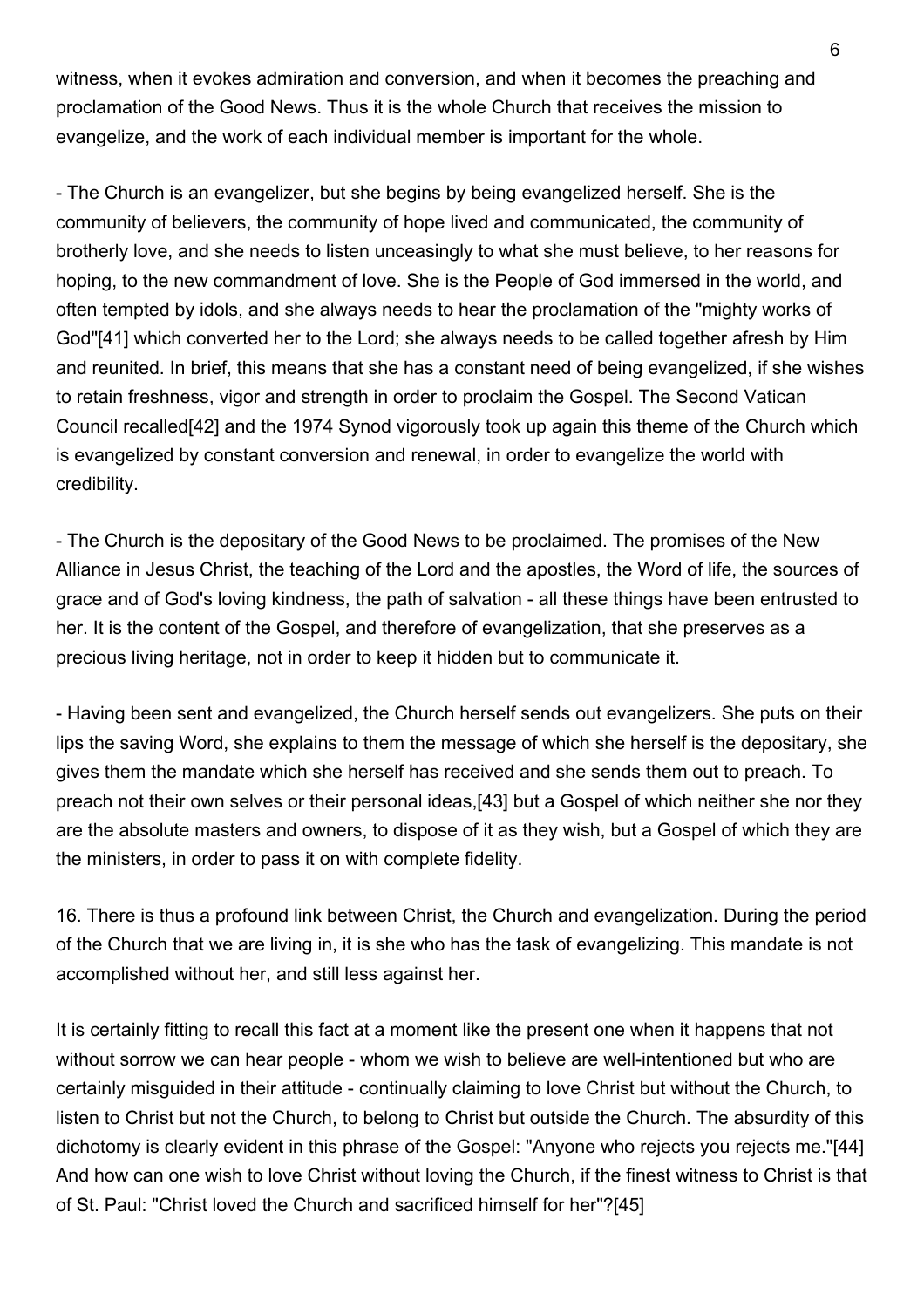17. In the Church's evangelizing activity there are of course certain elements and aspects to be specially insisted on. Some of them are so important that there will be a tendency simply to identify them with evangelization. Thus it has been possible to define evangelization in terms of proclaiming Christ to those who do not know Him, of preaching, of catechesis, of conferring Baptism and the other sacraments.

Any partial and fragmentary definition which attempts to render the reality of evangelization in all its richness, complexity and dynamism does so only at the risk of impoverishing it and even of distorting it. It is impossible to grasp the concept of evangelization unless one tries to keep in view all its essential elements.

These elements were strongly emphasized at the last Synod, and are still the subject of frequent study, as a result of the Synod's work. We rejoice in the fact that these elements basically follow the lines of those transmitted to us by the Second Vatican Council, especially in "Lumen gentium," "Gaudium et spes" and "Ad gentes."

18. For the Church, evangelizing means bringing the Good News into all the strata of humanity, and through its influence transforming humanity from within and making it new: "Now I am making the whole of creation new."[46] But there is no new humanity if there are not first of all new persons renewed by Baptism[47] and by lives lived according to the Gospel.[48] The purpose of evangelization is therefore precisely this interior change, and if it had to be expressed in one sentence the best way of stating it would be to say that the Church evangelizes when she seeks to convert,[49] solely through the divine power of the message she proclaims, both the personal and collective consciences of people, the activities in which they engage, and the lives and concrete milieu which are theirs.

19. Strata of humanity which are transformed: for the Church it is a question not only of preaching the Gospel in ever wider geographic areas or to ever greater numbers of people, but also of affecting and as it were upsetting, through the power of the Gospel, mankind's criteria of judgment, determining values, points of interest, lines of thought, sources of inspiration and models of life, which are in contrast with the Word of God and the plan of salvation.

20. All this could he expressed in the following words: what matters is to evangelize man's culture and cultures (not in a purely decorative way, as it were, by applying a thin veneer, but in a vital way, in depth and right to their very roots), in the wide and rich sense which these terms have in Gaudium et spes,[50] always taking the person as one's starting-point and always coming back to the relationships of people among themselves and with God.

The Gospel, and therefore evangelization, are certainly not identical with culture, and they are independent in regard to all cultures. Nevertheless, the kingdom which the Gospel proclaims is lived by men who are profoundly linked to a culture, and the building up of the kingdom cannot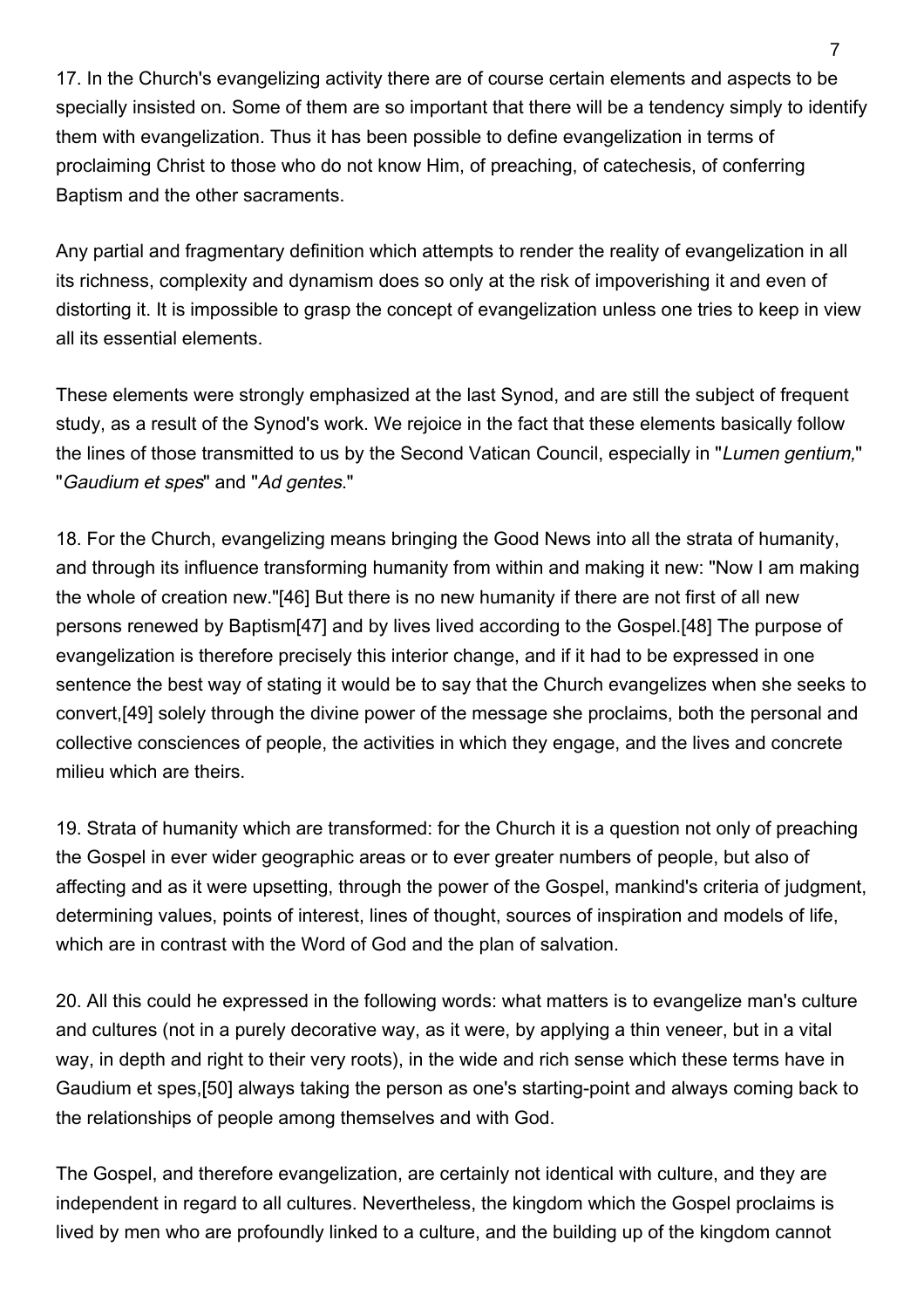avoid borrowing the elements of human culture or cultures. Though independent of cultures, the Gospel and evangelization are not necessarily incompatible with them; rather they are capable of permeating them all without becoming subject to any one of them.

The split between the Gospel and culture is without a doubt the drama of our time, just as it was of other times. Therefore every effort must be made to ensure a full evangelization of culture, or more correctly of cultures. They have to be regenerated by an encounter with the Gospel. But this encounter will not take place if the Gospel is not proclaimed.

21. Above all the Gospel must be proclaimed by witness. Take a Christian or a handful of Christians who, in the midst of their own community, show their capacity for understanding and acceptance, their sharing of life and destiny with other people, their solidarity with the efforts of all for whatever is noble and good. Let us suppose that, in addition, they radiate in an altogether simple and unaffected way their faith in values that go beyond current values, and their hope in something that is not seen and that one would not dare to imagine. Through this wordless witness these Christians stir up irresistible questions in the hearts of those who see how they live: Why are they like this? Why do they live in this way? What or who is it that inspires them? Why are they in our midst? Such a witness is already a silent proclamation of the Good News and a very powerful and effective one. Here we have an initial act of evangelization. The above questions will ask, whether they are people to whom Christ has never been proclaimed, or baptized people who do not practice, or people who live as nominal Christians but according to principles that are in no way Christian, or people who are seeking, and not without suffering, something or someone whom they sense but cannot name. Other questions will arise, deeper and more demanding ones, questions evoked by this witness which involves presence, sharing, solidarity, and which is an essential element, and generally the first one, in evangelization."[51]

All Christians are called to this witness, and in this way they can be real evangelizers. We are thinking especially of the responsibility incumbent on immigrants in the country that receives them.

22. Nevertheless this always remains insufficient, because even the finest witness will prove ineffective in the long run if it is not explained, justified - what Peter called always having "your answer ready for people who ask you the reason for the hope that you all have"[52] - and made explicit by a clear and unequivocal proclamation of the Lord Jesus. The Good News proclaimed by the witness of life sooner or later has to be proclaimed by the word of life. There is no true evangelization if the name, the teaching, the life, the promises, the kingdom and the mystery of Jesus of Nazareth, the Son of God are not proclaimed. The history of the Church, from the discourse of Peter on the morning of Pentecost onwards, has been intermingled and identified with the history of this proclamation. At every new phase of human history, the Church, constantly gripped by the desire to evangelize, has but one preoccupation: whom to send to proclaim the mystery of Jesus? In what way is this mystery to be proclaimed? How can one ensure that it will resound and reach all those who should hear it? This proclamation - kerygma, preaching or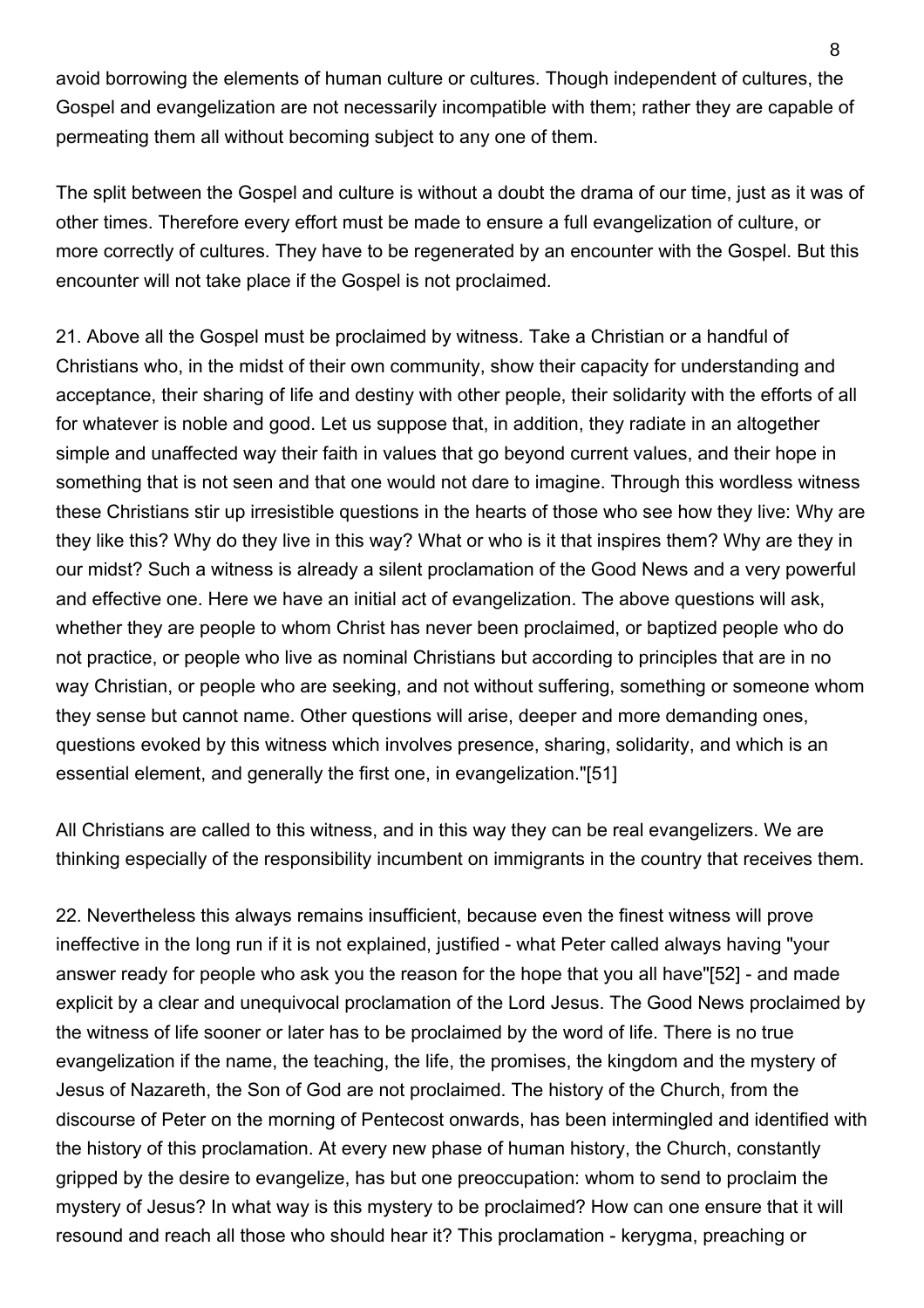catechesis - occupies such an important place in evangelization that it has often become synonymous with it; and yet it is only one aspect of evangelization.

23. In fact the proclamation only reaches full development when it is listened to, accepted and assimilated, and when it arouses a genuine adherence in the one who has thus received it. An adherence to the truths which the Lord in His mercy has revealed; still more, an adherence to a program of life - a life henceforth transformed - which He proposes. In a word, adherence to the kingdom, that is to say, to the "new world," to the new state of things, to the new manner of being, of living, of living in community, which the Gospel inaugurates. Such an adherence, which cannot remain abstract and unincarnated, reveals itself concretely by a visible entry into a community of believers. Thus those whose life has been transformed enter a community which is itself a sign of transformation, a sign of newness of life: it is the Church, the visible sacrament of salvation.[53] Our entry into the ecclesial community will in its turn be expressed through many other signs which prolong and unfold the sign of the Church. In the dynamism of evangelization, a person who accepts the Church as the Word which saves[54] normally translates it into the following sacramental acts: adherence to the Church, and acceptance of the sacraments, which manifest and support this adherence through the grace which they confer.

24. Finally, the person who has been evangelized goes on to evangelize others. Here lies the test of truth, the touchstone of evangelization: it is unthinkable that a person should accept the Word and give himself to the kingdom without becoming a person who bears witness to it and proclaims it in his turn.

To complete these considerations on the meaning of evangelization, a final observation must be made, one which we consider will help to clarify the reflections that follow.

Evangelization, as we have said, is a complex process made up of varied elements: the renewal of humanity, witness, explicit proclamation, inner adherence, entry into the community, acceptance of signs, apostolic initiative. These elements may appear to be contradictory, indeed mutually exclusive. In fact they are complementary and mutually enriching. Each one must always be seen in relationship with the others. The value of the last Synod was to have constantly invited us to relate these elements rather than to place them in opposition one to the other, in order to reach a full understanding of the Church's evangelizing activity.

It is this global vision which we now wish to outline, by examining the content of evangelization and the methods of evangelizing and by clarifying to whom the Gospel message is addressed and who today is responsible for it.

25. In the message which the Church proclaims there are certainly many secondary elements. Their presentation depends greatly on changing circumstances. They themselves also change. But there is the essential content, the living substance, which cannot be modified or ignored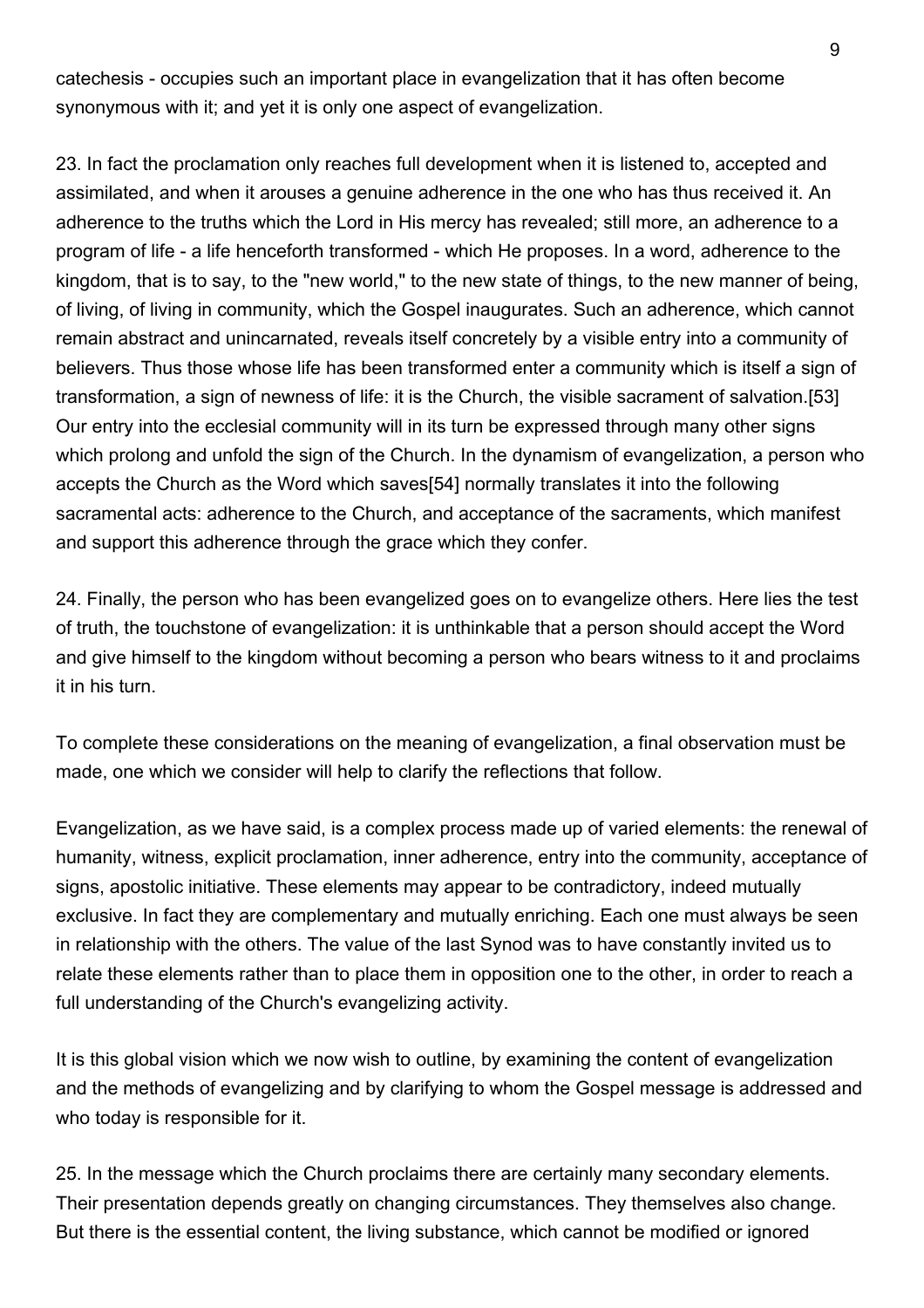without seriously diluting the nature of evangelization itself.

26. It is not superfluous to recall the following points: to evangelize is first of all to bear witness, in a simple and direct way, to God revealed by Jesus Christ, in the Holy Spirit, to bear witness that in His Son God has loved the world - that in His Incarnate Word He has given being to all things and has called men to eternal life. Perhaps this attestation of God will be for many people the unknown God[55] whom they adore without giving Him a name, or whom they seek by a secret call of the heart when they experience the emptiness of all idols. But it is fully evangelizing in manifesting the fact that for man the Creator is not an anonymous and remote power; He is the Father: "...that we should be called children of God; and so we are."[56] And thus we are one another's brothers and sisters in God.

27. Evangelization will also always contain - as the foundation, center, and at the same time, summit of its dynamism - a clear proclamation that, in Jesus Christ, the Son of God made man, who died and rose from the dead, salvation is offered to all men, as a gift of God's grace and mercy.[57] And not an immanent salvation, meeting material or even spiritual needs, restricted to the framework of temporal existence and completely identified with temporal desires, hopes, affairs and struggles, but a salvation which exceeds all these limits in order to reach fulfillment in a communion with the one and only divine Absolute: a transcendent and eschatological salvation, which indeed has its beginning in this life but which is fulfilled in eternity.

28. Consequently evangelization cannot but include the prophetic proclamation of a hereafter, man's profound and definitive calling, in both continuity and discontinuity with the present situation: beyond time and history, beyond the transient reality of this world, and beyond the things of this world, of which a hidden dimension will one day be revealed - beyond man himself, whose true destiny is not restricted to his temporal aspect but will be revealed in the future life.[58] Evangelization therefore also includes the preaching of hope in the promises made by God in the new Covenant in Jesus Christ; the preaching of God's love for us and of our love for God; the preaching of brotherly love for all men - the capacity of giving and forgiving, of self-denial, of helping one's brother and sister - which, springing from the love of God, is the kernel of the Gospel; the preaching of the mystery of evil and of the active search for good. The preaching likewise - and this is always urgent - of the search for God Himself through prayer which is principally that of adoration and thanksgiving, but also through communion with the visible sign of the encounter with God which is the Church of Jesus Christ; and this communion in its turn is expressed by the application of those other signs of Christ living and acting in the Church which are the sacraments. To live the sacraments in this way, bringing their celebration to a true fullness, is not, as some would claim, to impede or to accept a distortion of evangelization: it is rather to complete it. For in its totality, evangelization - over and above the preaching of a message consists in the implantation of the Church, which does not exist without the driving force which is the sacramental life culminating in the Eucharist.[59]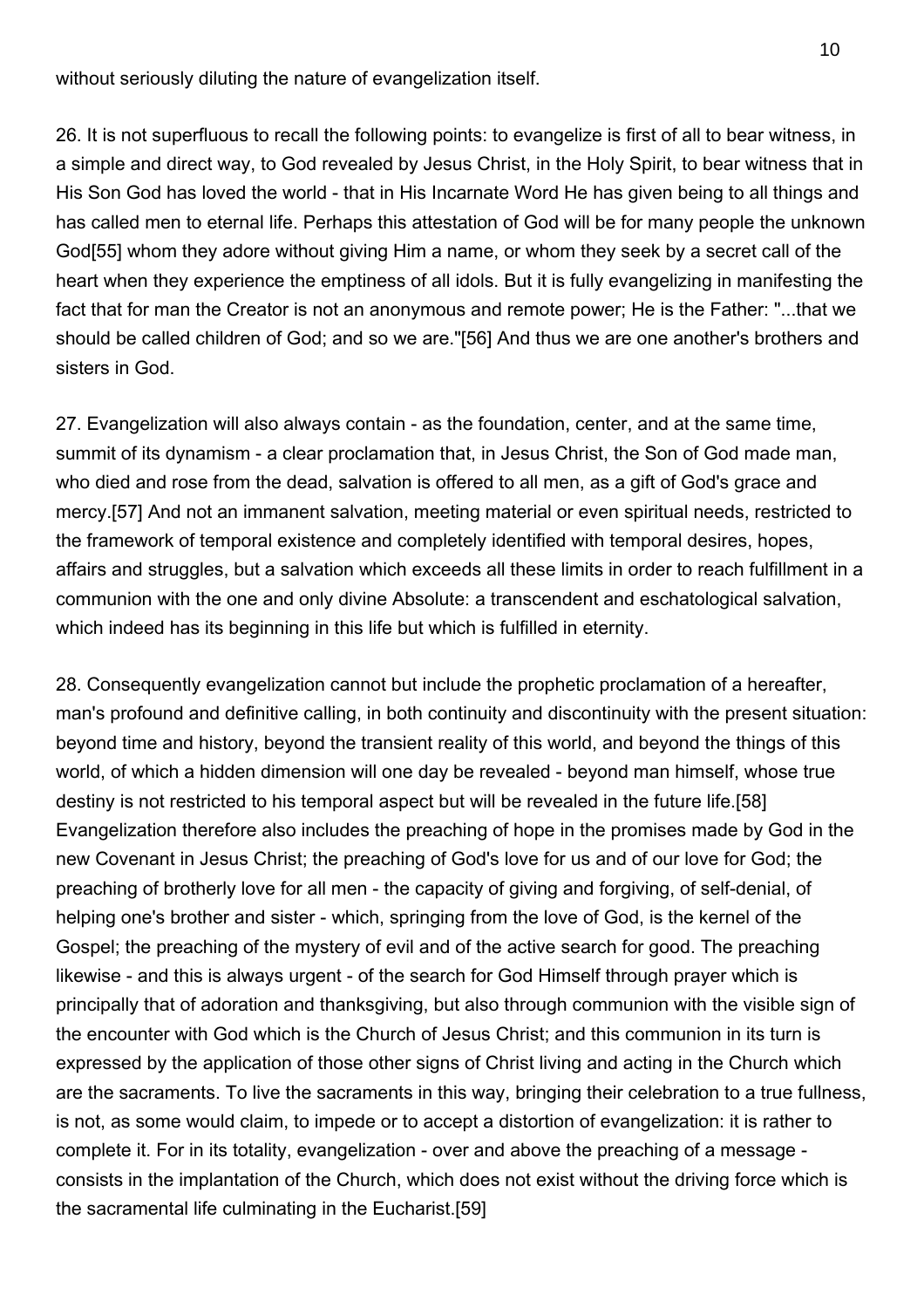29. But evangelization would not be complete if it did not take account of the unceasing interplay of the Gospel and of man's concrete life, both personal and social. This is why evangelization involves an explicit message, adapted to the different situations constantly being realized, about the rights and duties of every human being, about family life without which personal growth and development is hardly possible,[60] about life in society, about international life, peace, justice and development- a message especially energetic today about liberation.

30. It is well known in what terms numerous bishops from all the continents spoke of this at the last Synod, especially the bishops from the Third World, with a pastoral accent resonant with the voice of the millions of sons and daughters of the Church who make up those peoples. Peoples, as we know, engaged with all their energy in the effort and struggle to overcome everything which condemns them to remain on the margin of life: famine, chronic disease, illiteracy, poverty, injustices in international relations and especially in commercial exchanges, situations of economic and cultural neo-colonialism sometimes as cruel as the old political colonialism. The Church, as the bishops repeated, has the duty to proclaim the liberation of millions of human beings, many of whom are her own children- the duty of assisting the birth of this liberation, of giving witness to it, of ensuring that it is complete. This is not foreign to evangelization.

31. Between evangelization and human advancement- development and liberation- there are in fact profound links. These include links of an anthropological order, because the man who is to be evangelized is not an abstract being but is subject to social and economic questions. They also include links in the theological order, since one cannot dissociate the plan of creation from the plan of Redemption. The latter plan touches the very concrete situations of injustice to be combated and of justice to be restored. They include links of the eminently evangelical order, which is that of charity: how in fact can one proclaim the new commandment without promoting in justice and in peace the true, authentic advancement of man? We ourself have taken care to point this out, by recalling that it is impossible to accept "that in evangelization one could or should ignore the importance of the problems so much discussed today, concerning justice, liberation, development and peace in the world. This would be to forget the lesson which comes to us from the Gospel concerning love of our neighbor who is suffering and in need."[61]

The same voices which during the Synod touched on this burning theme with zeal, intelligence and courage have, to our great joy, furnished the enlightening principles for a proper understanding of the importance and profound meaning of liberation, such as it was proclaimed and achieved by Jesus of Nazareth and such as it is preached by the Church.

32. We must not ignore the fact that many, even generous Christians who are sensitive to the dramatic questions involved in the problem of liberation, in their wish to commit the Church to the liberation effort are frequently tempted to reduce her mission to the dimensions of a simply temporal project. They would reduce her aims to a man-centered goal; the salvation of which she is the messenger would be reduced to material well-being. Her activity, forgetful of all spiritual and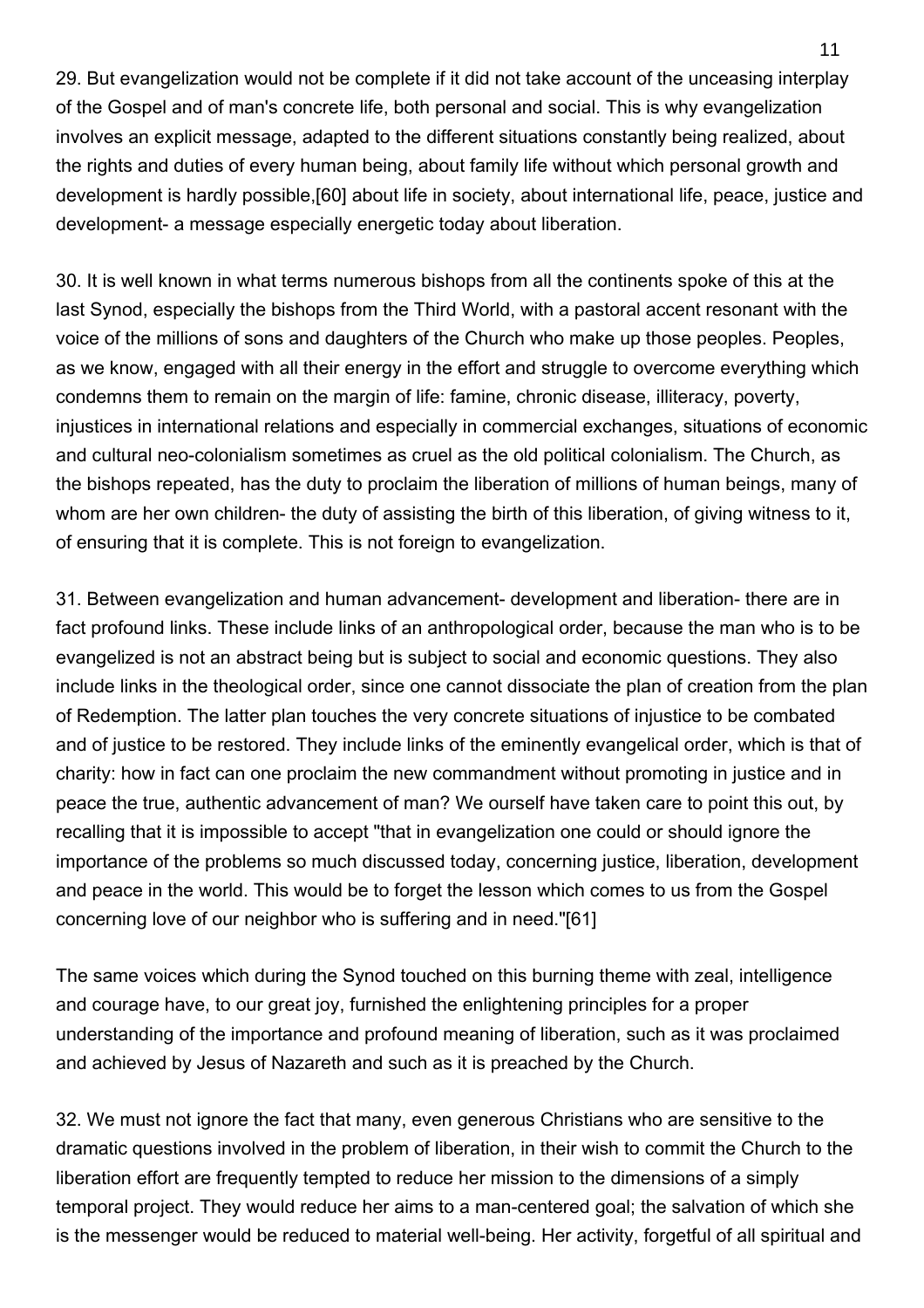religious preoccupation, would become initiatives of the political or social order. But if this were so, the Church would lose her fundamental meaning. Her message of liberation would no longer have any originality and would easily be open to monopolization and manipulation by ideological systems and political parties. She would have no more authority to proclaim freedom as in the name of God. This is why we have wished to emphasize, in the same address at the opening of the Synod, "the need to restate clearly the specifically religious finality of evangelization. This latter would lose its reason for existence if it were to diverge from the religious axis that guides it: the kingdom of God, before anything else, in its fully theological meaning...."[62]

33. With regard to the liberation which evangelization proclaims and strives to put into practice one should rather say this:

- it cannot be contained in the simple and restricted dimension of economics, politics, social or cultural life; it must envisage the whole man, in all his aspects, right up to and including his openness to the absolute, even the divine Absolute;

- it is therefore attached to a view of man which it can never sacrifice to the needs of any strategy, practice or short-term efficiency.

34. Hence, when preaching liberation and associating herself with those who are working and suffering for it, the Church is certainly not willing to restrict her mission only to the religious field and dissociate herself from man's temporal problems. Nevertheless she reaffirms the primacy of her spiritual vocation and refuses to replace the proclamation of the kingdom by the proclamation of forms of human liberation- she even states that her contribution to liberation is incomplete if she neglects to proclaim salvation in Jesus Christ.

35. The Church links human liberation and salvation in Jesus Christ, but she never identifies them, because she knows through revelation, historical experience and the reflection of faith that not every notion of liberation is necessarily consistent and compatible with an evangelical vision of man, of things and of events; she knows too that in order that God's kingdom should come it is not enough to establish liberation and to create well-being and development.

And what is more, the Church has the firm conviction that all temporal liberation, all political liberation- even if it endeavors to find its justification in such or such a page of the Old or New Testament, even if it claims for its ideological postulates and its norms of action theological data and conclusions, even if it pretends to be today's theology- carries within itself the germ of its own negation and fails to reach the ideal that it proposes for itself whenever its profound motives are not those of justice in charity, whenever its zeal lacks a truly spiritual dimension and whenever its final goal is not salvation and happiness in God.

36. The Church considers it to be undoubtedly important to build up structures which are more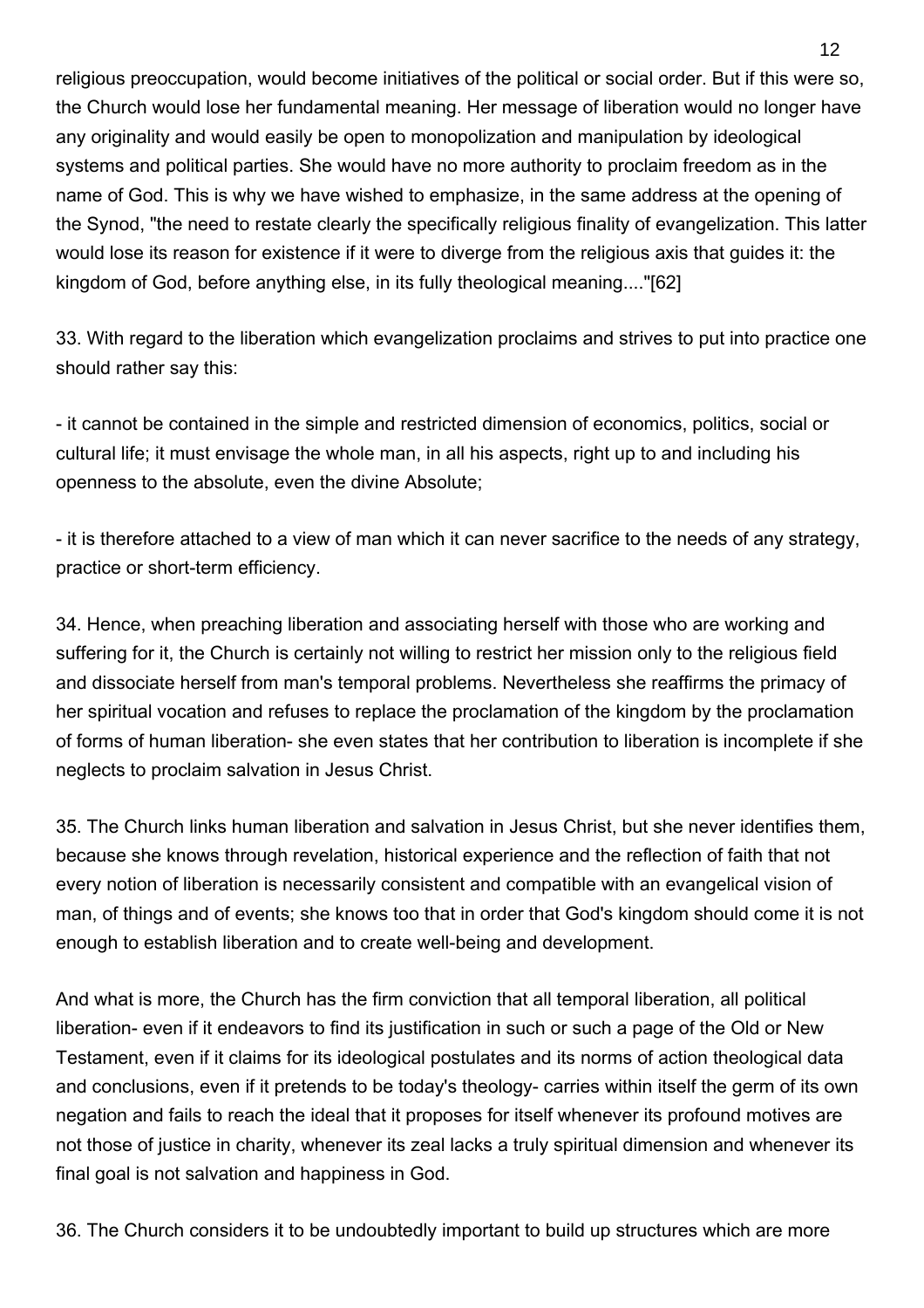human, more just, more respectful of the rights of the person and less oppressive and less enslaving, but she is conscious that the best structures and the most idealized systems soon become inhuman if the inhuman inclinations of the human heart are not made wholesome, if those who live in these structures or who rule them do not undergo a conversion of heart and of outlook.

37. The Church cannot accept violence, especially the force of arms- which is uncontrollable once it is let loose- and indiscriminate death as the path to liberation, because she knows that violence always provokes violence and irresistibly engenders new forms of oppression and enslavement which are often harder to bear than those from which they claimed to bring freedom. We said this clearly during our journey in Colombia: "We exhort you not to place your trust in violence and revolution: that is contrary to the Christian spirit, and it can also delay instead of advancing that social uplifting to which you lawfully aspire."[63] "We must say and reaffirm that violence is not in accord with the Gospel, that it is not Christian; and that sudden or violent changes of structures would be deceitful, ineffective of themselves, and certainly not in conformity with the dignity of the people."[64]

38. Having said this, we rejoice that the Church is becoming ever more conscious of the proper manner and strictly evangelical means that she possesses in order to collaborate in the liberation of many. And what is she doing? She is trying more and more to encourage large numbers of Christians to devote themselves to the liberation of men. She is providing these Christian "liberators" with the inspiration of faith, the motivation of fraternal love, a social teaching which the true Christian cannot ignore and which he must make the foundation of his wisdom and of his experience in order to translate it concretely into forms of action, participation and commitment. All this must characterize the spirit of a committed Christian, without confusion with tactical attitudes or with the service of a political system. The Church strives always to insert the Christian struggle for liberation into the universal plan of salvation which she herself proclaims.

What we have just recalled comes out more than once in the Synod debates. In fact we devoted to this theme a few clarifying words in our address to the Fathers at the end of the assembly.[65]

It is to be hoped that all these considerations will help to remove the ambiguity which the word "liberation" very often takes on in ideologies, political systems or groups. The liberation which evangelization proclaims and prepares is the one which Christ Himself announced and gave to man by His sacrifice.

39. The necessity of ensuring fundamental human rights cannot be separated from this just liberation which is bound up with evangelization and which endeavors to secure structures safeguarding human freedoms. Among these fundamental human rights, religious liberty occupies a place of primary importance. We recently spoke of the relevance of this matter, emphasizing "how many Christians still today, because they are Christians, because they are Catholics, live oppressed by systematic persecution! The drama of fidelity to Christ and of the freedom of religion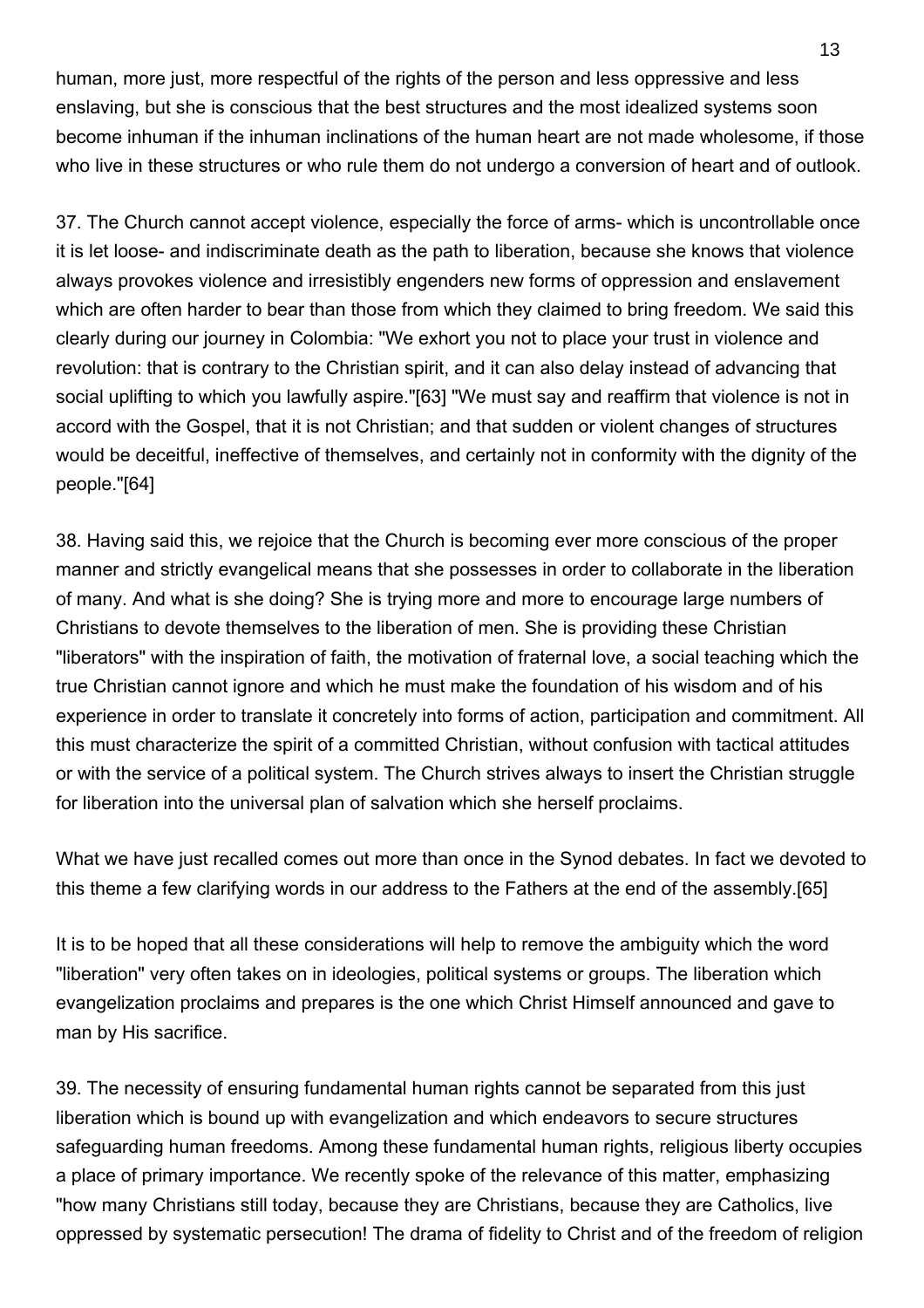continues, even if it is disguised by categorical declarations in favor of the rights of the person and of life in society!"[66]

40. The obvious importance of the content of evangelization must not overshadow the importance of the ways and means.

This question of "how to evangelize" is permanently relevant, because the methods of evangelizing vary according to the different circumstances of time, place and culture, and because they thereby present a certain challenge to our capacity for discovery and adaptation.

On us particularly, the pastors of the Church, rests the responsibility for reshaping with boldness and wisdom, but in complete fidelity to the content of evangelization, the means that are most suitable and effective for communicating the Gospel message to the men and women of our times.

Let it suffice, in this meditation, to mention a number of methods which, for one reason or another, have a fundamental importance.

41. Without repeating everything that we have already mentioned, it is appropriate first of all to emphasize the following point: for the Church, the first means of evangelization is the witness of an authentically Christian life, given over to God in a communion that nothing should destroy and at the same time given to one's neighbor with limitless zeal. As we said recently to a group of lay people, "Modern man listens more willingly to witnesses than to teachers, and if he does listen to teachers, it is because they are witnesses."[67] St. Peter expressed this well when he held up the example of a reverent and chaste life that wins over even without a word those who refuse to obey the word.[68] It is therefore primarily by her conduct and by her life that the Church will evangelize the world, in other words, by her living witness of fidelity to the Lord Jesus- the witness of poverty and detachment, of freedom in the face of the powers of this world, in short, the witness of sanctity.

42. Secondly, it is not superfluous to emphasize the importance and necessity of preaching. "And how are they to believe in him of whom they have never heard? And how are they to hear without a preacher?... So faith comes from what is heard and what is heard comes by the preaching of Christ."[69] This law once laid down by the Apostle Paul maintains its full force today.

Preaching, the verbal proclamation of a message, is indeed always indispensable. We are well aware that modern man is sated by talk; he is obviously often tired of listening and, what is worse, impervious to words. We are also aware that many psychologists and sociologists express the view that modern man has passed beyond the civilization of the word, which is now ineffective and useless, and that today he lives in the civilization of the image. These facts should certainly impel us to employ, for the purpose of transmitting the Gospel message, the modern means which this civilization has produced. Very positive efforts have in fact already been made in this sphere. We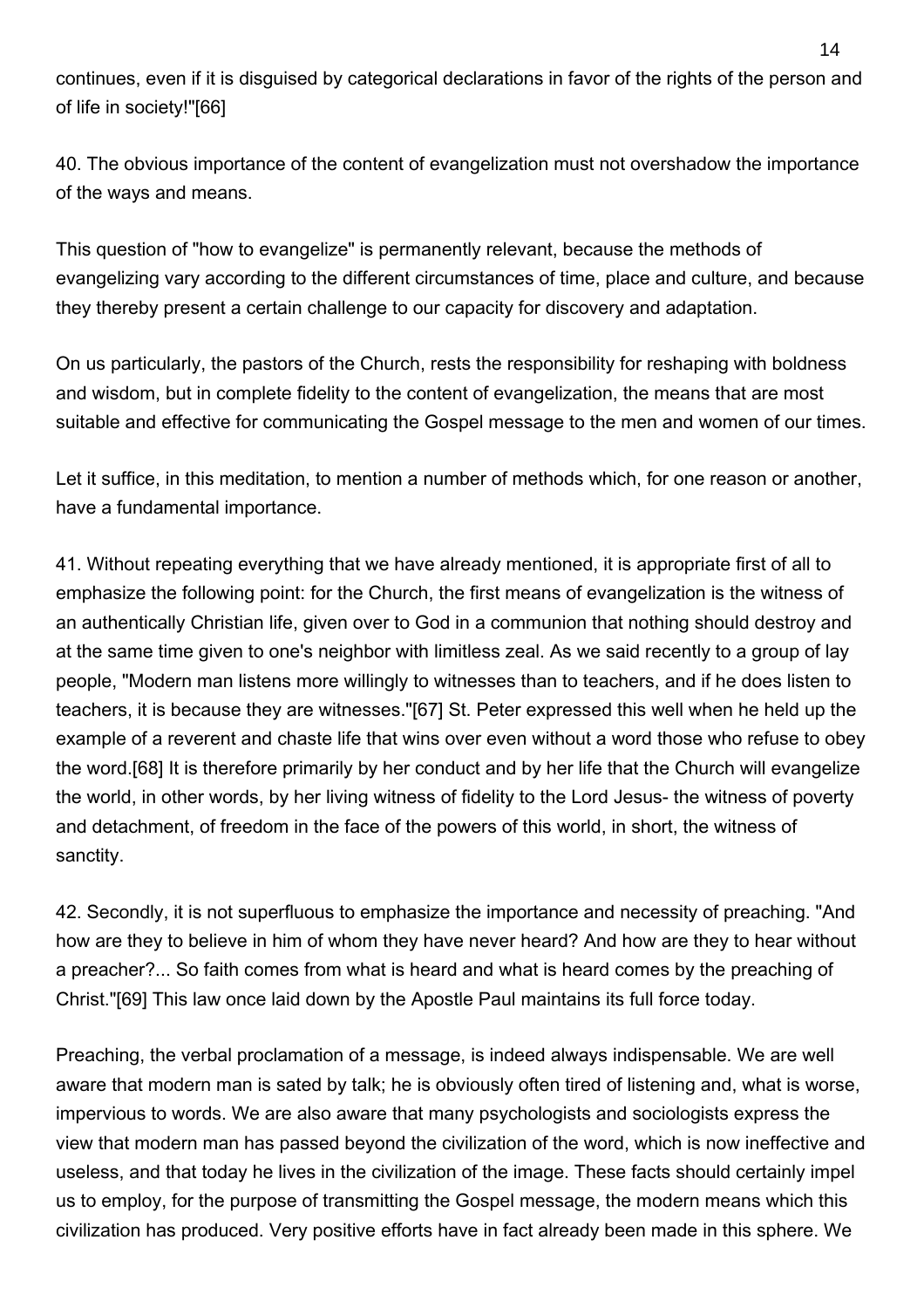cannot but praise them and encourage their further development. The fatigue produced these days by so much empty talk and the relevance of many other forms of communication must not however diminish the permanent power of the word, or cause a loss of confidence in it. The word remains ever relevant, especially when it is the bearer of the power of God.[70] This is why St. Paul's axiom, "Faith comes from what is heard,"[71] also retains its relevance: it is the Word that is heard which leads to belief.

43. This evangelizing preaching takes on many forms, and zeal will inspire the reshaping of them almost indefinitely. In fact there are innumerable events in life and human situations which offer the opportunity for a discreet but incisive statement of what the Lord has to say in this or that particular circumstance. It suffices to have true spiritual sensitivity for reading God's message in events. But at a time when the liturgy renewed by the Council has given greatly increased value to the Liturgy of the Word, it would be a mistake not to see in the homily an important and very adaptable instrument of evangelization. Of course it is necessary to know and put to good use the exigencies and the possibilities of the homily, so that it can acquire all its pastoral effectiveness. But above all it is necessary to be convinced of this and to devote oneself to it with love. This preaching, inserted in a unique way into the Eucharistic celebration, from which it receives special force and vigor, certainly has a particular role in evangelization, to the extent that it expresses the profound faith of the sacred minister and is impregnated with love. The faithful assembled as a Paschal Church, celebrating the feast of the Lord present in their midst, expect much from this preaching, and will greatly benefit from it provided that it is simple, clear, direct, well-adapted, profoundly dependent on Gospel teaching and faithful to the magisterium, animated by a balanced apostolic ardor coming from its own characteristic nature, full of hope, fostering belief, and productive of peace and unity. Many parochial or other communities live and are held together thanks to the Sunday homily, when it possesses these qualities.

Let us add that, thanks to the same liturgical renewal, the Eucharistic celebration is not the only appropriate moment for the homily. The homily has a place and must not be neglected in the celebration of all the sacraments, at paraliturgies, and in assemblies of the faithful. It will always be a privileged occasion for communicating the Word of the Lord.

44. A means of evangelization that must not be neglected is that of catechetical instruction. The intelligence, especially that of children and young people, needs to learn through systematic religious instruction the fundamental teachings, the living content of the truth which God has wished to convey to us and which the Church has sought to express in an ever richer fashion during the course of her long history. No one will deny that this instruction must be given to form patterns of Christian living and not to remain only notional. Truly the effort for evangelization will profit greatly- at the level of catechetical instruction given at church, in the schools, where this is possible, and in every case in Christian homes- if those giving catechetical instruction have suitable texts, updated with wisdom and competence, under the authority of the bishops. The methods must be adapted to the age, culture and aptitude of the persons concerned, they must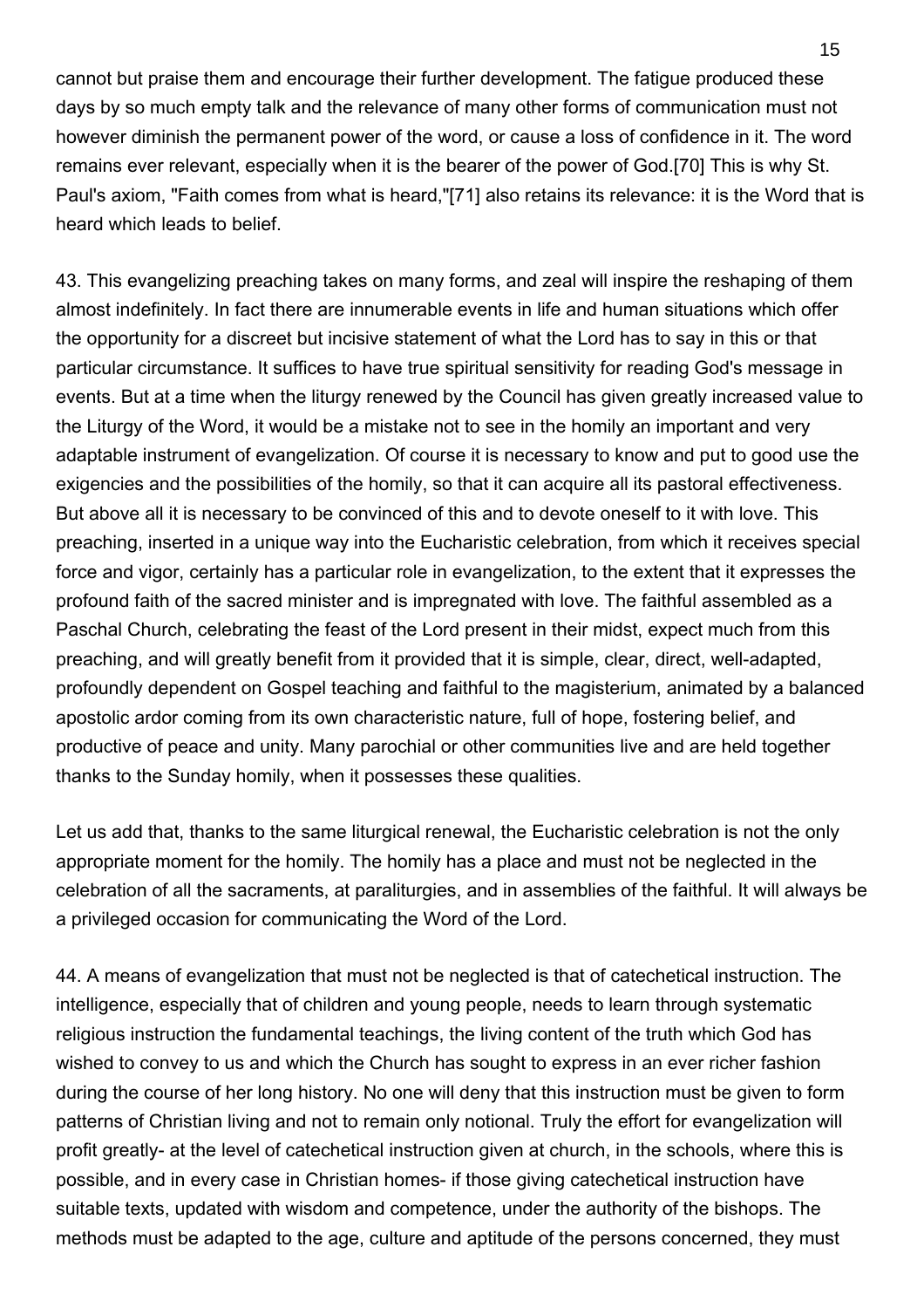seek always to fix in the memory, intelligence and heart the essential truths that must impregnate all of life. It is necessary above all to prepare good instructors- parochial catechists, teachers, parents- who are desirous of perfecting themselves in this superior art, which is indispensable and requires religious instruction. Moreover, without neglecting in any way the training of children, one sees that present conditions render ever more urgent catechetical instruction, under the form of the catechumenate, for innumerable young people and adults who, touched by grace, discover little by little the face of Christ and feel the need of giving themselves to Him.

45. Our century is characterized by the mass media or means of social communication, and the first proclamation, catechesis or the further deepening of faith cannot do without these means, as we have already emphasized.

When they are put at the service of the Gospel, they are capable of increasing almost indefinitely the area in which the Word of God is heard; they enable the Good News to reach millions of people. The Church would feel guilty before the Lord if she did not utilize these powerful means that human skill is daily rendering more perfect. It is through them that she proclaims "from the housetops"[72] the message of which she is the depositary. In them she finds a modern and effective version of the pulpit. Thanks to them she succeeds in speaking to the multitudes.

Nevertheless the use of the means of social communication for evangelization presents a challenge: through them the evangelical message should reach vast numbers of people, but with the capacity of piercing the conscience of each individual, of implanting itself in his heart as though he were the only person being addressed, with all his most individual and personal qualities, and evoke an entirely personal adherence and commitment.

46. For this reason, side by side with the collective proclamation of the Gospel, the other form of transmission, the person-to-person one, remains valid and important. The Lord often used it (for example, with Nicodemus, Zacchaeus, the Samaritan woman, Simon the Pharisee), and so did the apostles. In the long run, is there any other way of handing on the Gospel than by transmitting to another person one's personal experience of faith? It must not happen that the pressing need to proclaim the Good News to the multitudes should cause us to forget this form of proclamation whereby an individual's personal conscience is reached and touched by an entirely unique word that he receives from someone else. We can never sufficiently praise those priests who through the sacrament of Penance or through pastoral dialogue show their readiness to guide people in the ways of the Gospel, to support them in their efforts, to raise them up if they have fallen, and always to assist them with discernment and availability.

47. Yet, one can never sufficiently stress the fact that evangelization does not consist only of the preaching and teaching of a doctrine. For evangelization must touch life: the natural life to which it gives a new meaning, thanks to the evangelical perspectives that it reveals; and the supernatural life, which is not the negation but the purification and elevation of the natural life.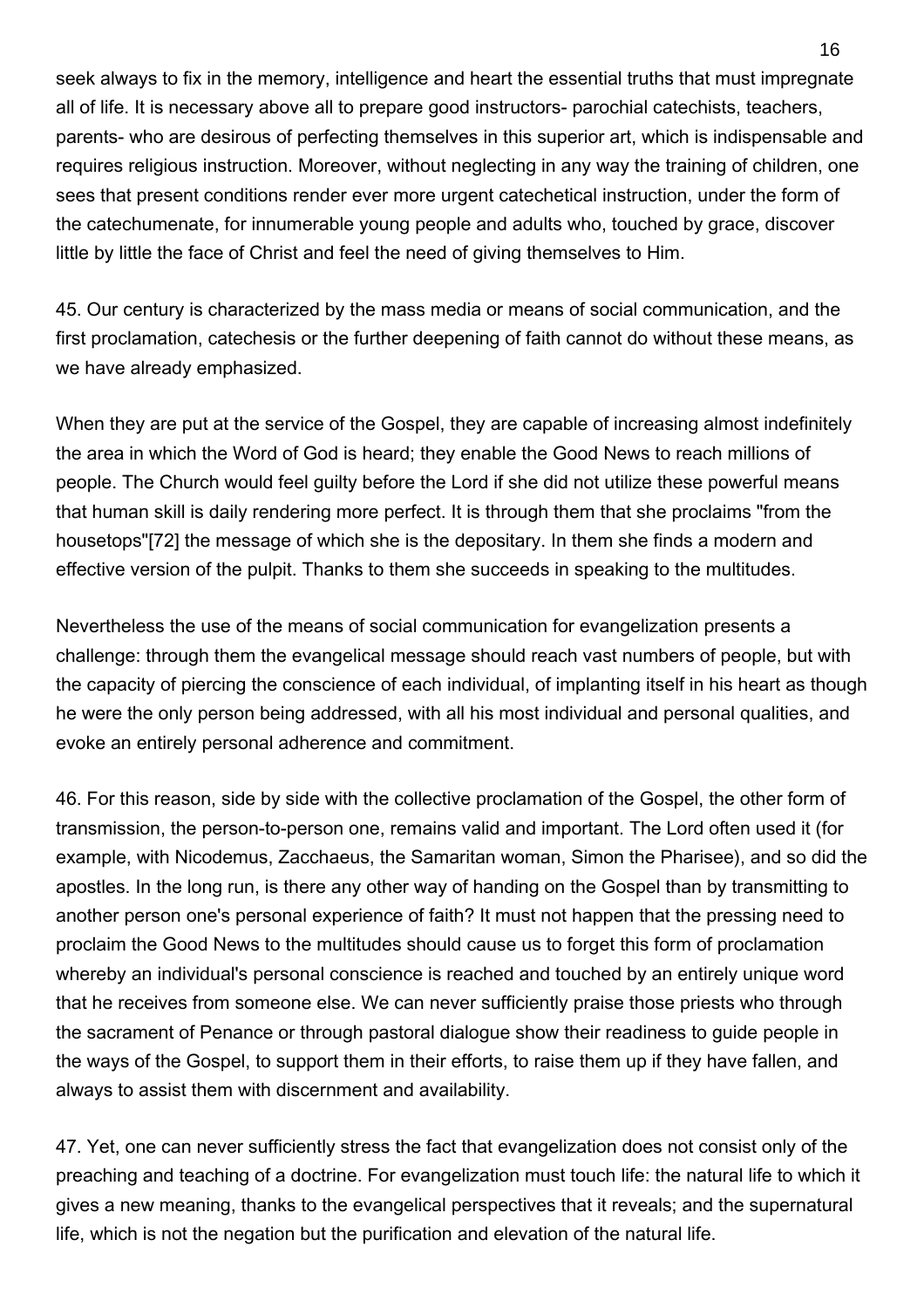This supernatural life finds its living expression in the seven sacraments and in the admirable radiation of grace and holiness which they possess.

Evangelization thus exercises its full capacity when it achieves the most intimate relationship, or better still, a permanent and unbroken intercommunication, between the Word and the sacraments. In a certain sense it is a mistake to make a contrast between evangelization and sacramentalization, as is sometimes done. It is indeed true that a certain way of administering the sacraments, without the solid support of catechesis regarding these same sacraments and a global catechesis, could end up by depriving them of their effectiveness to a great extent. The role of evangelization is precisely to educate people in the faith in such a way as to lead each individual Christian to live the sacraments as true sacraments of faith- and not to receive them passively or reluctantly.

48. Here we touch upon an aspect of evangelization which cannot leave us insensitive. We wish to speak about what today is often called popular religiosity.

One finds among the people particular expressions of the search for God and for faith, both in the regions where the Church has been established for centuries and where she is in the course of becoming established. These expressions were for a long time regarded as less pure and were sometimes despised, but today they are almost everywhere being rediscovered. During the last Synod the bishops studied their significance with remarkable pastoral realism and zeal.

Popular religiosity, of course, certainly has its limits. It is often subject to penetration by many distortions of religion and even superstitions. It frequently remains at the level of forms of worship not involving a true acceptance by faith. It can even lead to the creation of sects and endanger the true ecclesial community.

But if it is well oriented, above all by a pedagogy of evangelization, it is rich in values. It manifests a thirst for God which only the simple and poor can know. It makes people capable of generosity and sacrifice even to the point of heroism, when it is a question of manifesting belief. It involves an acute awareness of profound attributes of God: fatherhood, providence, loving and constant presence. It engenders interior attitudes rarely observed to the same degree elsewhere: patience, the sense of the cross in daily life, detachment, openness to others, devotion. By reason of these aspects, we readily call it "popular piety," that is, religion of the people, rather than religiosity.

Pastoral charity must dictate to all those whom the Lord has placed as leaders of the ecclesial communities the proper attitude in regard to this reality, which is at the same time so rich and so vulnerable. Above all one must be sensitive to it, know how to perceive its interior dimensions and undeniable values, be ready to help it to overcome its risks of deviation. When it is well oriented, this popular religiosity call be more and more for multitudes of our people a true encounter with God in Jesus Christ.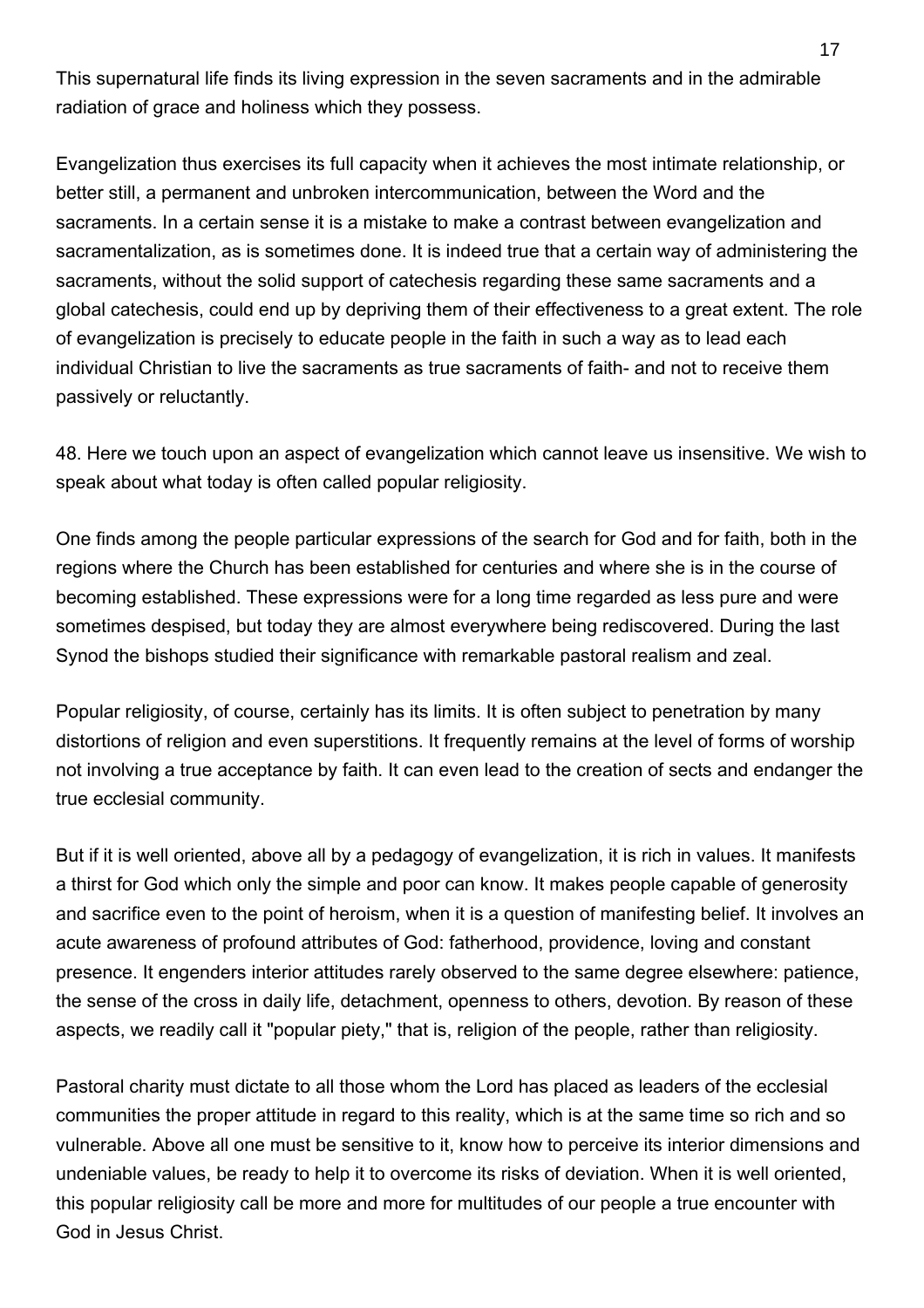49. Jesus' last words in St. Mark's Gospel confer on the evangelization which the Lord entrusts to His apostles a limitless universality: "Go out to the whole world; proclaim the Good News to all creation."[73]

The Twelve and the first generation of Christians understood well the lesson of this text and other similar ones; they made them into a program of action. Even persecution, by scattering the apostles, helped to spread the Word and to establish the Church in ever more distant regions. The admission of Paul to the rank of the apostles and his charism as the preacher to the pagans (the non Jews) of Jesus' Coming underlined this universality still more.

50. In the course of twenty centuries of history, the generations of Christians have periodically faced various obstacles to this universal mission. On the one hand, on the part of the evangelizers themselves, there has been the temptation for various reasons to narrow down the field of their missionary activity. On the other hand, there has been the often humanly insurmountable resistance of the people being addressed by the evangelizer. Furthermore, we must note with sadness that the evangelizing work of the Church is strongly opposed, if not prevented, by certain public powers Even in our own day it happens that preachers of God's Word are deprived of their rights, persecuted, threatened or eliminated solely for preaching Jesus Christ and His Gospel. But we are confident that despite these painful trials the activity of these apostles will never meet final failure in any part of the world.

Despite such adversities, the Church constantly renews her deepest inspiration, that which comes to her directly from the Lord: To the whole world! To all creation! Right to the ends of the earth! She did this once more at the last Synod, as an appeal not to imprison the proclamation of the Gospel by limiting it to one sector of mankind or to one class of people or to a single type of civilization. Some examples are revealing.

51. To reveal Jesus Christ and His Gospel to those who do not know them has been, ever since the morning of Pentecost, the fundamental program which the Church has taken on as received from her Founder. The whole of the New Testament, and in a special way the Acts of the Apostles, bears witness to a privileged and in a sense exemplary moment of this missionary effort which will subsequently leave its mark on the whole history of the Church.

She carries out this first proclamation of Jesus Christ by a complex and diversified activity which is sometimes termed "pre-evangelization" but which is already evangelization in a true sense, although at its initial and still incomplete stage. An almost indefinite range of means can be used for this purpose: explicit preaching, of course, but also art, the scientific approach, philosophical research and legitimate recourse to the sentiments of the human heart.

52. This first proclamation is addressed especially to those who have never heard the Good News of Jesus, or to children. But, as a result of the frequent situations of dechristianization in our day, it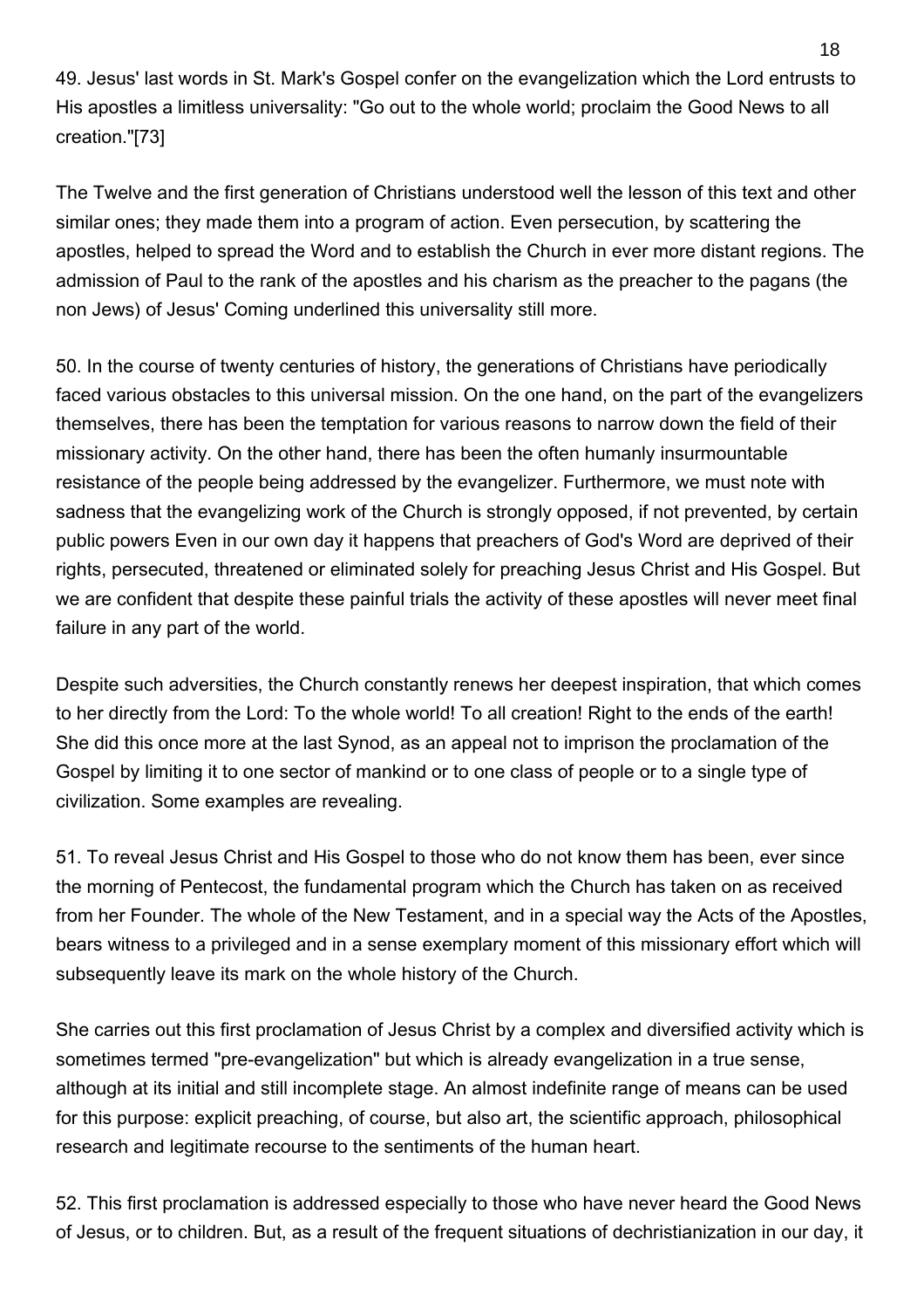also proves equally necessary for innumerable people who have been baptized but who live quite outside Christian life, for simple people who have a certain faith but an imperfect knowledge of the foundations of that faith, for intellectuals who feel the need to know Jesus Christ in a light different from the instruction they received as children, and for many others.

53. This first proclamation is also addressed to the immense sections of mankind who practice non-Christian religions. The Church respects and esteems these non Christian religions because they are the living expression of the soul of vast groups of people. They carry within them the echo of thousands of years of searching for God, a quest which is incomplete but often made with great sincerity and righteousness of heart. They possess an impressive patrimony of deeply religious texts. They have taught generations of people how to pray. They are all impregnated with innumerable "seeds of the Word"[74] and can constitute a true "preparation for the Gospel,"[75] to quote a felicitous term used by the Second Vatican Council and borrowed from Eusebius of Caesarea.

Such a situation certainly raises complex and delicate questions that must be studied in the light of Christian Tradition and the Church's magisterium, in order to offer to the missionaries of today and of tomorrow new horizons in their contacts with non-Christian religions. We wish to point out, above all today, that neither respect and esteem for these religions nor the complexity of the questions raised is an invitation to the Church to withhold from these non-Christians the proclamation of Jesus Christ. On the contrary the Church holds that these multitudes have the right to know the riches of the mystery of Christ[76] - riches in which we believe that the whole of humanity can find, in unsuspected fullness, everything that it is gropingly searching for concerning God, man and his destiny, life and death, and truth. Even in the face of natural religious expressions most worthy of esteem, the Church finds support in the fact that the religion of Jesus, which she proclaims through evangelization, objectively places man in relation with the plan of God, with His living presence and with His action; she thus causes an encounter with the mystery of divine paternity that bends over towards humanity. In other words, our religion effectively establishes with God an authentic and living relationship which the other religions do not succeed in doing, even though they have, as it were, their arms stretched out towards heaven.

This is why the Church keeps her missionary spirit alive, and even wishes to intensify it in the moment of history in which we are living. She feels responsible before entire peoples. She has no rest so long as she has not done her best to proclaim the Good News of Jesus the Savior. She is always preparing new generations of apostles. Let us state this fact with joy at a time when there are not lacking those who think and even say that ardor and the apostolic spirit are exhausted, and that the time of the missions is now past. The Synod has replied that the missionary proclamation never ceases and that the Church will always be striving for the fulfillment of this proclamation.

54. Nevertheless the Church does not feel dispensed from paving unflagging attention also to those who have received the faith and who have been in contact with the Gospel often for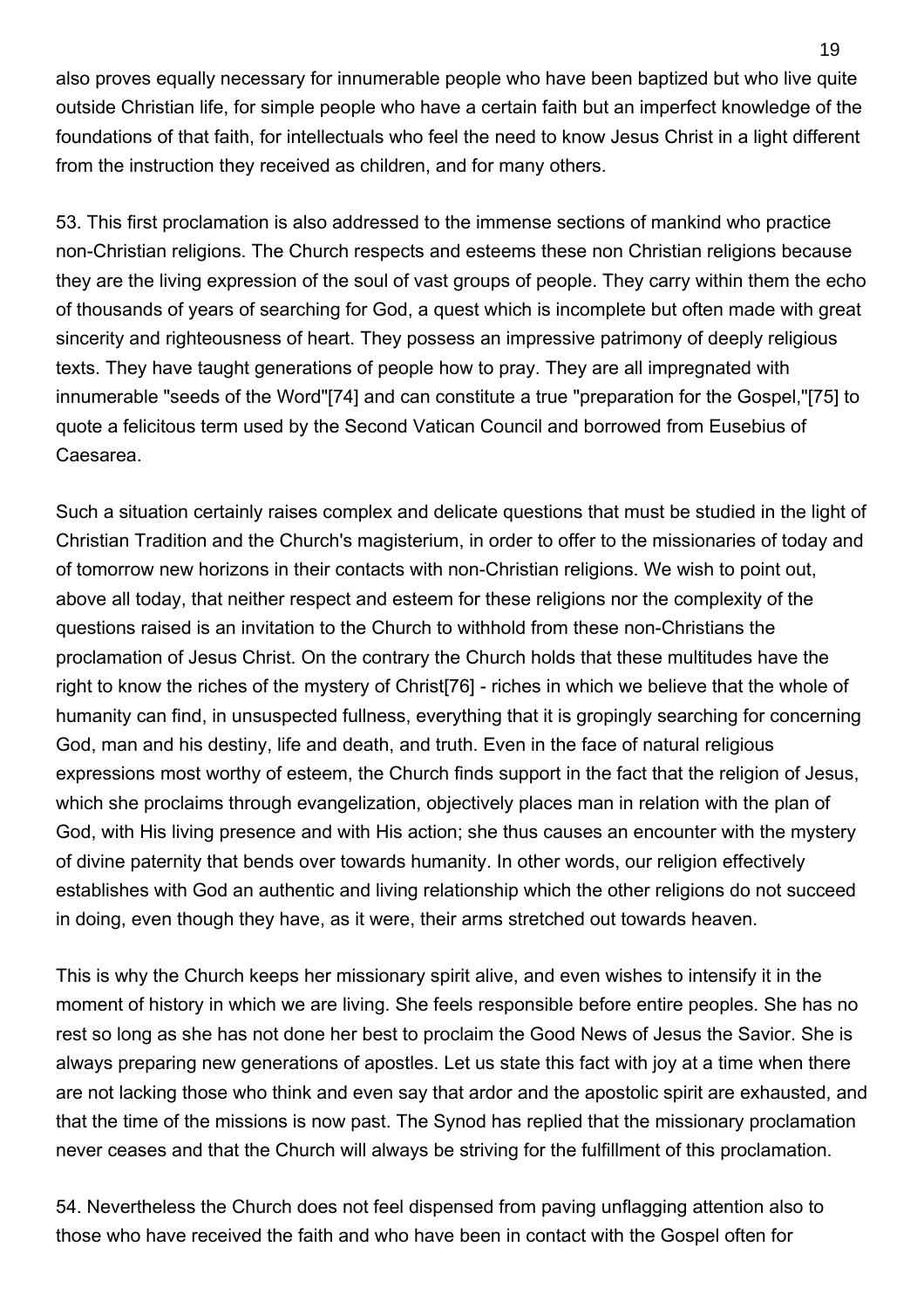generations. Thus she seeks to deepen, consolidate, nourish and make ever more mature the faith of those who are already called the faithful or believers, in order that they may be so still more.

This faith is nearly always today exposed to secularism, even to militant atheism. It is a faith exposed to trials and threats, and even more, a faith besieged and actively opposed. It runs the risk of perishing from suffocation or starvation if it is not fed and sustained each day. To evangelize must therefore very often be to give this necessary food and sustenance to the faith of believers, especially through a catechesis full of Gospel vitality and in a language suited to people and circumstances.

The Church also has a lively solicitude for the Christians who are not in full communion with her. While preparing with them the unity willed by Christ, and precisely in order to realize unity in truth, she has the consciousness that she would be gravely lacking in her duty if she did not give witness before them of the fullness of the revelation whose deposit she guards.

55. Also significant is the preoccupation of the last Synod in regard to two spheres which are very different from one another but which at the same time are very close by reason of the challenge which they make to evangelization, each in its own way.

The first sphere is the one which can be called the increase of unbelief in the modern world. The Synod endeavored to describe this modern world: how many currents of thought, values and countervalues, latent aspirations or seeds of destruction, old convictions which disappear and new convictions which arise are covered by this generic name!

From the spiritual point of view, the modern world seems to he forever immersed in what a modern author has termed "the drama of atheistic humanism."[77]

On the one hand one is forced to note in the very heart of this contemporary world the phenomenon which is becoming almost its most striking characteristic: secularism. We are not speaking of secularization, which is the effort, in itself just and legitimate and in no way incompatible with faith or religion, to discover in creation, in each thing or each happening in the universe, the laws which regulate them with a certain autonomy, but with the inner conviction that the Creator has placed these laws there. The last Council has in this sense affirmed the legitimate autonomy of culture and particularly of the sciences.[78] Here we are thinking of a true secularism: a concept of the world according to which the latter is self-explanatory, without any need for recourse to God, who thus becomes superfluous and an encumbrance. This sort of secularism, in order to recognize the power of man, therefore ends up by doing without God and even by denying Him.

New forms of atheism seem to flow from it: a man centered atheism, no longer abstract and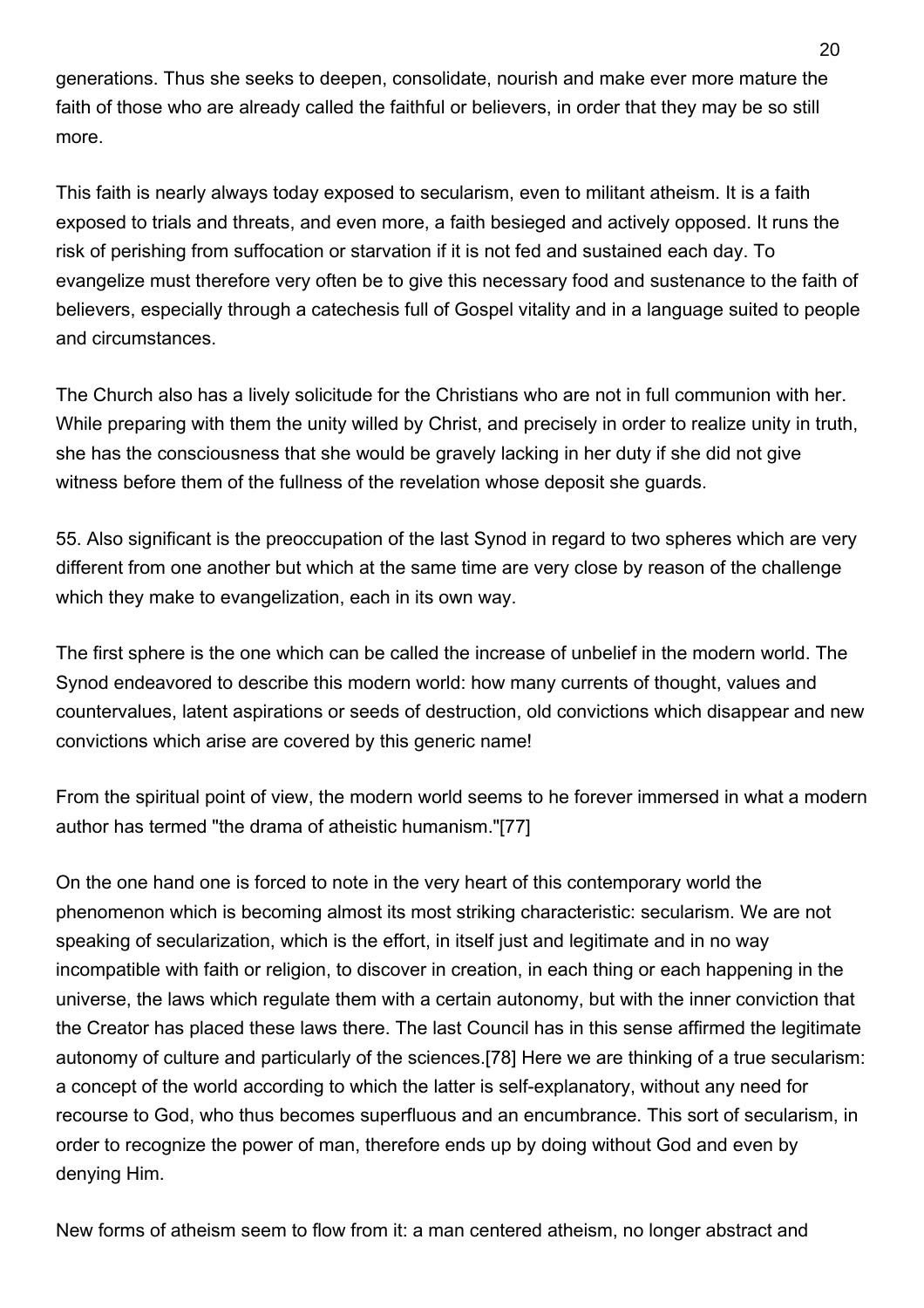metaphysical but pragmatic, systematic and militant. Hand in hand with this atheistic secularism, we are daily faced, under the most diverse forms, with a consumer society, the pursuit of pleasure set up as the supreme value, a desire for power and domination, and discrimination of every kind: the inhuman tendencies of this "humanism."

In this same modern world, on the other hand, and this is a paradox, one cannot deny the existence of real steppingstones to Christianity, and of evangelical values at least in the form of a sense of emptiness or nostalgia. It would not be an exaggeration to say that there exists a powerful and tragic appeal to be evangelized.

56. The second sphere is that of those who do not practice. Today there is a very large number of baptized people who for the most part have not formally renounced their Baptism but who are entirely indifferent to it and not living in accordance with it. The phenomenon of the non practicing is a very ancient one in the history of Christianity; it is the result of a natural weakness, a profound inconsistency which we unfortunately bear deep within us. Today however it shows certain new characteristics. It is often the result of the uprooting typical of our time. It also springs from the fact that Christians live in close proximity with non-believers and constantly experience the effects of unbelief. Furthermore, the non-practicing Christians of today, more so than those of previous periods, seek to explain and justify their position in the name of an interior religion, of personal independence or authenticity.

Thus we have atheists and unbelievers on the one side and those who do not practice on the other, and both groups put up a considerable resistance to evangelization. The resistance of the former takes the form of a certain refusal and an inability to grasp the new order of things, the new meaning of the world, of life and of history; such is not possible if one does not start from a divine absolute. The resistance of the second group takes the form of inertia and the slightly hostile attitude of the person who feels that he is one of the homily, who claims to know it all and to have tried it all and who no longer believes it.

Atheistic secularism and the absence of religious practice are found among adults and among the young, among the leaders of society and among the ordinary people, at all levels of education, and in both the old Churches and the young ones. The Church's evangelizing action cannot ignore these two worlds, nor must it come to a standstill when faced with them; it must constantly seek the proper means and language for presenting, or representing, to them God's revelation and faith in Jesus Christ.

57. Like Christ during the time of His preaching, like the Twelve on the morning of Pentecost, the Church too sees before her an immense multitude of people who need the Gospel and have a right to it, for God "wants everyone to be saved and reach full knowledge of the truth."[79]

The Church is deeply aware of her duty to preach salvation to all. Knowing that the Gospel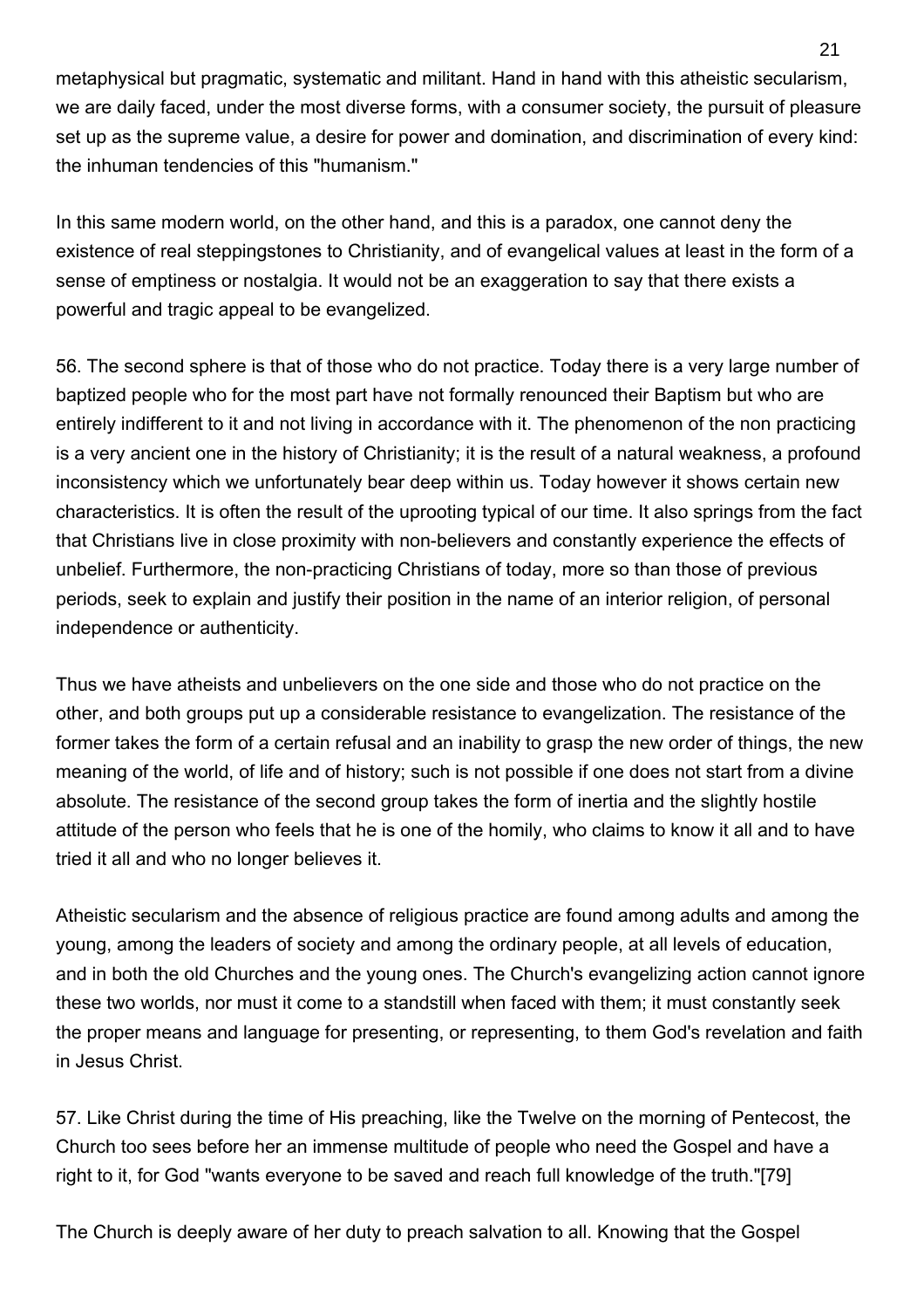message is not reserved to a small group of the initiated, the privileged or the elect, but is destined for everyone, she shares Christ's anguish at the sight of the wandering and exhausted crowds, "like sheep without a shepherd" and she often repeats His words: ''I feel sorry for all these people."[80] But the Church is also conscious of the fact that, if the preaching of the Gospel is to be effective, she must address her message to the heart of the multitudes, to communities of the faithful whose action can and must reach others.

58. The last Synod devoted considerable attention to these "small communities," or communautes de base, because they are often talked about in the Church today. What are they, and why should they be the special beneficiaries of evangelization and at the same time evangelizers themselves?

According to the various statements heard in the Synod, such communities flourish more or less throughout the Church. They differ greatly among themselves both within the same region and even more so from one region to another.

In some regions they appear and develop, almost without exception, within the Church, having solidarity with her life, being nourished by her teaching and united with her pastors. In these cases, they spring from the need to live the Church's life more intensely, or from the desire and quest for a more human dimension such as larger ecclesial communities can only offer with difficulty, especially in the big modern cities which lend themselves both to life in the mass and to anonymity. Such communities call quite simply be in their own way an extension on the spiritual and religious level- worship, deepening of faith, fraternal charity, prayer, contact with pastors- of the small sociological community such as the village, etc. Or again their aim may be to bring together, for the purpose of listening to and meditating on the Word, for the sacraments and the bond of the agape, groups of people who are linked by age, culture, civil state or social situation: married couples, young people, professional people, etc.; people who already happen to be united in the struggle for justice, brotherly aid to the poor, human advancement. In still other cases they bring Christians together in places where the shortage of priests does not favor the normal life of a parish community. This is all presupposed within communities constituted by the Church, especially individual Churches and parishes.

In other regions, on the other hand, communautes de base come together in a spirit of bitter criticism of the Church, which they are quick to stigmatize as "institutional" and to which they set themselves Up in opposition as charismatic communities, free from structures and inspired only by the Gospel. Thus their obvious characteristic is an attitude of fault-finding and of rejection with regard to the Church's outward manifestations: her hierarchy, her signs. They are radically opposed to the Church. By following these lines their main inspiration very quickly becomes ideological, and it rarely happens that they do not quickly fall victim to some political option or current of thought, and then to a system, even a party, with all the attendant risks of becoming its instrument.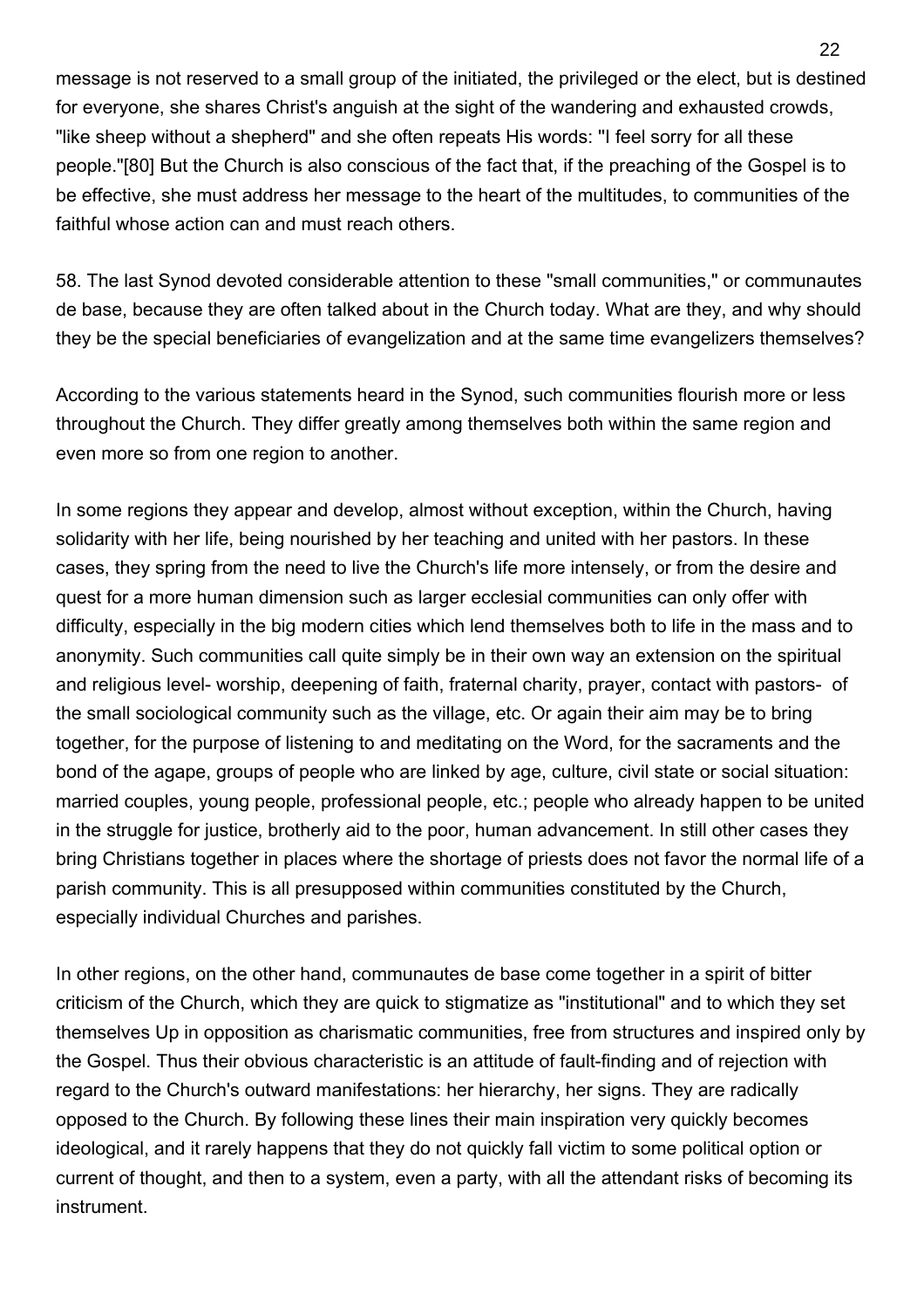The difference is already notable: the communities which by their spirit of opposition cut themselves off from the Church, and whose unity they wound, can well be called communautes de base, but in this case it is a strictly sociological name. They could not, without a misuse of terms, be called ecclesial communautes de base, even if while being hostile to the hierarchy, they claim to remain within the unity of the Church. This name belongs to the other groups, those which come together within the Church in order to unite themselves to the Church and to cause the Church to grow.

These latter communities will be a place of evangelization, for the benefit of the bigger communities, especially the individual Churches. And, as we said at the end of the last Synod, they will be a hope for the universal Church to the extent:

- that they seek their nourishment in the Word of God and do not allow themselves to be ensnared by political polarization or fashionable ideologies, which are ready to exploit their immense human potential;

- that they avoid the ever present temptation of systematic protest and a hypercritical attitude, under the pretext of authenticity and a spirit of collaboration;

- that they remain firmly attached to the local Church in which they are inserted, and to the universal Church, thus avoiding the very real danger of becoming isolated within themselves, then of believing themselves to be the only authentic Church of Christ, and hence of condemning the other ecclesial communities;

- that they maintain a sincere communion with the pastors whom the Lord gives to His Church, and with the magisterium which the Spirit of Christ has entrusted to these pastors;

- that they never look on themselves as the sole beneficiaries or sole agents of evangelization- or even the only depositaries of the Gospel- but, being aware that the Church is much more vast and diversified, accept the fact that this Church becomes incarnate in other ways than through themselves;

- that they constantly grow in missionary consciousness, fervor, commitment and zeal;

- that they show themselves to be universal in all things and never sectarian.

On these conditions, which are certainly demanding but also uplifting, the ecclesial communautes de base will correspond to their most fundamental vocation: as hearers of the Gospel which is proclaimed to them and privileged beneficiaries of evangelization, they will soon become proclaimers of the Gospel themselves.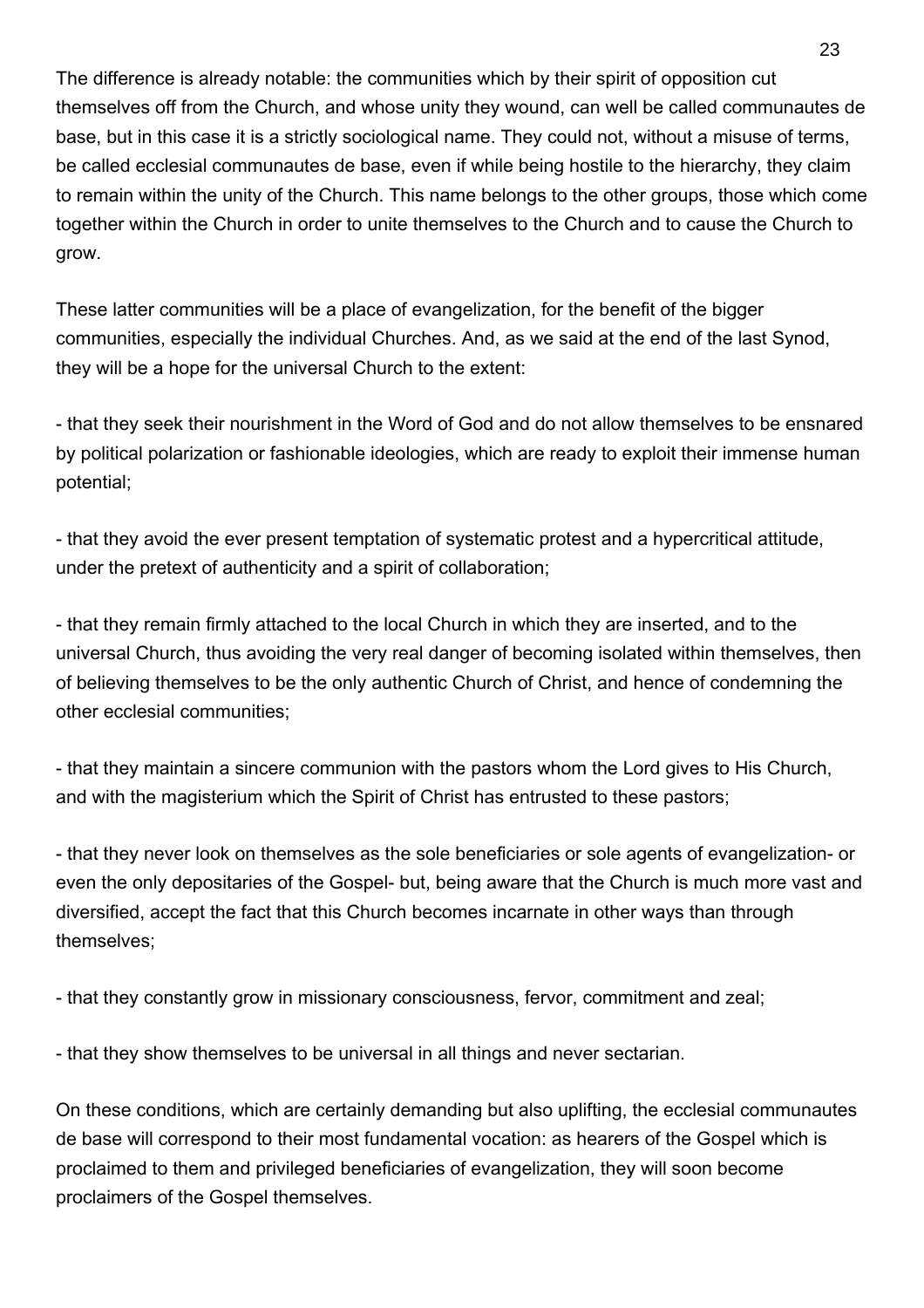59. If people proclaim in the world the Gospel of salvation, they do so by the command of, in the name of and with the grace of Christ the Savior. "They will never have a preacher unless one is sent,"[81] wrote he who was without doubt one of the greatest evangelizers. No one can do it without having been sent.

But who then has the mission of evangelizing?

The Second Vatican Council gave a clear reply to this question: it is upon the Church that "there rests, by divine mandate, the duty of going out into the whole world and preaching the gospel to every creature."[82] And in another text: "...the whole Church is missionary, and the work of evangelization is a basic duty of the People of God."[83]

We have already mentioned this intimate connection between the Church and evangelization. While the Church is proclaiming the kingdom of God and building it up, she is establishing herself in the midst of the world as the sign and instrument of this kingdom which is and which is to come. The Council repeats the following expression of St. Augustine on the missionary activity of the Twelve: "They preached the word of truth and brought forth Churches."[84]

60. The observation that the Church has been sent out and given a mandate to evangelize the world should awaken in us two convictions.

The first is this: evangelization is for no one an individual and isolated act; it is one that is deeply ecclesial. When the most obscure preacher, catechist or pastor in the most distant land preaches the Gospel, gathers his little community together or administers a sacrament, even alone, he is carrying out an ecclesial act, and his action is certainly attached to the evangelizing activity of the whole Church by institutional relationships, but also by profound invisible links in the order of grace. This presupposes that he acts not in virtue of a mission which he attributes to himself or by a personal inspiration, but in union with the mission of the Church and in her name.

From this flows the second conviction: if each individual evangelizes in the name of the Church, who herself does so by virtue of a mandate from the Lord, no evangelizer is the absolute master of his evangelizing action, with a discretionary power to carry it out in accordance with individualistic criteria and perspectives; he acts in communion with the Church and her pastors.

We have remarked that the Church is entirely and completely evangelizing. This means that, in the whole world and in each part of the world where she is present, the Church feels responsible for the task of spreading the Gospel.

61. Brothers and sons and daughters, at this stage of our reflection, we wish to pause with you at a question which is particularly important at the present time. In the celebration of the liturgy, in their witness before judges and executioners and in their apologetical texts, the first Christians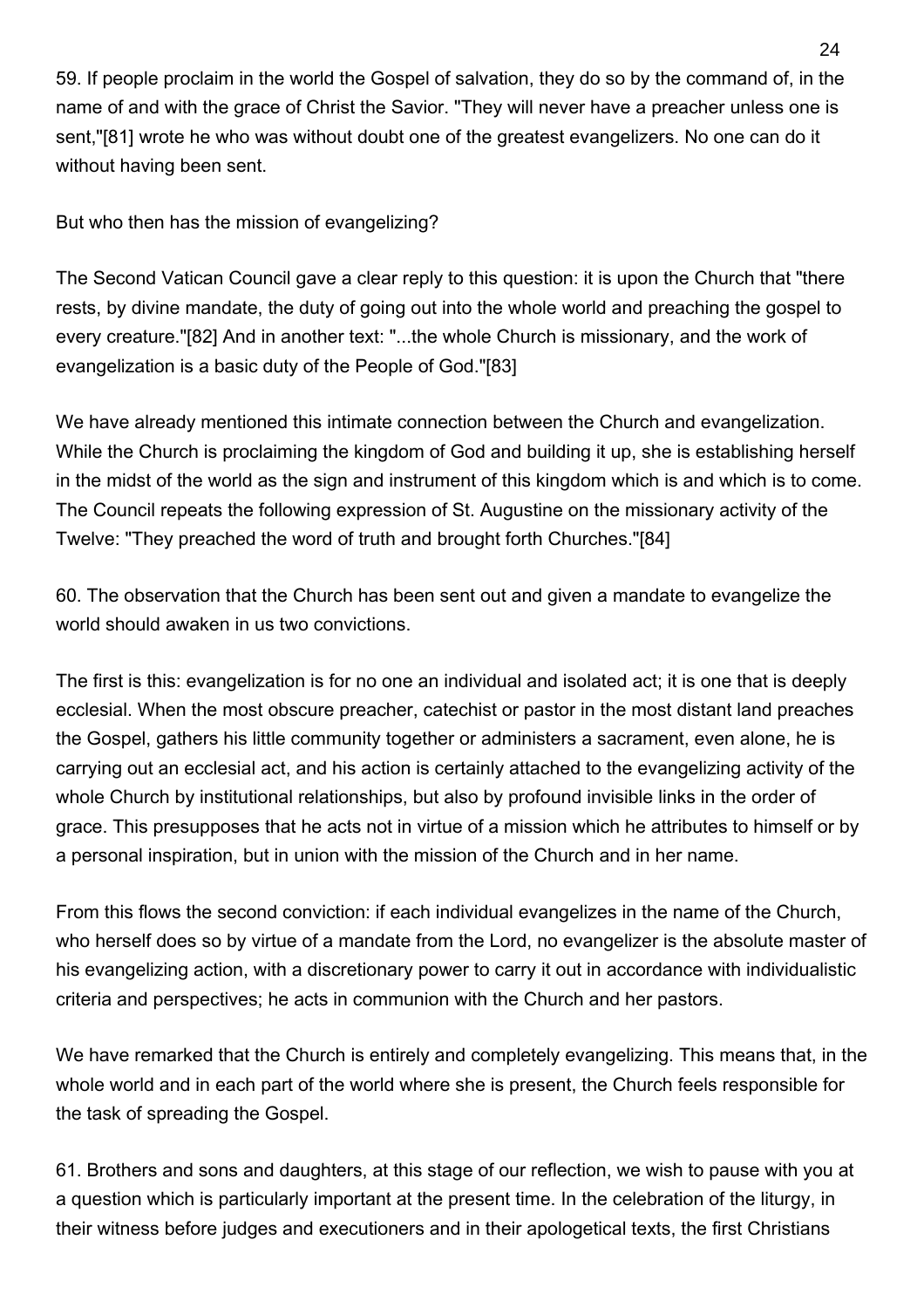readily expressed their deep faith in the Church by describing her as being spread throughout the universe. They were fully conscious of belonging to a large community which neither space nor time can limit: From the just Abel right to the last of the elect,[85] "indeed to the ends of the earth,[86] "to the end of time."[87]

This is how the Lord wanted His Church to be: universal, a great tree whose branches shelter the birds of the air,[88] a net which catches fish of every kind[89] or which Peter drew in filled with one hundred and fifty-three big fish,[90] a flock which a single shepherd pastures.[91] A universal Church without boundaries or frontiers except, alas, those of the heart and mind of sinful man.

62. Nevertheless this universal Church is in practice incarnate in the individual Churches made up of such or such an actual part of mankind, speaking such and such a language, heirs of a cultural patrimony, of a vision of the world, of an historical past, of a particular human substratum. Receptivity to the wealth of the individual Church corresponds to a special sensitivity of modern man.

Let us be very careful not to conceive of the universal Church as the sum, or, if one can say so, the more or less anomalous federation of essentially different individual Churches. In the mind of the Lord the Church is universal by vocation and mission, but when she puts down her roots in a variety of cultural, social and human terrains, she takes on different external expressions and appearances in each part of the world.

Thus each individual Church that would voluntarily cut itself off from the universal Church would lose its relationship to God's plan and would be impoverished in its ecclesial dimension. But, at the same time, a Church toto orbe diffusa would become an abstraction if she did not take body and life precisely through the individual Churches. Only continual attention to these two poles of the Church will enable us to perceive the richness of this relationship between the universal Church and the individual Churches.

63. The individual Churches, intimately built up not only of people but also of aspirations, of riches and limitations, of ways of praying, of loving, of looking at life and the world, which distinguish this or that human gathering, have the task of assimilating the essence of the Gospel message and of transposing it, without the slightest betrayal of its essential truth, into the language that these particular people understand, then of proclaiming it in this language.

The transposition has to be done with the discernment, seriousness, respect and competence which the matter calls for in the field of liturgical expression. [92] and in the areas of catechesis, theological formulation, secondary ecclesial structures, and ministries. And the word "language" should be understood here less in the semantic or literary sense than in the sense which one may call anthropological and cultural.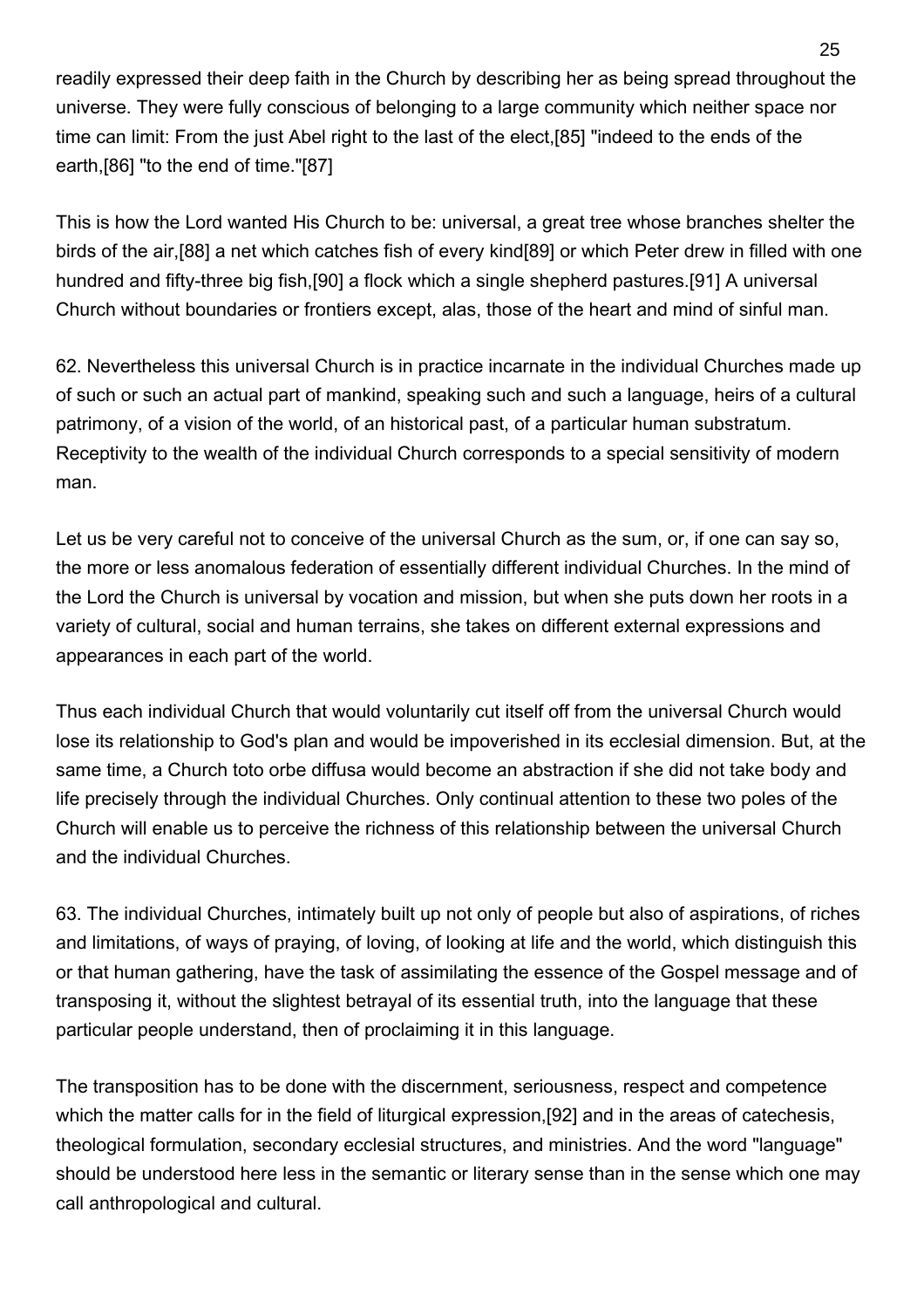The question is undoubtedly a delicate one. Evangelization loses much of its force and effectiveness if it does not take into consideration the actual people to whom it is addresses, if it does not use their language, their signs and symbols, if it does not answer the questions they ask, and if it does not have an impact on their concrete life. But on the other hand, evangelization risks losing its power and disappearing altogether if one empties or adulterates its content under the pretext of translating it; if, in other words, one sacrifices this reality and destroys the unity without which there is no universality, out of a wish to adapt a universal reality to a local situation. Now, only a Church which preserves the awareness of her universality and shows that she is in fact universal is capable of having a message which can be heard by all, regardless of regional frontiers.

Legitimate attention to individual Churches cannot fail to enrich the Church. Such attention is indispensable and urgent. It responds to the very deep aspirations of peoples and human communities to find their own identity ever more clearly.

64. But this enrichment requires that the individual Churches should keep their profound openness towards the universal Church. It is quite remarkable, moreover, that the most simple Christians, the ones who are most faithful to the Gospel and most open to the true meaning of the Church, have a completely spontaneous sensitivity to this universal dimension. They instinctively and very strongly feel the need for it, they easily recognize themselves in such a dimension. They feel with it and suffer very deeply within themselves when, in the name of theories which they do not understand, they are forced to accept a Church deprived of this universality, a regionalist Church, with no horizon.

As history in fact shows, whenever an individual Church has cut itself off from the universal Church and from its living and visible center- sometimes with the best of intentions, with theological, sociological, political or pastoral arguments, or even in the desire for a certain freedom of movement or action- it has escaped only with great difficulty (if indeed it has escaped) from two equally serious dangers. The first danger is that of a withering isolationism, and then, before long, of a crumbling away, with each of its cells breaking away from it just as it itself has broken away from the central nucleus. The second danger is that of losing its freedom when, being cut off from the center and from the other Churches which gave it strength and energy, it finds itself all alone and a prey to the most varied forces of slavery and exploitation.

The more an individual Church is attached to the universal Church by solid bonds of communion, in charity and loyalty, in receptiveness to the Magisterium of Peter, in the unity of the lex orandi which is also the lex credendi, in the desire for unity with all the other Churches which make up the whole- the more such a Church will be capable of translating the treasure of faith into the legitimate variety of expressions of the profession of faith, of prayer and worship, of Christian life and conduct and of the spiritual influence on the people among which it dwells. The more will it also be truly evangelizing, that is to say, capable of drawing upon the universal patrimony in order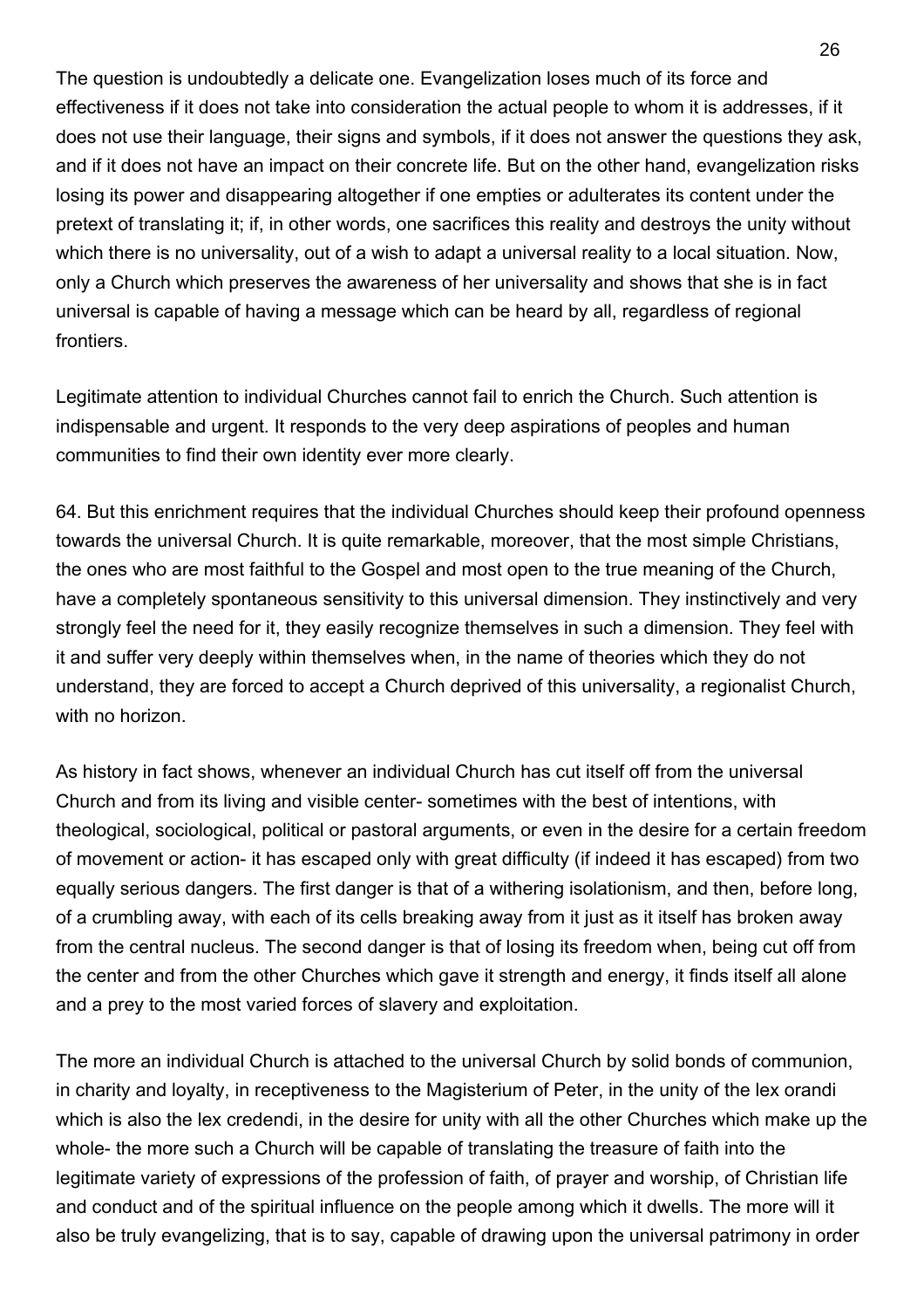to enable its own people to profit from it, and capable too of communicating to the universal Church the experience and the life of this people, for the benefit of all.

65. It was precisely in this sense that at the end of the last Synod we spoke clear words full of paternal affection, insisting on the role of Peter's Successor as a visible, living and dynamic principle of the unity between the Churches and thus of the universality of the one Church.[93] We also insisted on the grave responsibility incumbent upon us, but which we share with our Brothers in the Episcopate, of preserving unaltered the content of the Catholic faith which the Lord entrusted to the apostles. While being translated into all expressions, this content must be neither impaired nor mutilated. While being clothed with the outward forms proper to each people, and made explicit by theological expression which takes account of differing cultural, social and even racial milieu, it must remain the content of the Catholic faith just exactly as the ecclesial magisterium has received it and transmits it.

66. The whole Church therefore is called upon to evangelize, and yet within her we have different evangelizing tasks to accomplish. This diversity of services in the unity of the same mission makes up the richness and beauty of evangelization. We shall briefly recall these tasks.

First, we would point out in the pages of the Gospel the insistence with which the Lord entrusts to the apostles the task of proclaiming the Word. He chose them,[94] trained them during several years of intimate company,[95] constituted[96] and sent them out[97] as authorized witnesses and teachers of the message of salvation. And the Twelve in their turn sent out their successors who, in the apostolic line, continue to preach the Good News.

67. The Successor of Peter is thus, by the will of Christ, entrusted with the preeminent ministry of teaching the revealed truth. The New Testament often shows Peter "filled with the Holy Spirit" speaking in the name of all."[98] It is precisely for this reason that St. Leo the Great describes him as he who has merited the primacy of the apostolate.''[99] This is also why the voice of the Church shows the Pope "at the highest point- in apice, in specula- of the apostolate."[100] The Second Vatican Council wished to reaffirm this when it declared that "Christ's mandate to preach the Gospel to every creature (cf. Mk. 16:15) primarily and immediately concerns the bishops with Peter and under Peter."[101]

The full, supreme and universal power"[102] which Christ gives to His Vicar for the pastoral government of His Church is this especially exercised by the Pope in the activity of preaching and causing to be preached the Good News of salvation.

68. In union with the Successor of Peter, the bishops, who are successors of the apostles, receive through the power of their episcopal ordination the authority to teach the revealed truth in the Church. They are teachers of the faith.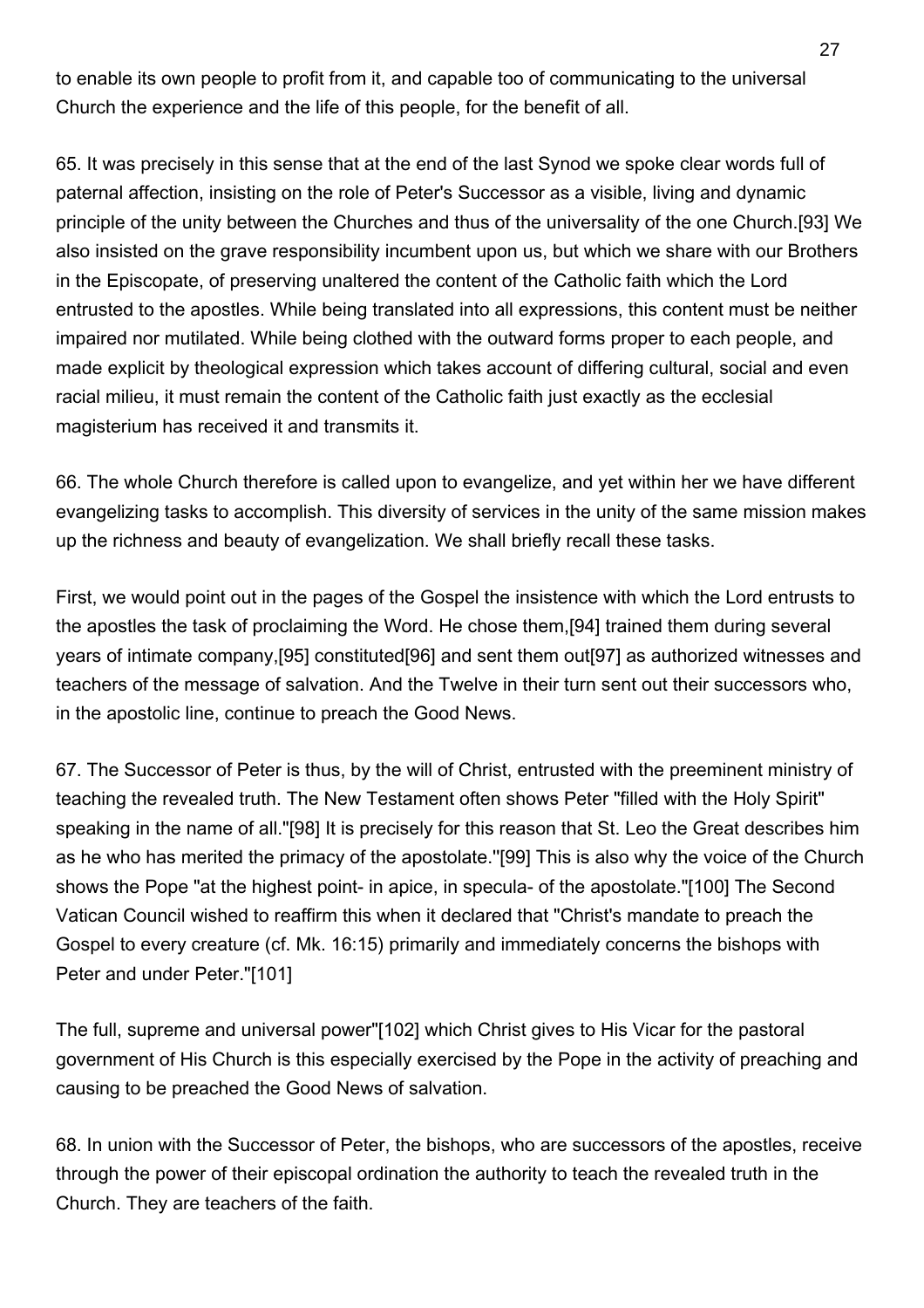Associated with the bishops in the ministry of evangelization and responsible by a special title are those who through priestly ordination "act in the person of Christ."[103] They are educators of the People of God in the faith and preachers, while at the same time being ministers of the Eucharist and of the other sacraments.

We pastors are therefore invited to take note of this duty, more than any other members of the Church. What identifies our priestly service, gives a profound unity to the thousand and one tasks which claim our attention day by day and throughout our lives, and confers a distinct character on our activities, is this aim, ever present in all our action: to proclaim the Gospel of God.[104]

A mark of our identity which no doubts ought to encroach upon and no objection eclipse is this: as pastors, we have been chosen by the mercy of the Supreme Pastor,[105] in spite of our inadequacy, to proclaim with authority the Word of God, to assemble the scattered People of God, to teed this People with the signs of the action of Christ which are the sacraments, to set this People on the road to salvation, to maintain it in that unity of which we are, at different levels, active and living instruments, and unceasingly to keep this community gathered around Christ faithful to its deepest vocation. And when we do all these things, within our human limits and by the grace of God, it is a work of evangelization that we are carrying out. This includes ourself as Pastor of the universal Church, our brother bishops at the head of the individual Churches, priests and deacons united with their bishops and whose assistants they are, by a communion which has its source in the sacrament of Orders and in the charity of the Church.

69. Religious, for their part, find in their consecrated life a privileged means of effective evangelization. At the deepest level of their being they are caught Up in the dynamism of the Church's life, which is thirsty for the divine Absolute and called to holiness. It is to this holiness that they bear witness. They embody the Church in her desire to give herself completely to the radical demands of the beatitudes. By their lives they are a sign of total availability to God, the Church and the brethren.

As such they have a special importance in the context of the witness which, as we have said, is of prime importance in evangelization. At the same time as being a challenge to the world and to the Church herself, this silent witness of poverty and abnegation, of purity and sincerity, of selfsacrifice in obedience, can become an eloquent witness capable of touching also non-Christians who have good will and are sensitive to certain values.

In this perspective one perceives the role played in evangelization by religious men and women consecrated to prayer, silence, penance and sacrifice. Other religious, in great numbers, give themselves directly to the proclamation of Christ. Their missionary activity depends clearly on the hierarchy and must be coordinated with the pastoral plan which the latter adopts. But who does not see the immense contribution that these religious have brought and continue to bring to evangelization? Thanks to their consecration they are eminently willing and free to leave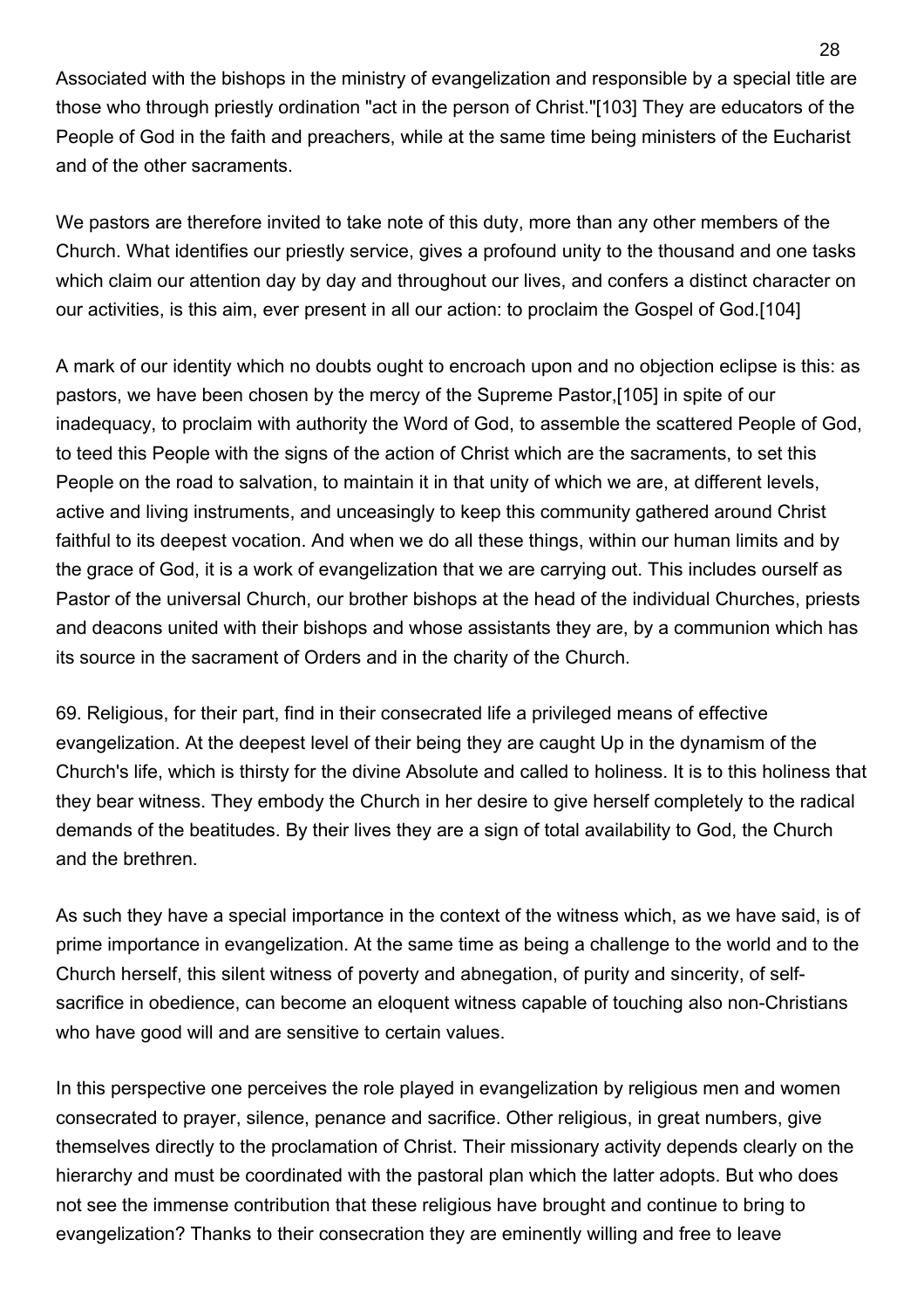everything and to go and proclaim the Gospel even to the ends of the earth. They are enterprising and their apostolate is often marked by an originality, by a genius that demands admiration. They are generous: often they are found at the outposts of the mission, and they take the greatest of risks for their health and their very lives. Truly the Church owes them much.

70. Lay people, whose particular vocation places them in the midst of the world and in charge of the most varied temporal tasks, must for this very reason exercise a very special form of evangelization.

Their primary and immediate task is not to establish and develop the ecclesial community- this is the specific role of the pastors- but to put to use every Christian and evangelical possibility latent but already present and active in the affairs of the world. Their own field of evangelizing activity is the vast and complicated world of politics, society and economics, but also the world of culture, of the sciences and the arts, of international life, of the mass media. It also includes other realities which are open to evangelization, such as human love, the family, the education of children and adolescents, professional work, suffering. The more Gospel-inspired lay people there are engaged in these realities, clearly involved in them, competent to promote them and conscious that they must exercise to the full their Christian powers which are often buried and suffocated, the more these realities will be at the service of the kingdom of God and therefore of salvation in Jesus Christ, without in any way losing or sacrificing their human content but rather pointing to a transcendent dimension which is often disregarded.

71. One cannot fail to stress the evangelizing action of the family in the evangelizing apostolate of the laity.

At different moments in the Church's history and also in the Second Vatican Council, the family has well deserved the beautiful name of "domestic Church."[106] This means that there should be found in every Christian family the various aspects of the entire Church. Furthermore, the family, like the Church, ought to be a place where the Gospel is transmitted and from which the Gospel radiates.

In a family which is conscious of this mission, all the members evangelize and are evangelized. The parents not only communicate the Gospel to their children, but from their children they can themselves receive the same Gospel as deeply lived by them.

And such a family becomes the evangelizer of many other families, and of the neighborhood of which it forms part. Families resulting from a mixed marriage also have the duty of proclaiming Christ to the children in the fullness of the consequences of a common Baptism; they have moreover the difficult task of becoming builders of unity.

72. Circumstances invite us to make special mention of the young. Their increasing number and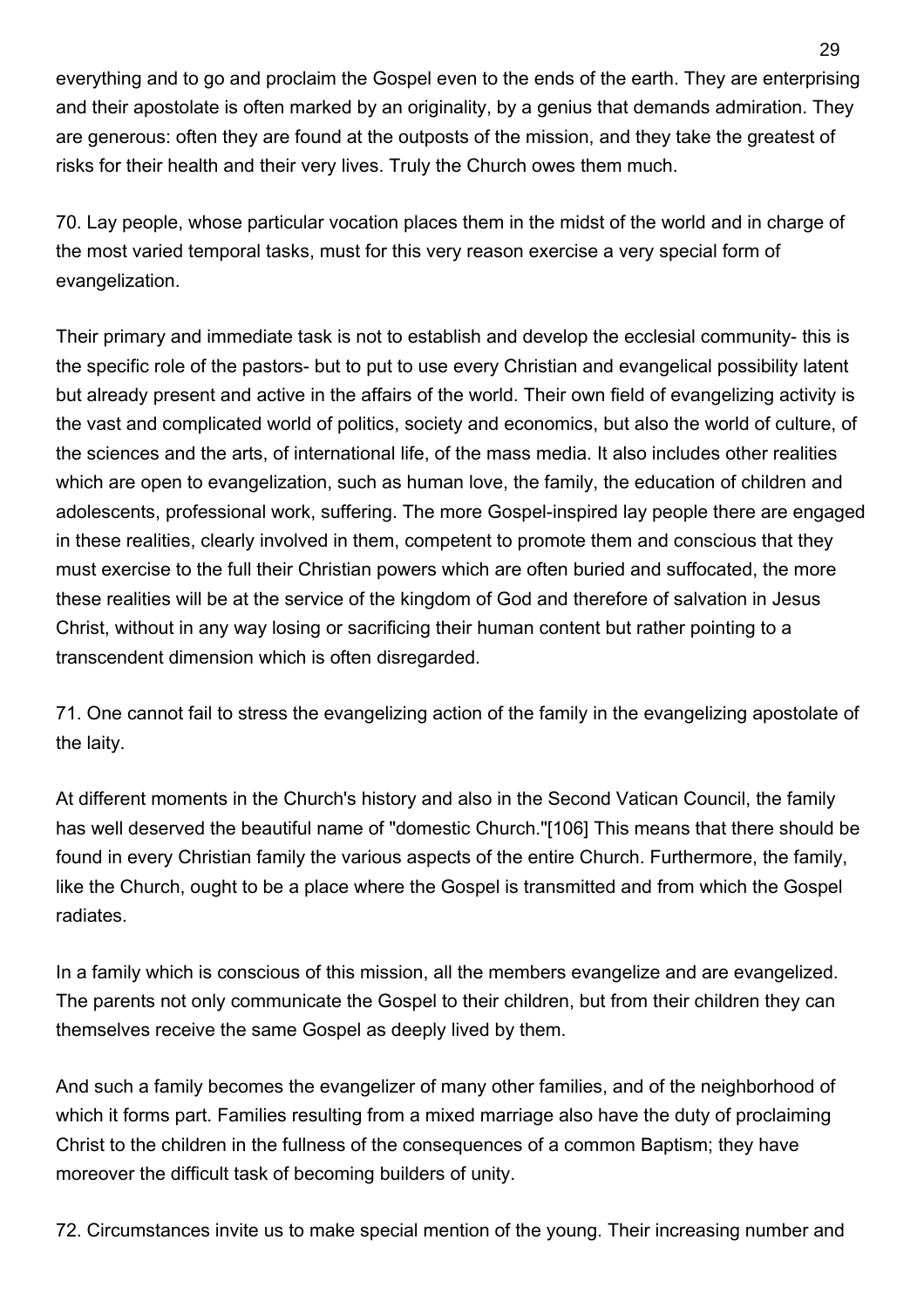growing presence in society and likewise the problems assailing them should awaken in every one the desire to offer them with zeal and intelligence the Gospel ideal as something to be known and lived. And on the other hand, young people who are well trained in faith and prayer must become more and more the apostles of youth. The Church counts greatly on their contribution, and we ourself have often manifested our full confidence in them.

73. Hence the active presence of the laity in the temporal realities takes on all its importance. One cannot, however, neglect or forget the other dimension: the laity can also feel themselves called, or be called, to work with their pastors in the service of the ecclesial community for its growth and life, by exercising a great variety of ministries according to the grace and charisms which the Lord is pleased to give them.

We cannot but experience a great inner joy when we see so many pastors, religious and lay people, fired with their mission to evangelize, seeking ever more suitable ways of proclaiming the Gospel effectively. We encourage the openness which the Church is showing today in this direction and with this solicitude. It is an openness to meditation first of all, and then to ecclesial ministries capable of renewing and strengthening the evangelizing vigor of the Church.

It is certain that, side by side with the ordained ministries, whereby certain people are appointed pastors and consecrate themselves in a special way to the service of the community, the Church recognizes the place of non-ordained ministries which are able to offer a particular service to the Church.

A glance at the origins of the Church is very illuminating, and gives the benefit of an early experience in the matter of ministries. It was an experience which was all the more valuable in that it enabled the Church to consolidate herself and to grow and spread. Attention to the sources however has to be complemented by attention to the present needs of mankind and of the Church. To drink at these ever inspiring sources without sacrificing anything of their values, and at the same time to know how to adapt oneself to the demands and needs of today- these are the criteria which will make it possible to seek wisely and to discover the ministries which the Church needs and which many of her members will gladly embrace for the sake of ensuring greater vitality in the ecclesial community. These ministries will have a real pastoral value to the extent that they are established with absolute respect for unity and adhering to the directives of the pastors, who are the ones who are responsible for the Church's unity and the builders thereof.

These ministries, apparently new but closely tied up with the Church's living experience down the centuries - such as catechists, directors of prayer and chant, Christians devoted to the service of God's Word or to assisting their brethren in need, the heads of small communities, or other persons charged with the responsibility of apostolic movements- these ministries are valuable for the establishment, life, and growth of the Church, and for her capacity to influence her surroundings and to reach those who are remote from her. We owe also our special esteem to all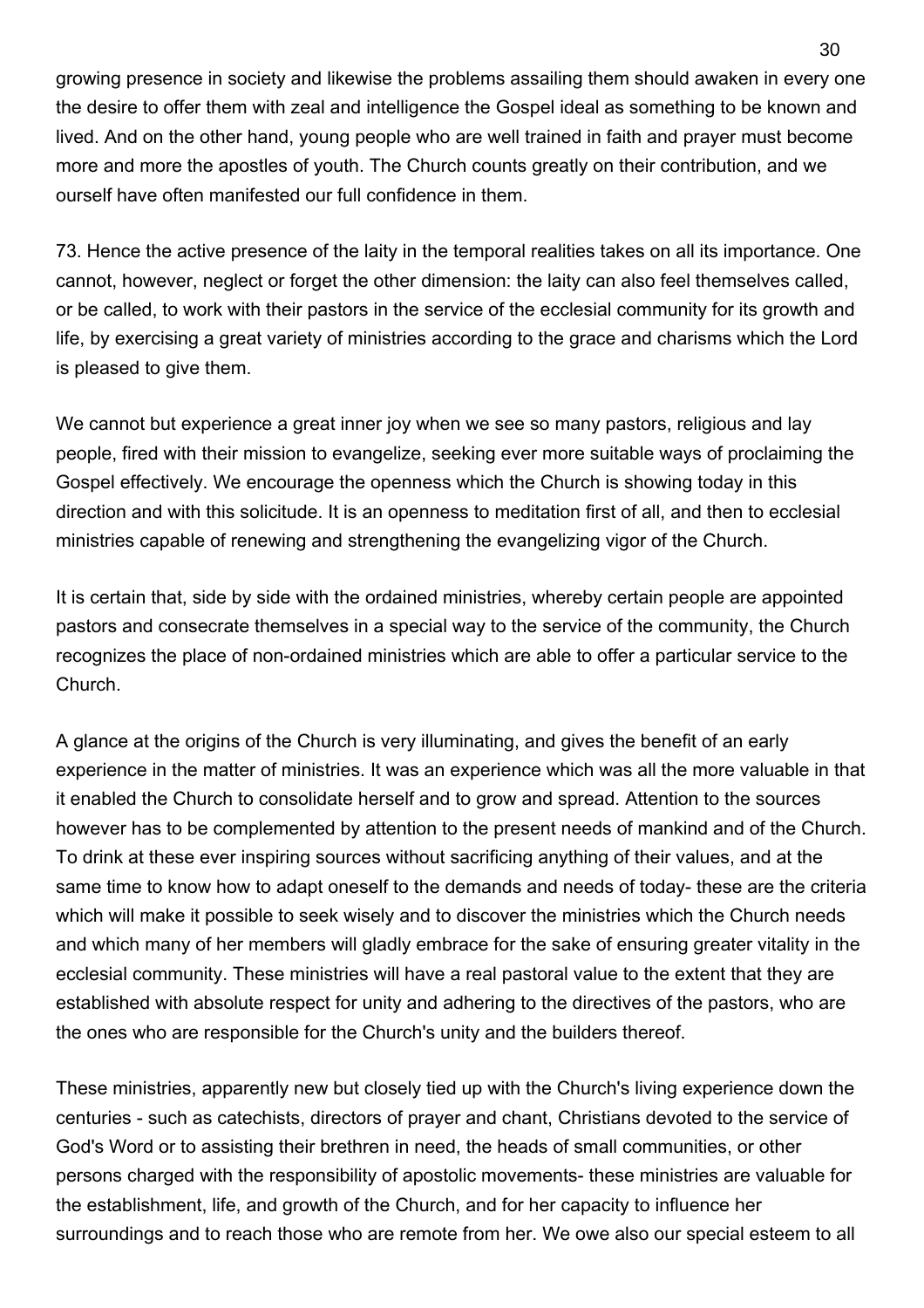the lay people who accept to consecrate a part of their time, their energies, and sometimes their entire lives, to the service of the missions.

A serious preparation is needed for all workers for evangelization. Such preparation is all the more necessary for those who devote themselves to the ministry of the Word. Being animated by the conviction, ceaselessly deepened, of the greatness and riches of the Word of God, those who have the mission of transmitting it must give the maximum attention to the dignity, precision and adaptation of their language. Everyone knows that the art of speaking takes on today a very great importance. How would preachers and catechists be able to neglect this?

We earnestly desire that in each individual Church the bishops should be vigilant concerning the adequate formation of all the ministers of the Word. This serious preparation will increase in them the indispensable assurance and also the enthusiasm to proclaim today Jesus Christ.

74. We would not wish to end this encounter with our beloved brethren and sons and daughters without a pressing appeal concerning the interior attitudes which must animate those who work for evangelization.

In the name of the Lord Jesus Christ, and in the name of the Apostles Peter and Paul, we wish to exhort all those who, thanks to the charisms of the Holy Spirit and to the mandate of the Church, are true evangelizers to be worthy of this vocation, to exercise it without the reticence of doubt or fear, and not to neglect the conditions that will make this evangelization not only possible but also active and fruitful. These, among many others, are the fundamental conditions which we consider it important to emphasize.

75. Evangelization will never be possible without the action of the Holy Spirit. The Spirit descends on Jesus of Nazareth at the moment of His baptism when the voice of the Father- "This is my beloved Son with whom I am well pleased"[107]- manifests in an external way the election of Jesus and His mission. Jesus is "led by the Spirit" to experience in the desert the decisive combat and the supreme test before beginning this mission.[108] It is "in the power of the Spirit"[109] that He returns to Galilee and begins His preaching at Nazareth, applying to Himself the passage of Isaiah: "The Spirit of the Lord is upon me." And He proclaims: "Today this Scripture has been fulfilled."[110] To the disciples whom He was about to send forth He says, breathing on them, "Receive the Holy Spirit."[111]

In fact, it is only after the coming of the Holy Spirit on the day of Pentecost that the apostles depart to all the ends of the earth in order to begin the great work of the Church's evangelization. Peter explains this event as the fulfillment of the prophecy of Joel: "I will pour out my spirit."[112] Peter is filled with the Holy Spirit so that he can speak to the people about Jesus, the Son of God.[113] Paul too is filled with the Holy Spirit[114] before dedicating himself to his apostolic ministry, as is Stephen when he is chosen for the ministry of service and later on for the witness of blood.[115]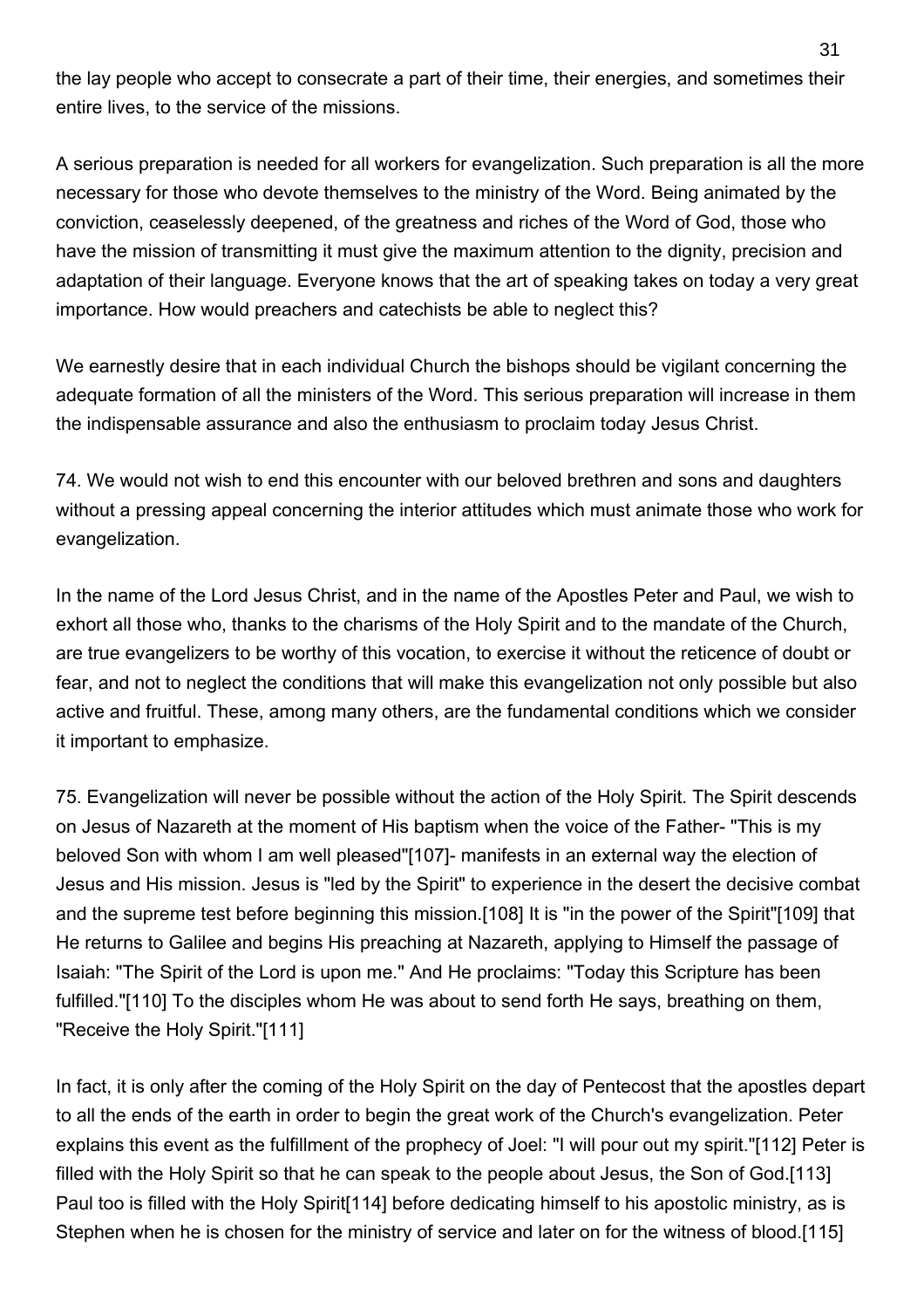The Spirit, who causes Peter, Paul and the Twelve to speak, and who inspires the words that they are to utter, also comes down "on those who heard the word."[116]

It is in the "consolation of the Holy Spirit" that the Church increases.[117] The Holy Spirit is the soul of the Church. It is He who explains to the faithful the deep meaning of the teaching of Jesus and of His mystery. It is the Holy Spirit who, today just as at the beginning of the Church, acts in every evangelizer who allows himself to be possessed and led by Him. The Holy Spirit places on his lips the words which he could not find by himself, and at the same time the Holy Spirit predisposes the soul of the hearer to be open and receptive to the Good News and to the kingdom being proclaimed.

Techniques of evangelization are good, but even the most advanced ones could not replace the gentle action of the Spirit. The most perfect preparation of the evangelizer has no effect without the Holy Spirit. Without the Holy Spirit the most convincing dialectic has no power over the heart of man. Without Him the most highly developed schemas resting on a sociological or psychological basis are quickly seen to be quite valueless.

We live in the Church at a privileged moment of the Spirit. Everywhere people are trying to know Him better, as the Scripture reveals Him. They are happy to place themselves under His inspiration. They are gathering about Him; they want to let themselves be led by Him. Now if the Spirit of God has a preeminent place in the whole life of the Church, it is in her evangelizing mission that He is most active. It is not by chance that the great inauguration of evangelization took place on the morning of Pentecost, under the inspiration of the Spirit.

It must be said that the Holy Spirit is the principal agent of evangelization: it is He who impels each individual to proclaim the Gospel, and it is He who in the depths of consciences causes the word of salvation to be accepted and understood.[118] But it can equally be said that He is the goal of evangelization: He alone stirs up the new creation, the new humanity of which evangelization is to be the result, with that unity in variety which evangelization wishes to achieve within the Christian community. Through the Holy Spirit the Gospel penetrates to the heart of the world, for it is He who causes people to discern the signs of the times- signs willed by God- which evangelization reveals and puts to use within history.

The Bishops' Synod of 1974, which insisted strongly on the place of the Holy Spirit in evangelization, also expressed the desire that pastors and theologians- and we would also say the faithful marked by the seal of the Spirit by Baptism- should study more thoroughly the nature and manner of the Holy Spirit's action in evangelization today. This is our desire too, and we exhort all evangelizers, whoever they may be, to pray without ceasing to the Holy Spirit with faith and fervor and to let themselves prudently be guided by Him as the decisive inspirer of their plans, their initiatives and their evangelizing activity.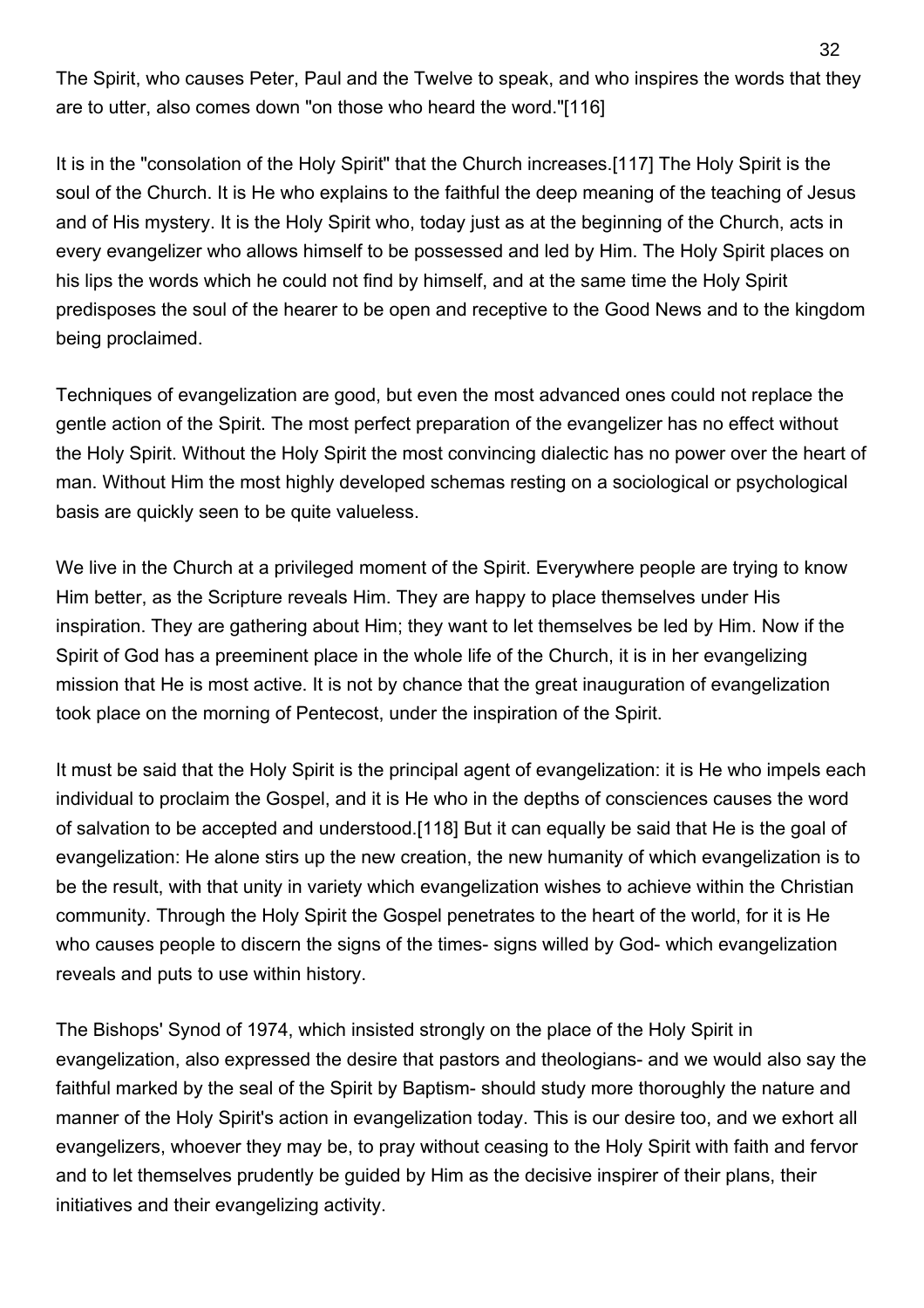76. Let us now consider the very persons of the evangelizers.

It is often said nowadays that the present century thirsts for authenticity. Especially in regard to young people it is said that they have a horror of the artificial or false and that they are searching above all for truth and honesty.

These "signs of the times" should find us vigilant. Either tacitly or aloud- but always forcefully- we are being asked: Do you really believe what you are proclaiming? Do you live what you believe? Do you really preach what you live? The witness of life has become more than ever an essential condition for real effectiveness in preaching. Precisely because of this we are, to a certain extent, responsible for the progress of the Gospel that we proclaim.

"What is the state of the Church ten years after the Council?" we asked at the beginning of this meditation. Is she firmly established in the midst of the world and yet free and independent enough to call for the world's attention? Does she testify to solidarity with people and at the same time to the divine Absolute? Is she more ardent in contemplation and adoration and more zealous in missionary, charitable and liberating action? Is she ever more committed to the effort to search for the restoration of the complete unity of Christians, a unity that makes more effective the common witness, "so that the world may believe"[119] We are all responsible for the answers that could be given to these questions.

We therefore address our exhortation to our brethren in the Episcopate, placed by the Holy Spirit to govern the Church.[120] We exhort the priests and deacons, the bishops' collaborators in assembling the People of God and in animating spiritually the local communities. We exhort the religious, witnesses of a Church called to holiness and hence themselves invited to a life that bears testimony to the beatitudes of the Gospel. We exhort the laity: Christian families, youth, adults, all those who exercise a trade or profession, leaders, without forgetting the poor who are often rich in faith and hope- all lay people who are conscious of their evangelizing role in the service of their Church or in the midst of society and the world. We say to all of them: our evangelizing zeal must spring from true holiness of life, and, as the Second Vatican Council suggests, preaching must in its turn make the preacher grow in holiness, which is nourished by prayer and above all by love for the Eucharist.[121]

The world which, paradoxically, despite innumerable signs of the denial of God, is nevertheless searching for Him in unexpected ways and painfully experiencing the need of Him- the world is calling for evangelizers to speak to it of a God whom the evangelists themselves should know and be familiar with as if they could see the invisible.[122] The world calls for and expects from us simplicity of life, the spirit of prayer, charity towards all, especially towards the lowly and the poor, obedience and humility, detachment and self-sacrifice. Without this mark of holiness, our word will have difficulty in touching the heart of modern man. It risks being vain and sterile.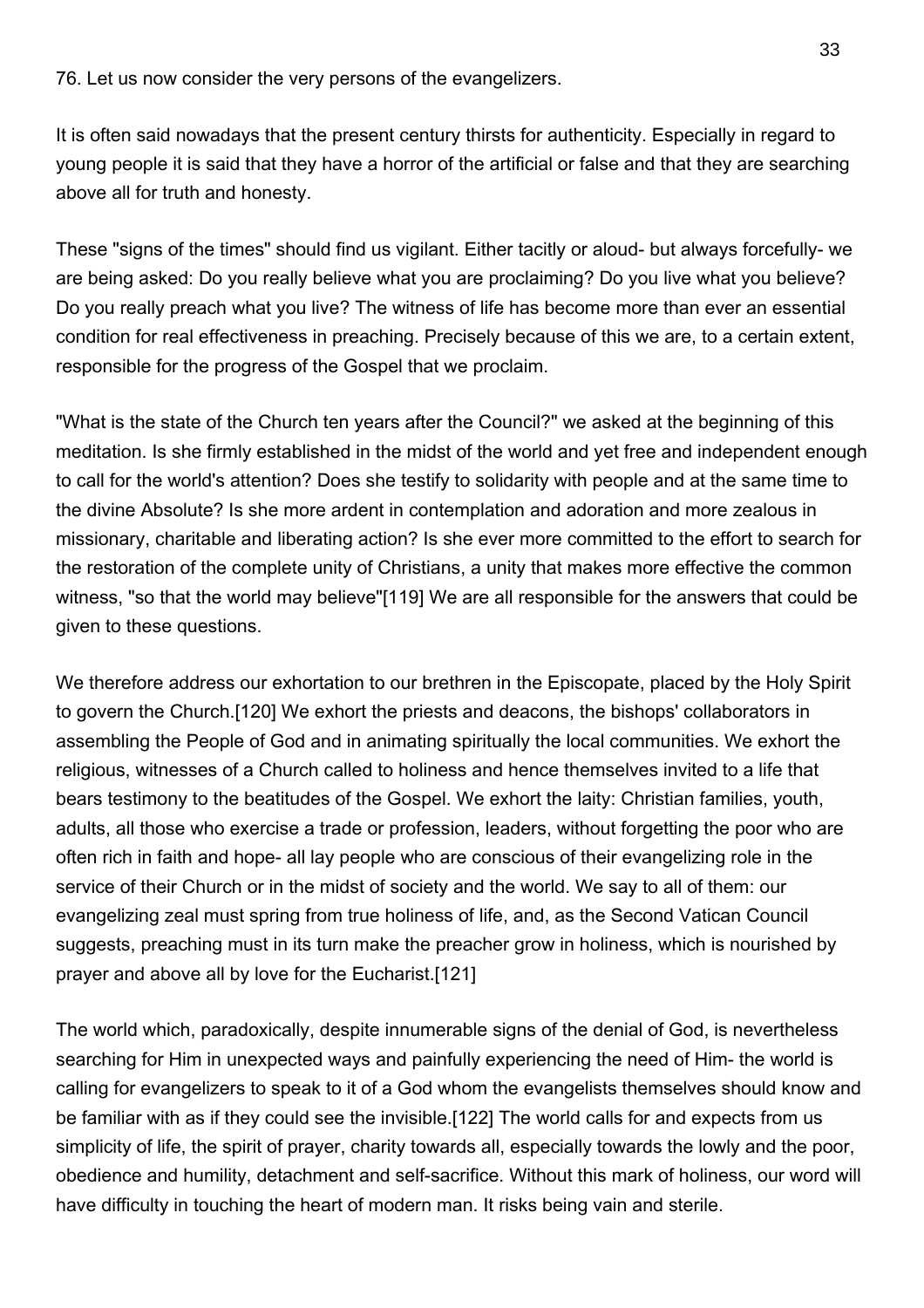77. The power of evangelization will find itself considerably diminished if those who proclaim the Gospel are divided among themselves in all sorts of ways. Is this not perhaps one of the great sicknesses of evangelization today? Indeed, if the Gospel that we proclaim is seen to be rent by doctrinal disputes, ideological polarizations or mutual condemnations among Christians, at the mercy of the latter's differing views on Christ and the Church and even because of their different concepts of society and human institutions, how can those to whom we address our preaching fail to be disturbed, disoriented, even scandalized?

The Lord's spiritual testament tells us that unity among His followers is not only the proof that we are His but also the proof that He is sent by the Father. It is the test of the credibility of Christians and of Christ Himself. As evangelizers, we must offer Christ's faithful not the image of people divided and separated by unedifying quarrels, but the image of people who are mature in faith and capable of finding a meeting-point beyond the real tensions, thanks to a shared, sincere and disinterested search for truth. Yes, the destiny of evangelization is certainly bound up with the witness of unity given by the Church. This is a source of responsibility and also of comfort.

At this point we wish to emphasize the sign of unity among all Christians as the way and instrument of evangelization. The division among Christians is a serious reality which impedes the very work of Christ. The Second Vatican Council states clearly and emphatically that this division "damages the most holy cause of preaching the Gospel to all men, and it impedes many from embracing the faith."[123] For this reason, in proclaiming the Holy Year we considered it necessary to recall to all the faithful of the Catholic world that "before all men can be brought together and restored to the grace of God our Father, communion must be reestablished between those who by faith have acknowledged and accepted Jesus Christ as the Lord of mercy who sets men free and unites them in the Spirit of love and truth."[124]

And it is with a strong feeling of Christian hope that look to the efforts being made in the Christian world for this restoration of the full unity willed by Christ. St. Paul assures us that "hope does not disappoint us."[125] While we still work to obtain full unity from the Lord, we wish to see prayer intensified. Moreover we make our own the desire of the Fathers of the Third General Assembly of the Synod of Bishops, for a collaboration marked by greater commitment with the Christian brethren with whom we are not yet united in perfect unity, taking as a basis the foundation of Baptism and the patrimony of faith which is common to us. By doing this we can already give a greater common witness to Christ before the world in the very work of evangelization. Christ's command urges us to do this; the duty of preaching and of giving witness to the Gospel requires this.

78. The Gospel entrusted to us is also the word of truth. A truth which liberates[126] and which alone gives peace of heart is what people are looking for when we proclaim the Good News to them. The truth about God, about man and his mysterious destiny, about the world; the difficult truth that we seek in the Word of God and of which, we repeat, we are neither the masters nor the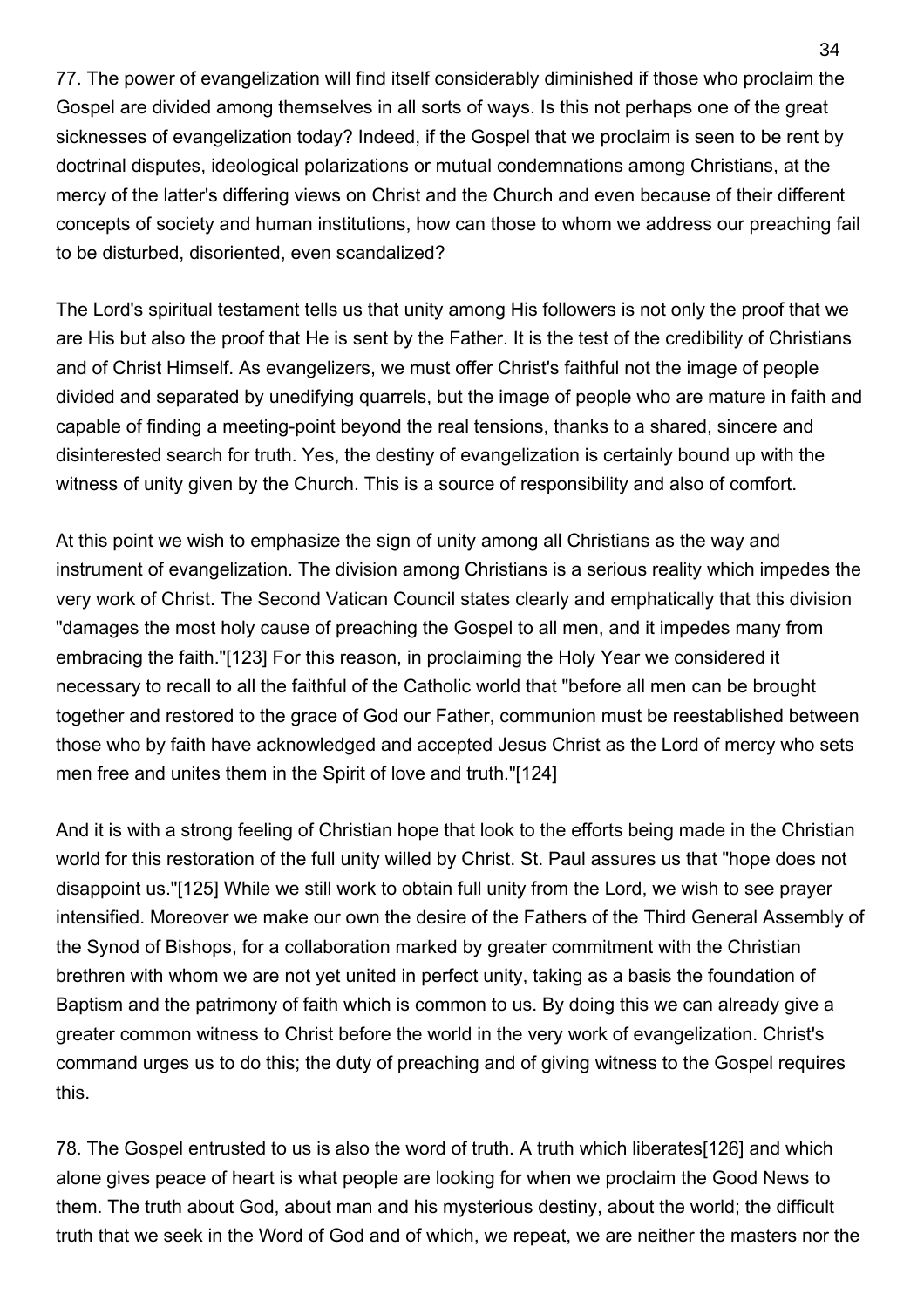owners, but the depositaries, the heralds and the servants.

Every evangelizer is expected to have a reverence for truth, especially since the truth that he studies and communicates is none other than revealed truth and hence, more than any other, a sharing in the first truth which is God Himself. The preacher of the Gospel will therefore be a person who even at the price of personal renunciation and suffering always seeks the truth that he must transmit to others. He never betrays or hides truth out of a desire to please men, in order to astonish or to shock, nor for the sake of originality or a desire to make an impression. He does not refuse truth. He does not obscure revealed truth by being too idle to search for it, or for the sake of his own comfort, or out of fear. He does not neglect to study it. He serves it generously, without making it serve him.

We are the pastors of the faithful people, and our pastoral service impels us to preserve, defend, and to communicate the truth regardless of the sacrifices that this involves. So many eminent and holy pastors have left us the example of this love of truth. In many cases it was an heroic love. The God of truth expects us to be the vigilant defenders and devoted preachers of truth.

Men of learning- whether you be theologians, exegetes or historians- the work of evangelization needs your tireless work of research, and also care and tact in transmitting the truth to which your studies lead you but which is always greater than the heart of man, being the very truth of God.

Parents and teachers, your task- and the many conflicts of the present day do not make it an easy one- is to help your children and your students to discover truth, including religious and spiritual truth.

79. The work of evangelization presupposes in the evangelizer an ever increasing love for those whom he is evangelizing. That model evangelizer, the Apostle Paul, wrote these words to the Thessalonians, and they are a program for us all: "With such yearning love we chose to impart to you not only the gospel of God but our very selves, so dear had you become to us."[127] What is this love? It is much more than that of a teacher; it is the love of a father; and again, it is the love of a mother.[128] It is this love that the Lord expects from every preacher of the Gospel, from every builder of the Church. A sign of love will be the concern to give the truth and to bring people into unity. Another sign of love will be a devotion to the proclamation of Jesus Christ, without reservation or turning back. Let us add some other signs of this love.

The first is respect for the religious and spiritual situation of those being evangelized. Respect for their tempo and pace; no one has the right to force them excessively. Respect for their conscience and convictions, which are not to be treated in a harsh manner.

Another sign of this love is concern not to wound the other person, especially if he or she is weak in faith,[129] with statements that may be clear for those who are already initiated but which for the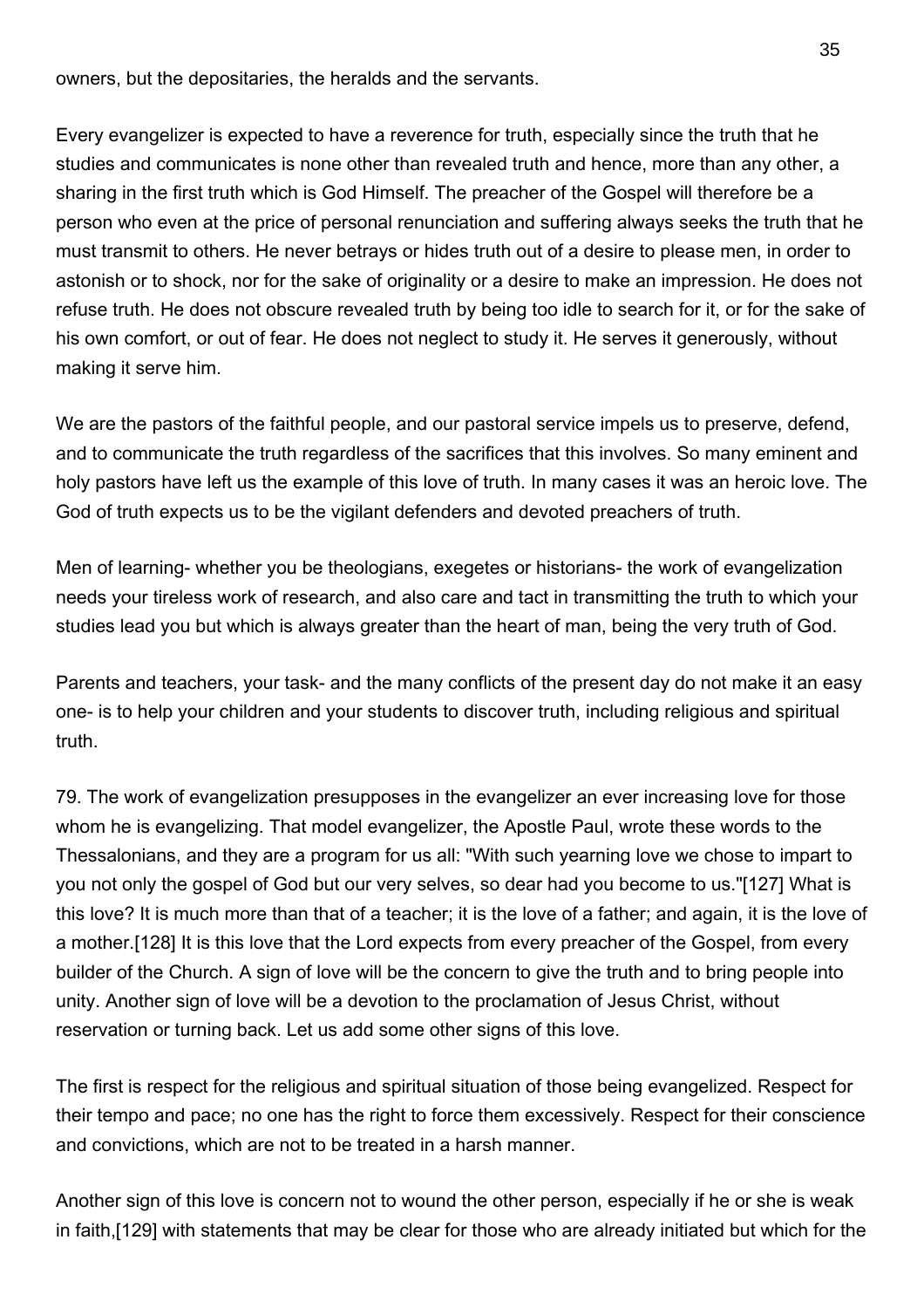faithful can be a source of bewilderment and scandal, like a wound in the soul.

Yet another sign of love will be the effort to transmit to Christians not doubts and uncertainties born of an erudition poorly assimilated but certainties that are solid because they are anchored in the Word of God. The faithful need these certainties for their Christian life; they have a right to them, as children of God who abandon themselves entirely into His arms and to the exigencies of love.

80. Our appeal here is inspired by the fervor of the greatest preachers and evangelizers, whose lives were devoted to the apostolate. Among these we are glad to point out those whom we have proposed to the veneration of the faithful during the course of the Holy Year. They have known how to overcome many obstacles to evangelization.

Such obstacles are also present today, and we shall limit ourself to mentioning the lack of fervor. It is all the more serious because it comes from within. It is manifested in fatigue, disenchantment, compromise, lack of interest and above all lack of joy and hope. We exhort all those who have the task of evangelizing, by whatever title and at whatever level, always to nourish spiritual fervor[130]

This fervor demands first of all that we should know how to put aside the excuses which would impede evangelization. The most insidious of these excuses are certainly the ones which people claim to find support for in such and such a teaching of the Council.

Thus one too frequently hears it said, in various terms, that to impose a truth, be it that of the Gospel, or to impose a way, be it that of salvation, cannot but be a violation of religious liberty. Besides, it is added, why proclaim the Gospel when the whole world is saved by uprightness of heart? We know likewise that the world and history are filled with "seeds of the Word"; is it not therefore an illusion to claim to bring the Gospel where it already exists in the seeds that the Lord Himself has sown?

Anyone who takes the trouble to study in the Council's documents the questions upon which these excuses draw too superficially will find quite a different view.

It would certainly be an error to impose something on the consciences of our brethren. But to propose to their consciences the truth of the Gospel and salvation in Jesus Christ, with complete clarity and with a total respect for the free options which it presents- "without coercion, or dishonorable or unworthy pressure"[131]- far from being an attack on religious liberty is fully to respect that liberty, which is offered the choice of a way that even non-believers consider noble and uplifting. Is it then a crime against others' freedom to proclaim with joy a Good News which one has come to know through the Lord's mercy?[132] And why should only falsehood and error, debasement and pornography have the right to be put before people and often unfortunately imposed on them by the destructive propaganda of the mass media, by the tolerance of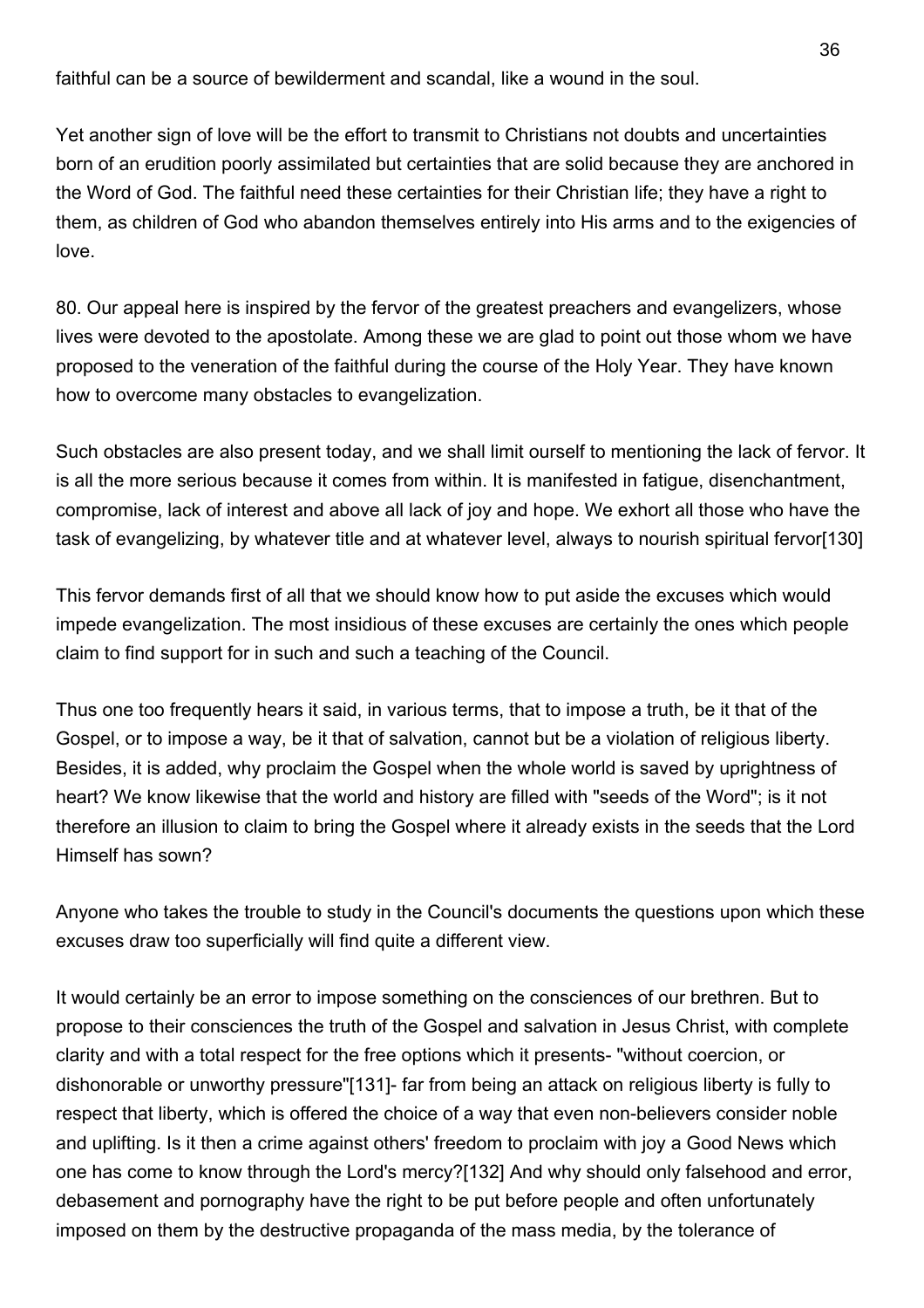legislation, the timidity of the good and the impudence of the wicked? The respectful presentation of Christ and His kingdom is more than the evangelizer's right; it is his duty. It is likewise the right of his fellow men to receive from him the proclamation of the Good News of salvation. God can accomplish this salvation in whomsoever He wishes by ways which He alone knows.[133] And yet, if His Son came, it was precisely in order to reveal to us, by His word and by His life, the ordinary paths of salvation. And He has commanded us to transmit this revelation to others with His own authority. It would be useful if every Christian and every evangelizer were to pray about the following thought: men can gain salvation also in other ways, by God's mercy, even though we do not preach the Gospel to them; but as for us, can we gain salvation if through negligence or fear or shame- what St. Paul called "blushing for the Gospel"[134] - or as a result of false ideas we fail to preach it? For that would be to betray the call of God, who wishes the seed to bear fruit through the voice of the ministers of the Gospel; and it will depend on us whether this grows into trees and produces its full fruit.

Let us therefore preserve our fervor of spirit. Let us preserve the delightful and comforting joy of evangelizing, even when it is in tears that we must sow. May it mean for us- as it did for John the Baptist, for Peter and Paul, for the other apostles and for a multitude of splendid evangelizers all through the Church's history- an interior enthusiasm that nobody and nothing can quench. May it be the great joy of our consecrated lives. And may the world of our time, which is searching, sometimes with anguish, sometimes with hope, be enabled to receive the Good News not from evangelizers who are dejected, discouraged, impatient or anxious, but from ministers of the Gospel whose lives glow with fervor, who have first received the joy of Christ, and who are willing to risk their lives so that the kingdom may be proclaimed and the Church established in the midst of the world.

81. This then, brothers and sons and daughters, is our heartfelt plea. It echoes the voice of our brethren assembled for the Third General Assembly of the Synod of Bishops. This is the task we have wished to give you at the close of a Holy Year which has enabled us to see better than ever the needs and the appeals of a multitude of brethren, both Christians and non-Christians, who await from the Church the Word of salvation.

May the light of the Holy Year, which has shone in the local Churches and in Rome for millions of consciences reconciled with God, continue to shine in the same way after the Jubilee through a program of pastoral action with evangelization as its basic feature, for these years which mark the eve of a new century, the eve also of the third millennium of Christianity.

82. This is the desire that we rejoice to entrust to the hands and the heart of the Immaculate Blessed Virgin Mary, on this day which is especially consecrated to her and which is also the tenth anniversary of the close of the Second Vatican Council. On the morning of Pentecost she watched over with her prayer the beginning of evangelization prompted by the Holy Spirit: may she be the Star of the evangelization ever renewed which the Church, docile to her Lord's command, must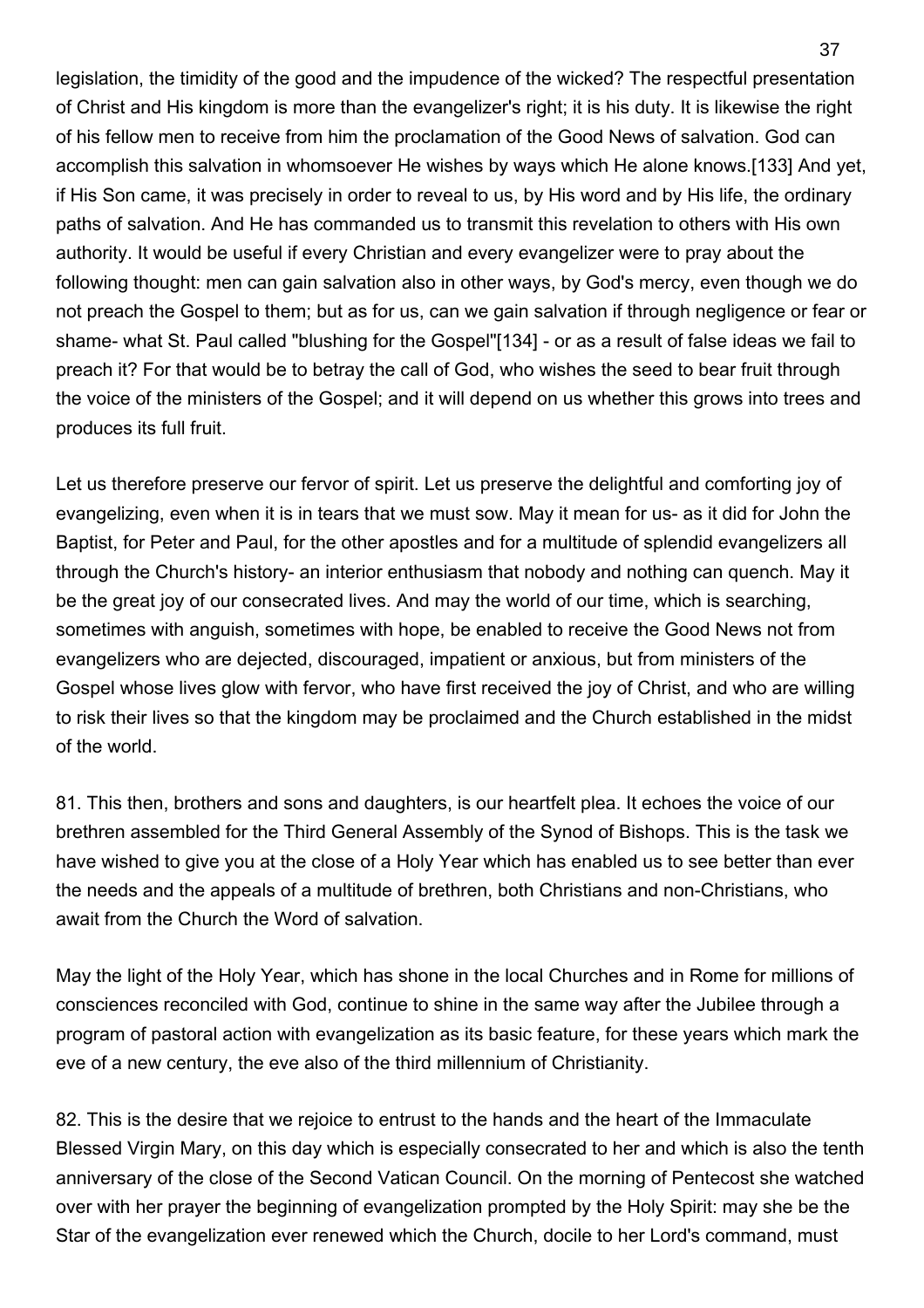promote and accomplish, especially in these times which are difficult but full of hope!

In the name of Christ we bless you, your communities, your families, all those who are dear to you, in the words which Paul addressed to the Philippians: "I give thanks to my God every time I think of you- which is constantly, in every prayer I utter- rejoicing, as I plead on your behalf, at the way you have all continually helped to promote the gospel.... I hold all of you dear- you who...are sharers of my gracious lot...to defend the solid grounds on which the gospel rests. God himself can testify how much I long for each of you with the affection of Christ Jesus!"[135]

Given in Rome, at Saint Peter's, on the Solemnity of the Immaculate Conception of the Blessed Virgin Mary, December 8, 1975, the thirteenth year of our Pontificate.

## PAULUS PP. VI

## **Notes**

1. Cf. Lk 22:32.

2. 2 Cor 11:28.

3. Cf. Second Vatican Ecumenical Council, Decree on the Church's Missionary Activity Ad Gentes, 1: AAS 58 (1966), p. 947.

4. Cf. Eph 4:24, 2:15; Col 3:10; Gal 3:27; Rom 13:114; 2 Cor 5:17.

5. 2 Cor 5:20.

6. Cf. Paul VI, Address for the closing of the Third General Assembly of the Synod of Bishops (26 October 1974): AAS 66 (19740, PP. 634-635, 637.

7. Paul VI, Address to the College of Cardinals (22 June 1973): AAS 65 (1973), p. 383.

8. 2 Cor 11:28.

9. 1 Tim 5:17.

10. 2 Tim 2:15.

11. Cf. 1 Cor 2:5.

12. Lk 4:43.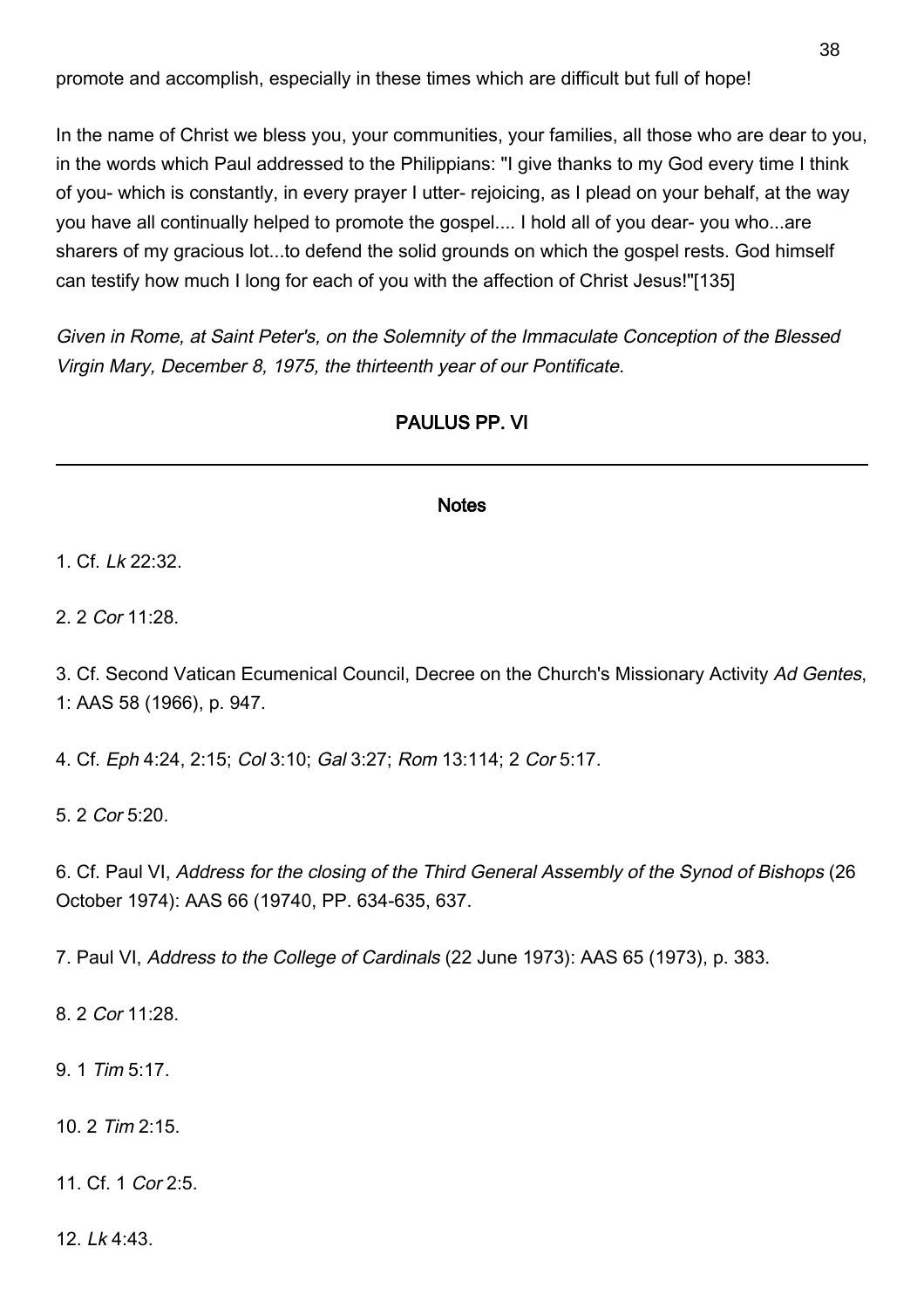13. Ibid.

14. Lk 4:18; cf. Is 61:1.

15. Cf. Mk 1:1; Rom 1:1-3.

16. Cf. Mt 6:33.

17. Cf. Mt 5:3-12.

18. Cf. Mt 5-7.

19. Cf. Mt 10.

20. Cf. Mt 13.

21. Mt 18.

22. Cf. Mt 24-25.

23. Cf. Mt. 24:36; Acts 1:7; 1 Thess 5:1-2.

24. Cf. Mt 11:12; Lk 16:16.

25. Cf. Mt 4:17.

26. Mk 1:27.

27. Lk 4:22.

28. Jn 7:46.

29. Lk 4:43.

30. Jn 11:52.

31. Cf. Second Vatican Ecumenical Council, Dogmatic Constitution on Divine Revelation Dei Verbum, 4: AAS 58 (1966), pp. 818-819.32. 1 Pt 2:9.

33. Cf. Acts 2:11.

34. Lk 4:43.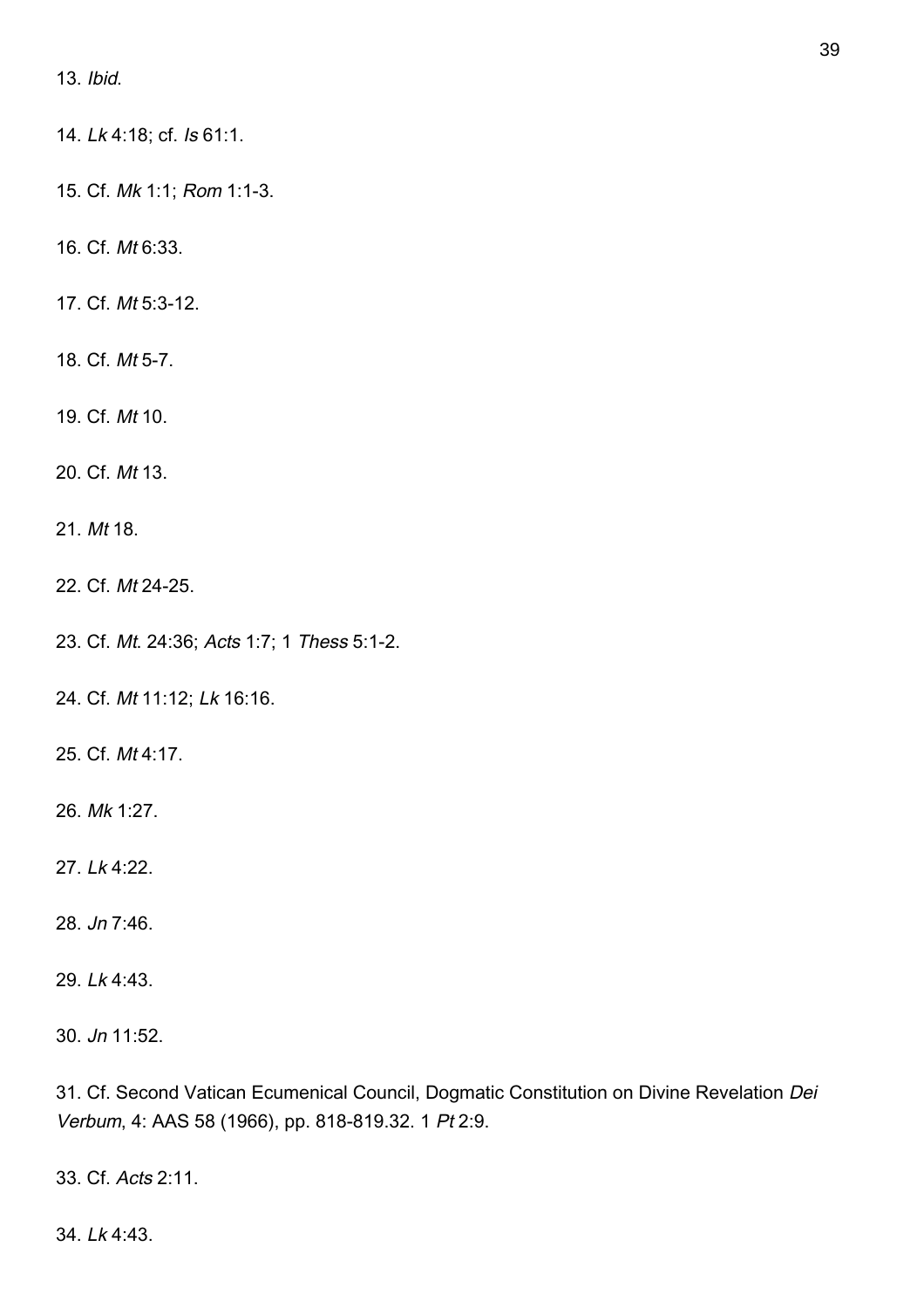35. 1 Cor 9:16.

36. "Declaration of the Synod Fathers", 4: L'Osservatore Romano (27 October 1974), p. 6.

37. Mt 28:19.

38. Acts 2:41, 47.

39. Cf. Second Vatican Ecumenical Council, Dogmatic Constitution on the Church Lumen Gentium, 8: AAS 57 (1965), p. 11; Decree on the Church's Missionary Activity Ad Gentes, 5: AAS 58 (1966), pp 951-952.

40. Cf. Acts 2:42-46; 4:32-35; 5:12-16.

41. Cf. Acts 2:11; 1 Pt 2:9.

42. Cf. Decree on the Church's Missionary Activity Ad Gentes, 5, 11-12: AAS 58 (1966), pp. 951- 952, 959-961.

43. Cf. 2 Cor 4:5; Saint Augustine Sermo XLVI, De Pastoribus: ccl XLI, pp. 529-530.

44. Lk 10:16; cf. Saint Cyprian, De Unitate Ecclesiae, 14: PL 4, 527; Saint Augustine, Enarrat. 88, Sermo, 2, 14: PL 37, 1140; Saint John Chrysostom, Hom. de capto Eutropio, 6: PG 52, 462.

45. Eph 5:25.

46. Rev. 21:5; cf. 2 Cor 5:17; Gal 6:15.

47. Cf. Rom 6:4.

48. Cf. Eph 4:24-25; Col 3:9-10.

49. Cf. Rom 1:16; 1 Cor 1:18, 2:4.

50. Cf. 53: AAS 58 (1966), p. 1075.

51. Cf. Tertullian Apologeticum, 39: CCL, I, PP. 150-153; Minucius Felix, Octavius 9 and 31: CSLP, Turin 1963, pp. 11-13, 47-48.

52. 1 Pt 3:15.

53.Cf. Second Vatican Ecumenical Council, Dogmatic Constitution on the Church Lumen Gentium,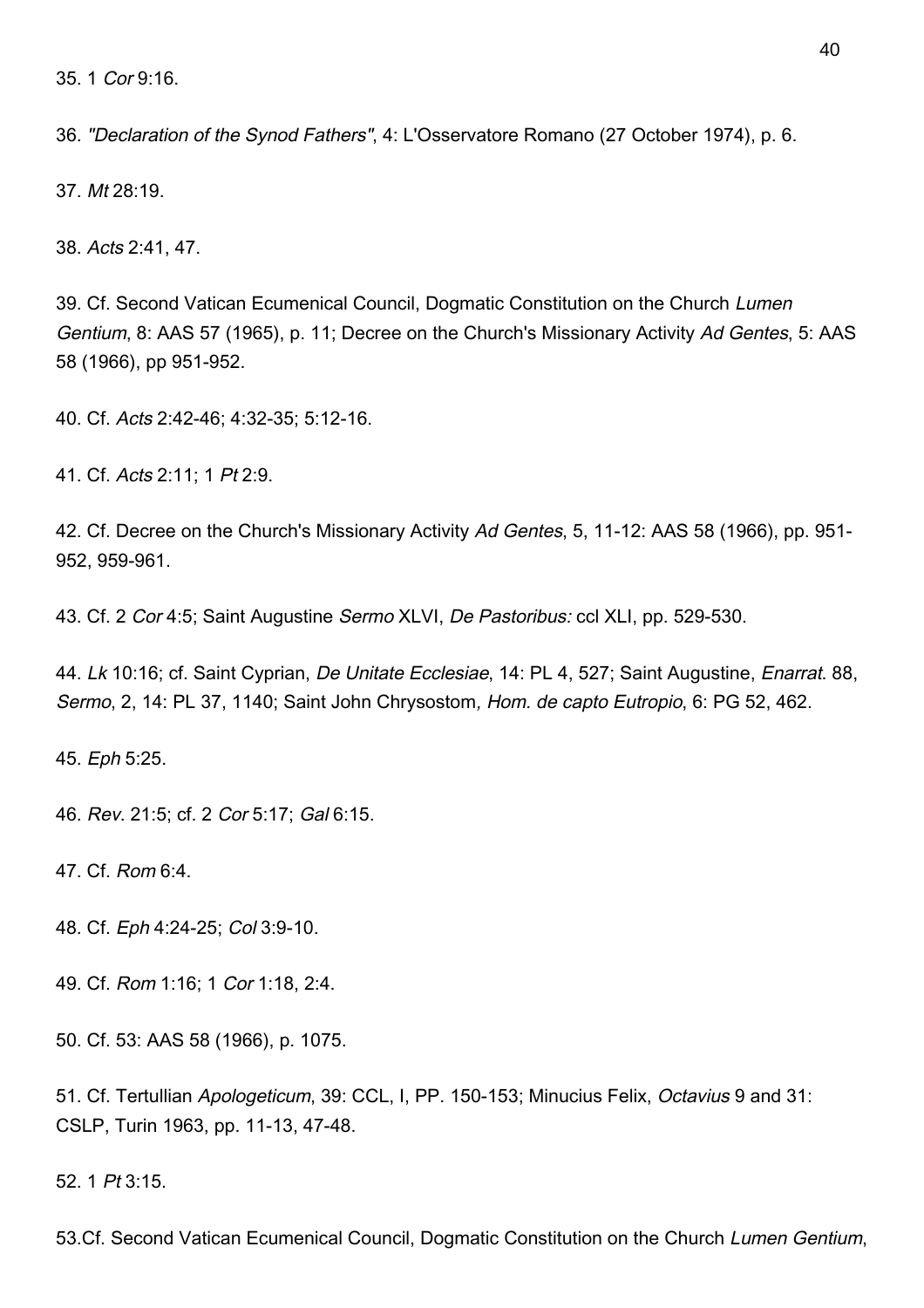1, 9, 48; AAS 57 (1965), pp. 5, 12-14, 53-54; Pastoral Constitution on the Church in the Modern World Gaudium et Spes, 42, 45, AAS 58 (1966), pp. 1060-1061, 1065-1066; Decree on the Church's Missionary Activity Ad Gentes, 1, 5: AAS 58 (1966), pp. 947, 951-952.

54. Cf. Rom 1:16; 1 Cor 1:18.

55. Cf. Acts 17:22-23.

56. 1 Jn 3:1; cf. Rom 8:14-17.

57. Cf. Eph 2:8; Rom 1:16. Cf. Sacred Congregation for the Doctrine of the Faith, Declaratio ad fidem tuendam in mysteria Incarnationis et SS. Trinitatis e quibusdam recentibus erroribus (21 February 1972): AAS 64 (1972), pp. 237-241.

58. Cf. 1 Jn 3:2; Rom 8:29; Phil 3: 20-21. Cf. Second Vatican Ecumenical Council, Dogmatic Constitution on the Church Lumen Gentium 48-51: AAS 57 (1965), pp. 53-58.

59. Cf. Sacred Congregation for the Doctrine of the Faith, Declaratio circa Catholicam Doctrinam de Ecclesia contra nonnullos errores hodiernos tuendam (24 June 1973): AAS 65 (1973), pp. 396- 408.

60. Cf. Second Vatican Ecumenical Council, Pastoral Constitution on the Church in the Modern World Gaudium et Spes, 47-52: AAS 58 (1966): pp. 1067-1074; Paul VI, Encyclical Letter Humanae Vitae: AAS 60 (1968), pp. 481-503.

61. Paul VI, Address for the opening of the Third General Assembly of the Synod of Bishops (27 September 1974): AAS 66 (1974), p. 562.

62. Ibid.

63. Paul VI Address to the Campesinos of Colombia (23 August 1968): AAS 60 (1968), p. 623.

64. Paul VI, Address for the Day of Development at Bogota (23 August 1968): AAS 60 (1968), p. 627; Cf. Saint Augustine, Epistola 229, 2: PL 33, 1020.

65. Paul VI, Address for the closing of the Third General Assembly of the Synod of Bishops (26 October 1974); AAS 66 (1974), p. 637.

66. Address given on 15 October 1975: L'Osservatore Romano (17 October 1975).

67. Pope Paul VI, Address to the Members of the Consilium de Laicis (2 October 1974): AAS 66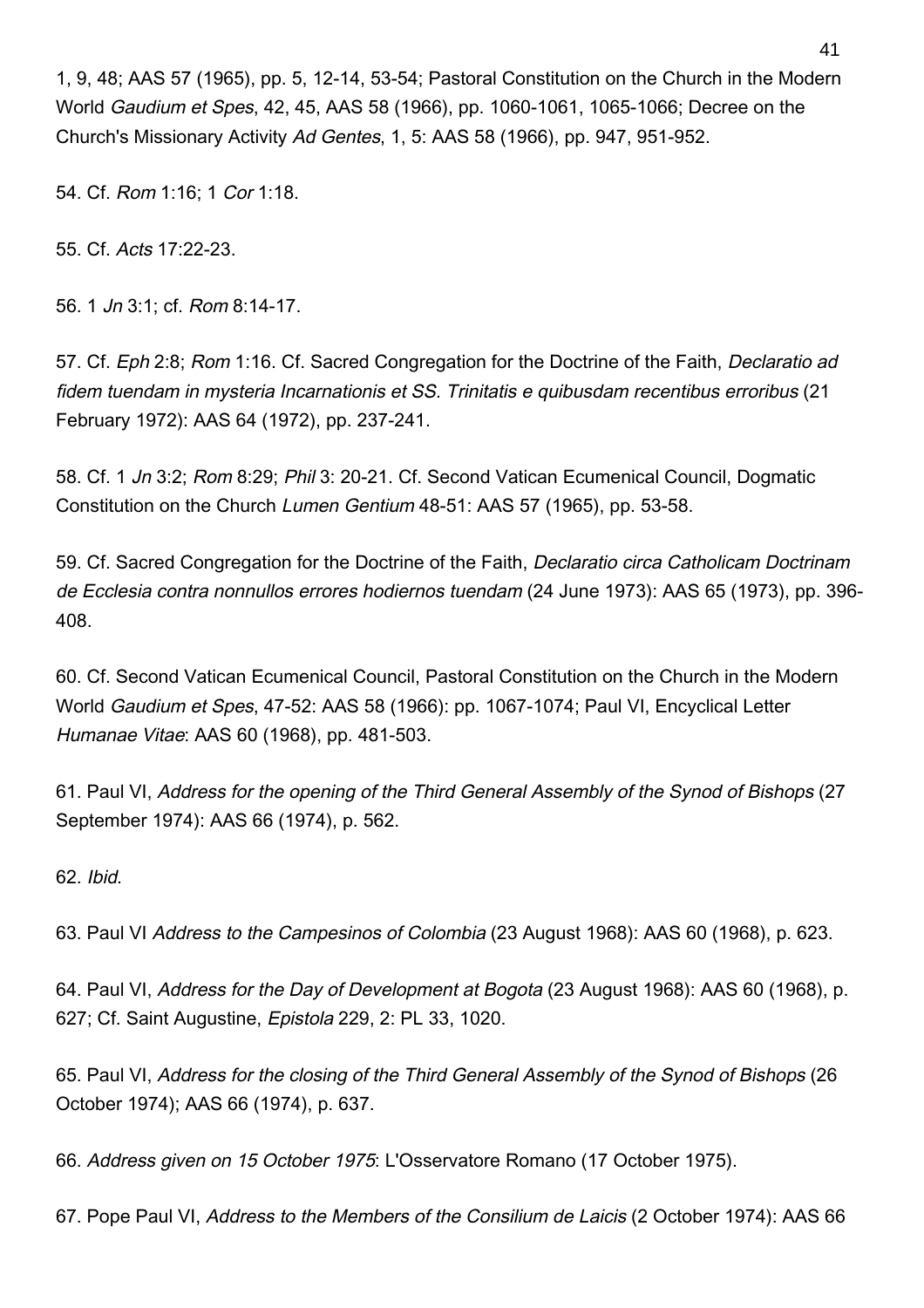(1974), p. 568.

68. Cf. 1 Pt 3:1.

69. Rom 10:14, 17.

70. Cf. 1 Cor 2:1-5.

71. Rom 10:17.

723. Cf. Mt 10:27; Lk 12:3.

73. Mk 16:15.

74. Cf. Saint Justin, I Apol. 46, 1-4: PG 6, II Apol. 7 (8) 1-4; 10, 1-3; 13, 3-4; Florilegium Patristicum II, Bonn 1911, pp. 81, 125, 129, 133; Clement of Alexandria, Stromata I, 19, 91; 94; S. Ch. pp. 117-118; 119-110; Cf. Second Vatican Ecumenical Council, Decree on the Church's Missionary Activity Ad Gentes, 11: AAS 58 (1966), p. 960; cf. Second Vatican Ecumenical Council, Dogmatic Constitution on the Church Lumen Gentium, 17: AAS 57 (1965), p 20.

76. Cf. Eph 3:8.

77. Cf. Henri de Lubac, Le drame de l'humanisme athee, ed. Spes, Paris, 1945.

78. Cf. Pastoral Constitution on the Church in the Modern World Gaudium et Spes, 59: AAS 58 (1966), p. 1080.

79. 1 Tim 2:4.

80. Mt 9:36; 15:32.

81. Rom 10:15.

82. Declaration on Religious Liberty Dignitatis Humanae, 13: AAS 58 (1966), p 939; cf. Dogmatic Constitution on the Church Lumen Gentium, 5: AAS 57 (1965) pp. 7-8; Decree on the Church's Missionary Activity Ad Gentes, 1: AAS 58 (1966), p. 947.

83. Decree on the Church's Missionary Activity Ad Gentes, 35: AAS 58 (1966), p. 983.

84. Saint Augustine, *Enarratio in Ps* 44:23: CCL XXXVIII, p. 510; cf Decree on the Church's Missionary Activity Ad Gentes, 1: AAS 58 (1966), p. 947.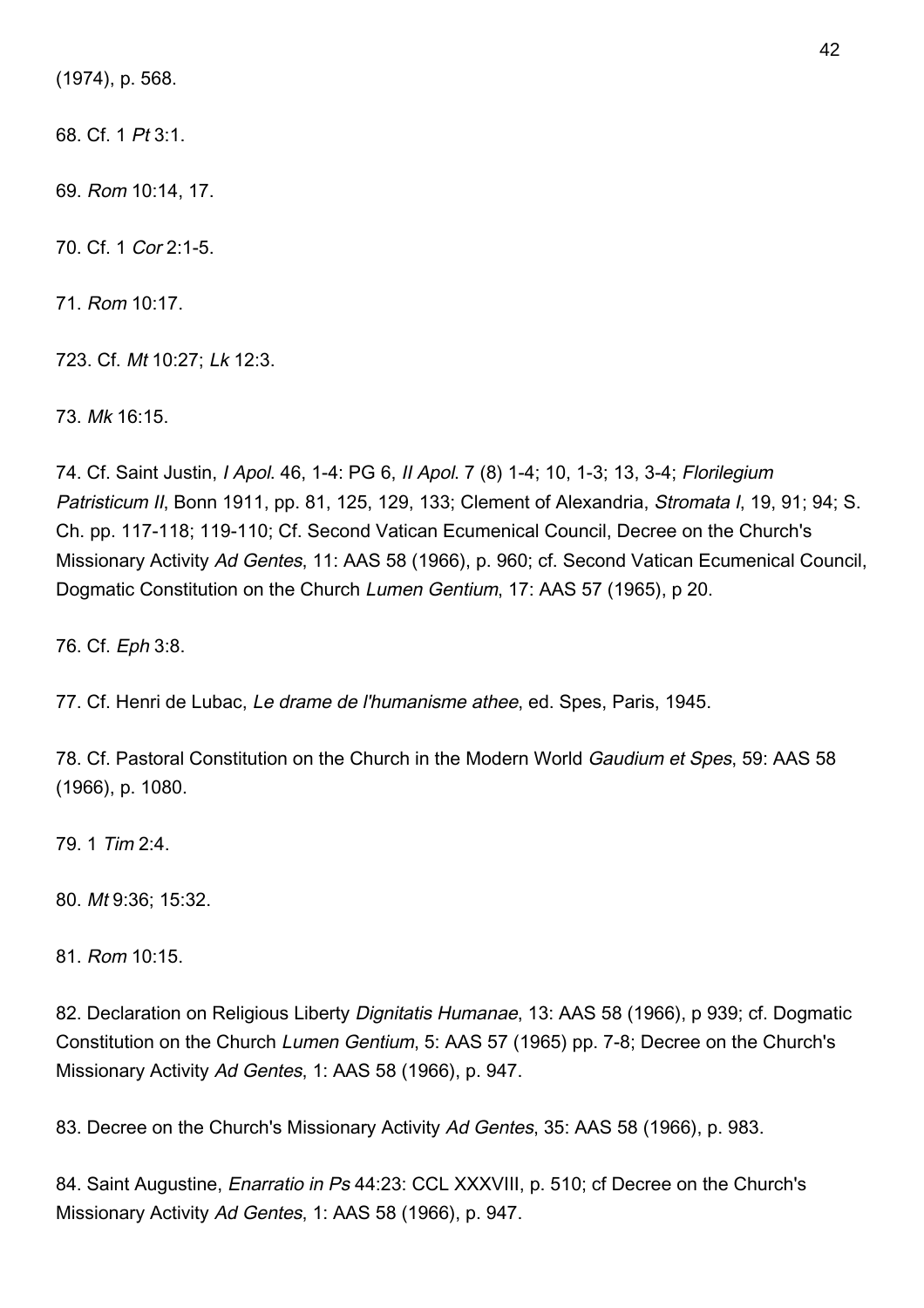85. Saint Gregory the Great, Homil. in Evangelia 19, 1: PL 76, 1154.

86. Acta 1:8; cf. Didache 9, 1: Fund Patres Apostolici, 1, 22.

87. Mt 28:20.

88. Cf. Mt 13:32.

89. Cf. Mt 13:47.

90. Cf. Jn 21:11.

91. Cf. Jn 10:1-16.

92. Cf. Second Vatican Ecumenical Council, Constitution on the Sacred Liturgy Sacrosanctum Concilium 37-38: AAS 56 (1964), p. 110; cf. also the liturgical books and other documents subsequently issued by the Holy See for the putting into practice of the liturgical reform desired by the same Council.

93. Paul VI, Address for the closing of the Third General Assembly of the Synod of Bishops (26 October 1974): AAS 66 (1974), p. 636.

94. Cf. Jn 15:16; Mk 3:13-19; Lk 6:13-16.

95. Cf. Acts 1:21-22.

96. Cf. Mk 3:14.

97. Cf. Mk 3:14-15; Lk 9:2.

98. Acts 4:8; cf. 2:14; 3:12.

99. Cf. St. Leo the Great, Sermo 69, 3; Sermo 70, 1-3; Sermo 94, 3; Sermo 95 2: S.C. 200, pp. 50- 52; 58-66; 258-260; 268.

100. Cf. First Ecumenical Council of Lyons, Constitution Ad apostolicae dignitaties: Conciliorum Oecumenicorum Decreta, ed. Istituto per le Scienze Religiose, Bologna 1973, p. 278; Ecumenical Council of Vienne, Constitution Ad providam Christi, ed. cit., p. 343; Fifth Lateran Ecumenical Council, Constitution In apostolici culminis, ed. cit., p. 608; Constitution Postquam ad universalis, ed. cit., p. 614; Constitution Divina disponente clementia, ed. cit., p. 638.

101. Decree on the Church's Missionary Activity Ad Gentes, 38: AAS 58 (1966), p. 985.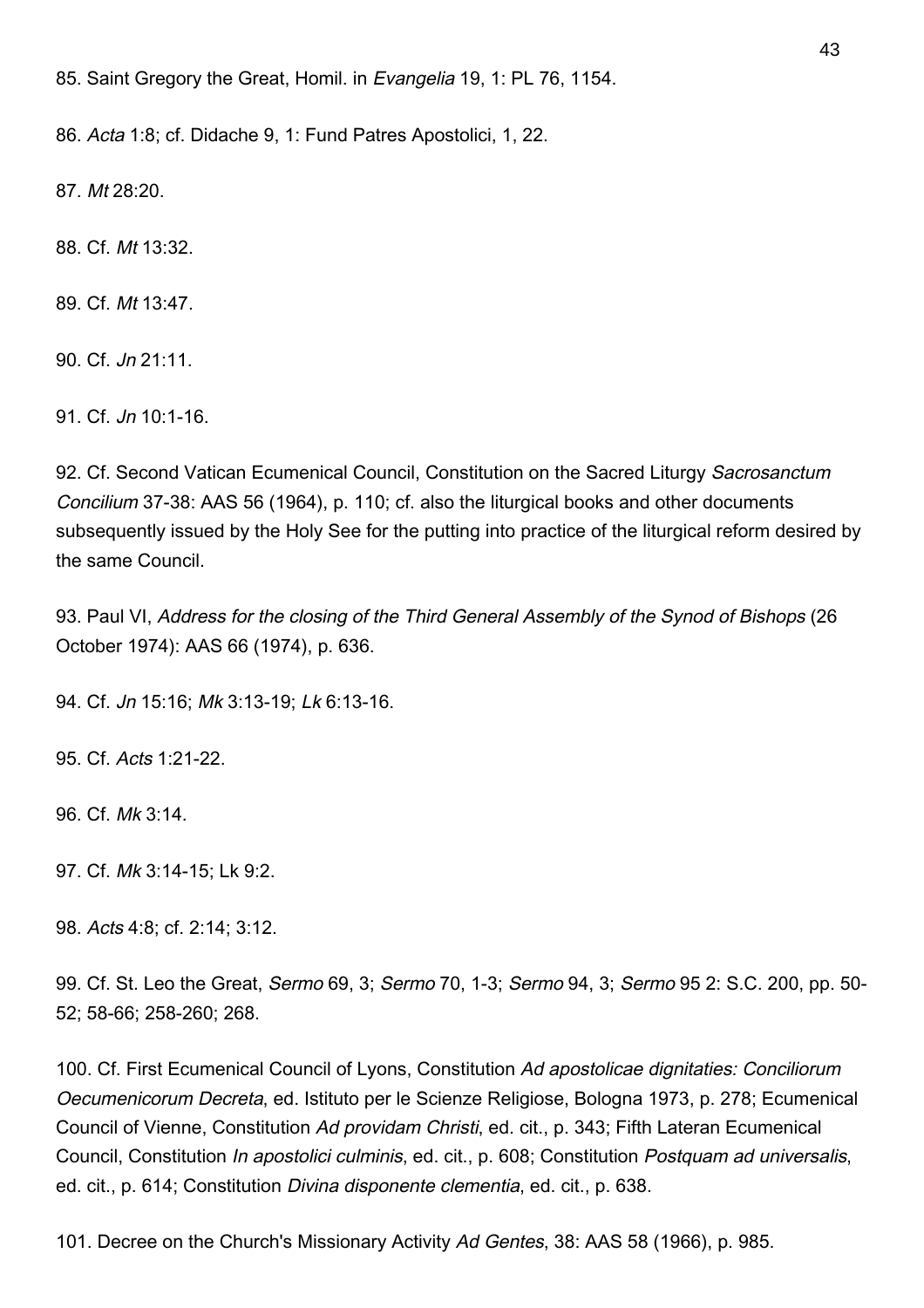102. Second Vatican Ecumenical Council, Dogmatic Constitution on the Church Lumen Gentium, 22: AAS 57 (1965), p. 26.

103. Cf. Second Vatican Ecumenical Council, Dogmatic Constitution on the Church Lumen Gentium, 10, 37; AAS 57 1965), pp. 14, 43; Decree on the Church's Missionary Activity Ad Gentes, 39: AAS 58 (1966), p. 986; Decree on the Ministry and Life of Priests Presbyterorum Ordinis, 2, 12, 13: AAS 58 (1966), pp. 992, 1010, 1011.

104. Cf. 1 Thess 2:9.

105. Cf. 1 Pt 5:4.

106. Dogmatic Constitution on the Church Lumen Gentium, 11: AAS 57 (1965), p. 16; Decree on the Apostolate of the Laity Apostolicam Actuositatem, 11, AAS 58 (1966), p. 848; Saint John Chrysostom, In Genesim Serm. VI, 2; VII, 1: PG 54, 607-68.

107. Mt. 3:17.

108. Mt. 4:1.

109. Lk 4:14.

110. Lk 4:O[18], 21; cf. Is 61:1.

111  $\ln 20.22$ 

112. Acts 2:17.

113 Cf. Acts 4:8.

114 Cf. Acts 9:17.

115. Cf. Acts 6:5, 10; 7:55.

116. Acts 10:44.

117. Acts 9:31.

118. Cf. Second Vatican Ecumenical Council, Decree on the Church's Missionary Activity Ad Gentes, 4:AAS 58 (1966), pp. 950-951.

119. Jn 17:21.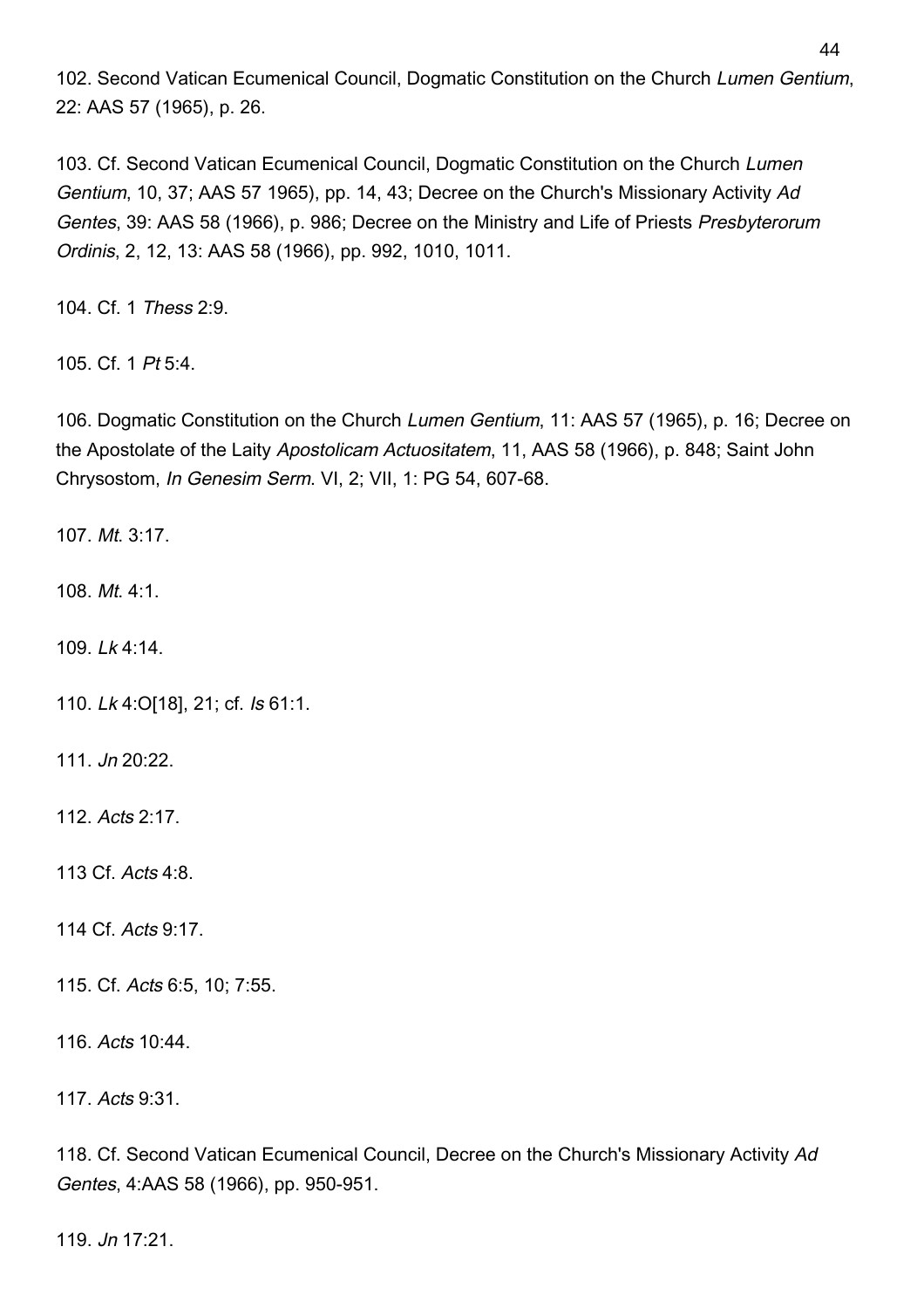121. Cf. Decree on the Ministry and Life of Priests Presbyterorum Ordinis, 13: AAS 58 (1966), p. 1011.

122. Cf. Heb 11:27.

123. Decree on the Church's Missionary Activity Ad Gentes, 6: AAS 58 (1966), pp. 954-955; cf. Decree on Ecumenism Unitatis Redintegratio, 1: AAS 57 (1965), pp. 90-91.

124. Bull Apostolorum Limina, VII: AAS 66 (1974), p. 305.

125. Rom 5:5.

126. Cf. Jn 8:32.

127. 1 Thess 2:8; cf. Phil 1:8.

128. Cf. 1 Thess 2:7-11; 1 Cor 4:15; Gal 4:19.

129. Cf. 1 Cor 8:9-13; Rom 14:15.

130. Cf. Rom 12:11.

131. Cf. Second Vatican Council, Declaration on Religious Liberty Dignitaties Humanae, 4: AAS 58 (1966), p. 933.

132. Cf. Ibid., 9-14: Loc. Cit., pp. 935-940.

133. Cf. Second Vatican Ecumenical Council, Decree on the Church's Missionary Activity Ad Gentes, 7: AAS 58 (1966), p. 955.

134. Cf. Rom 1:16.

135. Phil 1:3-4, 7-8.

© Copyright - Libreria Editrice Vaticana